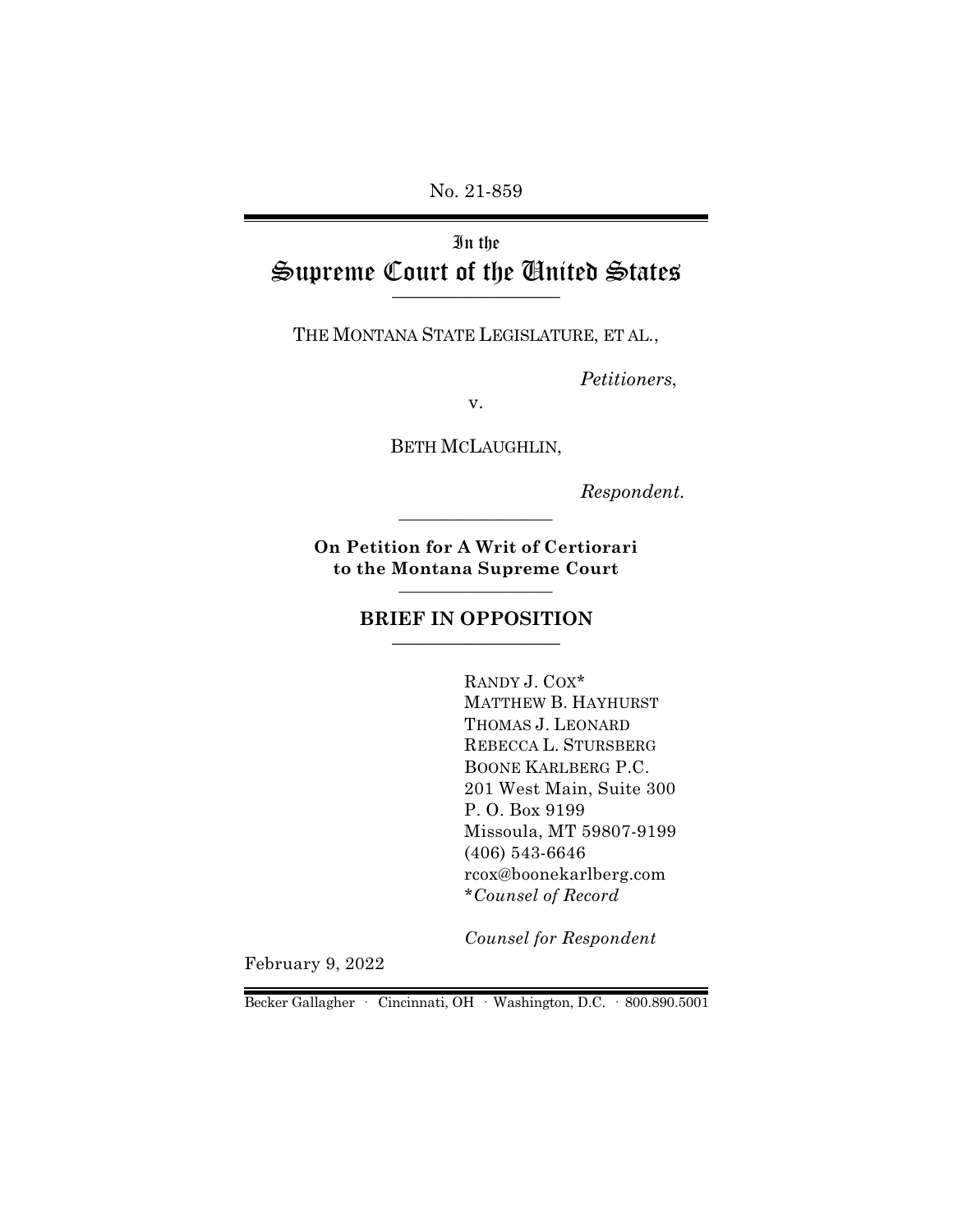# **COUNTERSTATEMENT OF THE QUESTION PRESENTED**

Whether this Court should review an interbranch state government dispute involving the Montana Supreme Court's application of Montana law on judicial recusal and the legislature's investigative powers, where the legislature issued overly broad subpoenas for judicial branch emails with no legitimate legislative purpose.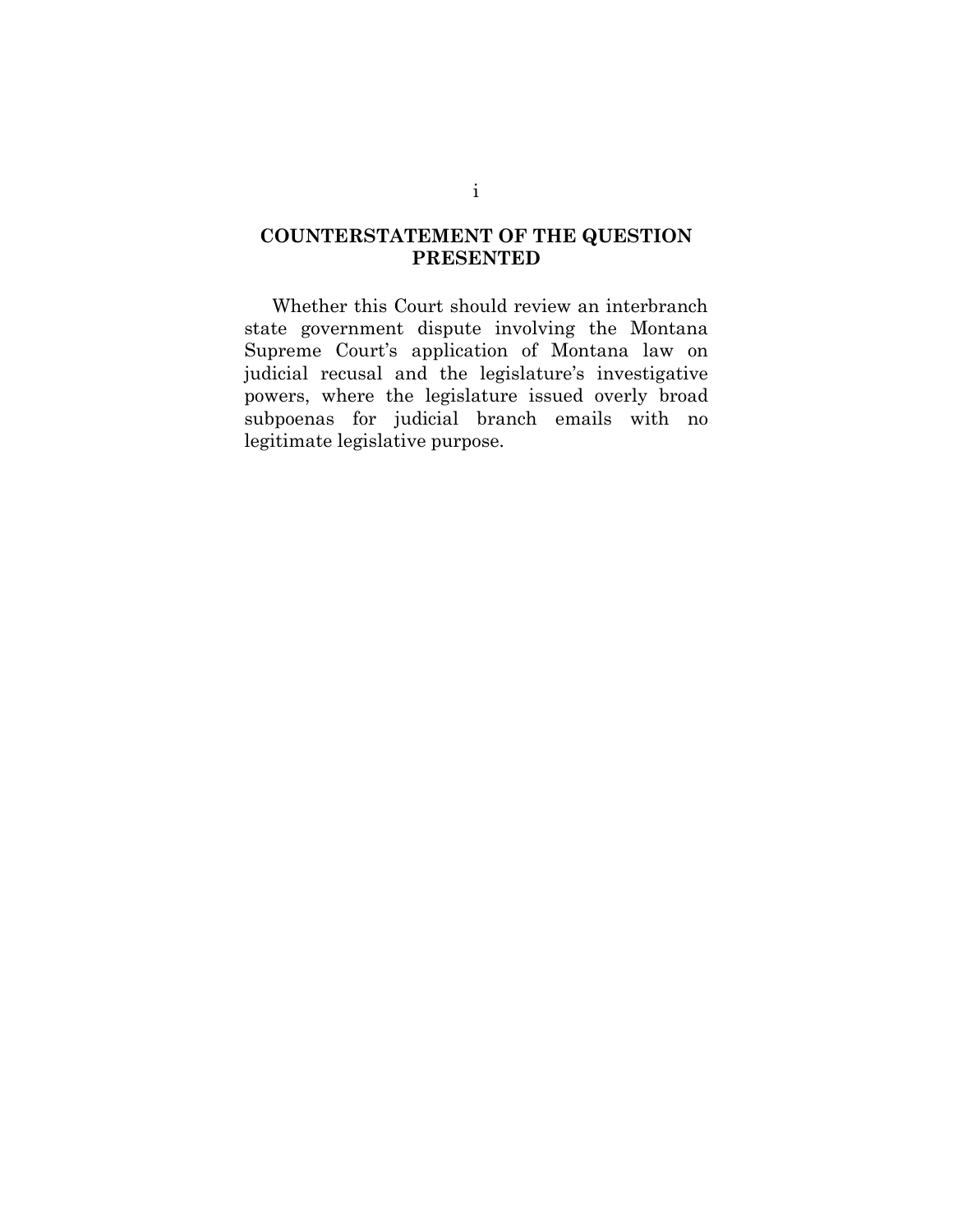# **TABLE OF CONTENTS**

| COUNTERSTATEMENT OF THE                                                                                                                 |
|-----------------------------------------------------------------------------------------------------------------------------------------|
|                                                                                                                                         |
|                                                                                                                                         |
|                                                                                                                                         |
|                                                                                                                                         |
| 1. The interaction between Montana's<br>legislative and judicial branches on<br>proposals affecting the court system3                   |
| 2. The Legislature obtains judicial-branch<br>documents by subpoena, indirectly from a<br>third-party records custodian, without        |
| 3. The Legislature ignores pleas to negotiate<br>a process for production of records after<br>review for privilege and confidentiality9 |
|                                                                                                                                         |
| 5. The Legislature proclaims itself unbound<br>by law, declaring it "will not abide" the<br>Montana Supreme Court12                     |
| 6. The Legislature serves subpoenas on each<br>individual Justice of the Montana                                                        |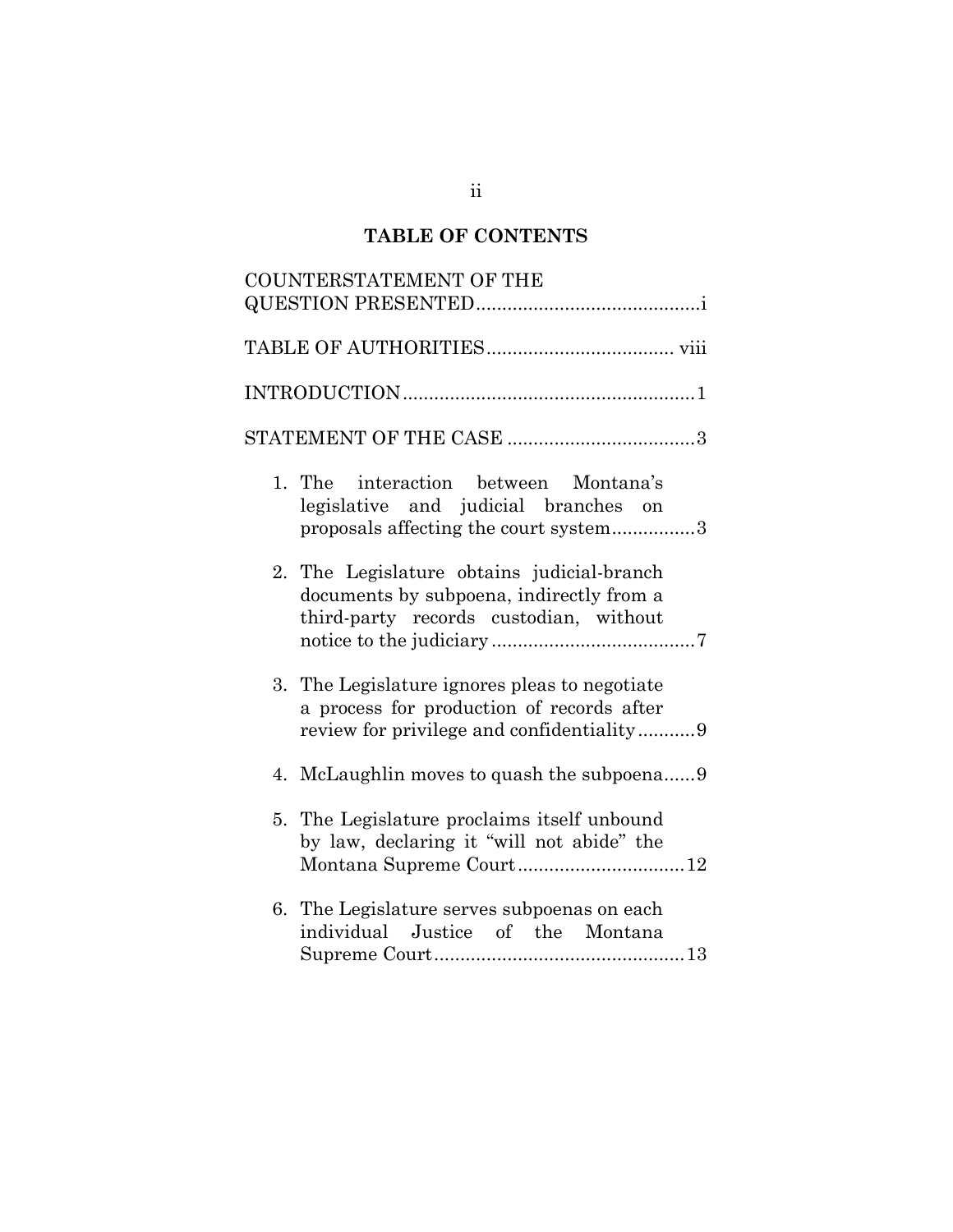|     | 7. The district court quashes the subpoena                                                                                                          |
|-----|-----------------------------------------------------------------------------------------------------------------------------------------------------|
|     | 8. The Legislature's motion to disqualify all<br>Justices on the Montana Supreme Court<br>is rejected as a "unilateral attempt to                   |
|     | 9. The Legislature withdraws all subpoenas19                                                                                                        |
|     | 10. The Legislature's professed good faith20                                                                                                        |
|     | REASONS FOR DENYING THE PETITION 22                                                                                                                 |
| I.  | There is no federal question. The issue<br>before the Court deals exclusively with<br>state law and state ethics rules23                            |
| II. | The Legislature does not have Fourteenth<br>Amendment due process rights against<br>another branch of state government28                            |
| Ш.  | The Montana Supreme Court's holding<br>was constrained to its unique facts,<br>making any decision by this Court of<br>limited precedential value31 |
| IV. | Alternatively, the Montana Supreme<br>Court's decision is entirely consistent                                                                       |
| V.  | The issue presented by the Legislature is<br>moot because it withdrew its subpoenas 38                                                              |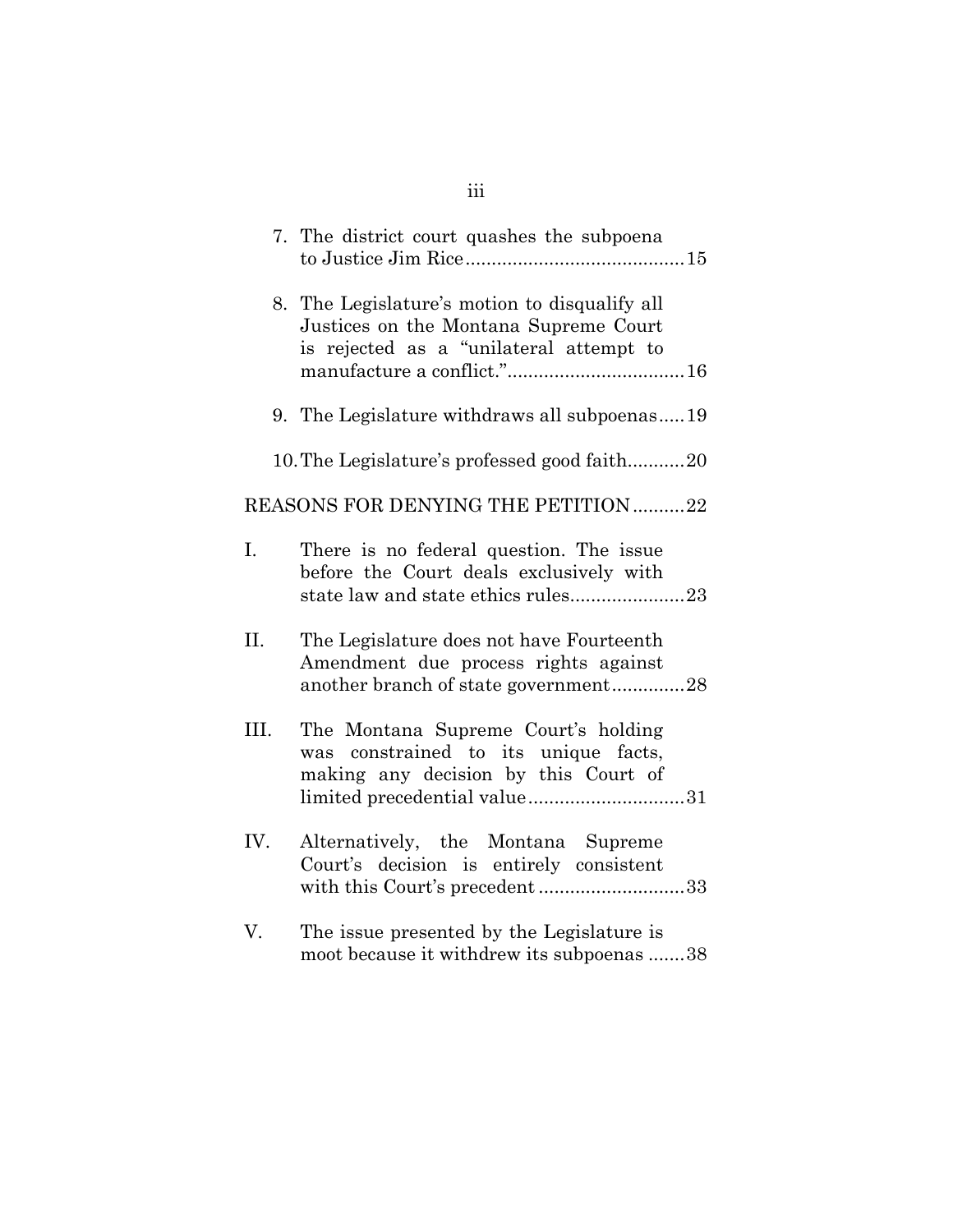#### APPENDIX

Appendix 1 Intervenor Beth McLaughlin's Emergency Motion to Quash and Enjoin Legislative Subpoena Duces Tecum in the Supreme Court of the State of Montana (April 11, 2021) ...............................1a

Appendix 2 Intervenor Beth McLaughlin's Emergency Supplementation of Emergency Motion to Quash and Enjoin Legislative Subpoena Duces Tecum in the Supreme Court of the State of Montana (April 11, 2021) .............................31a

- Appendix 3 Montana State Legislature Subpoena to Director Misty Ann Giles (April 13, 2021) .............................41a
- Appendix 4 Emergency Motion to Quash Revised Legislative Subpoena in the Supreme Court of the State of Montana (April 15, 2021) .............................43a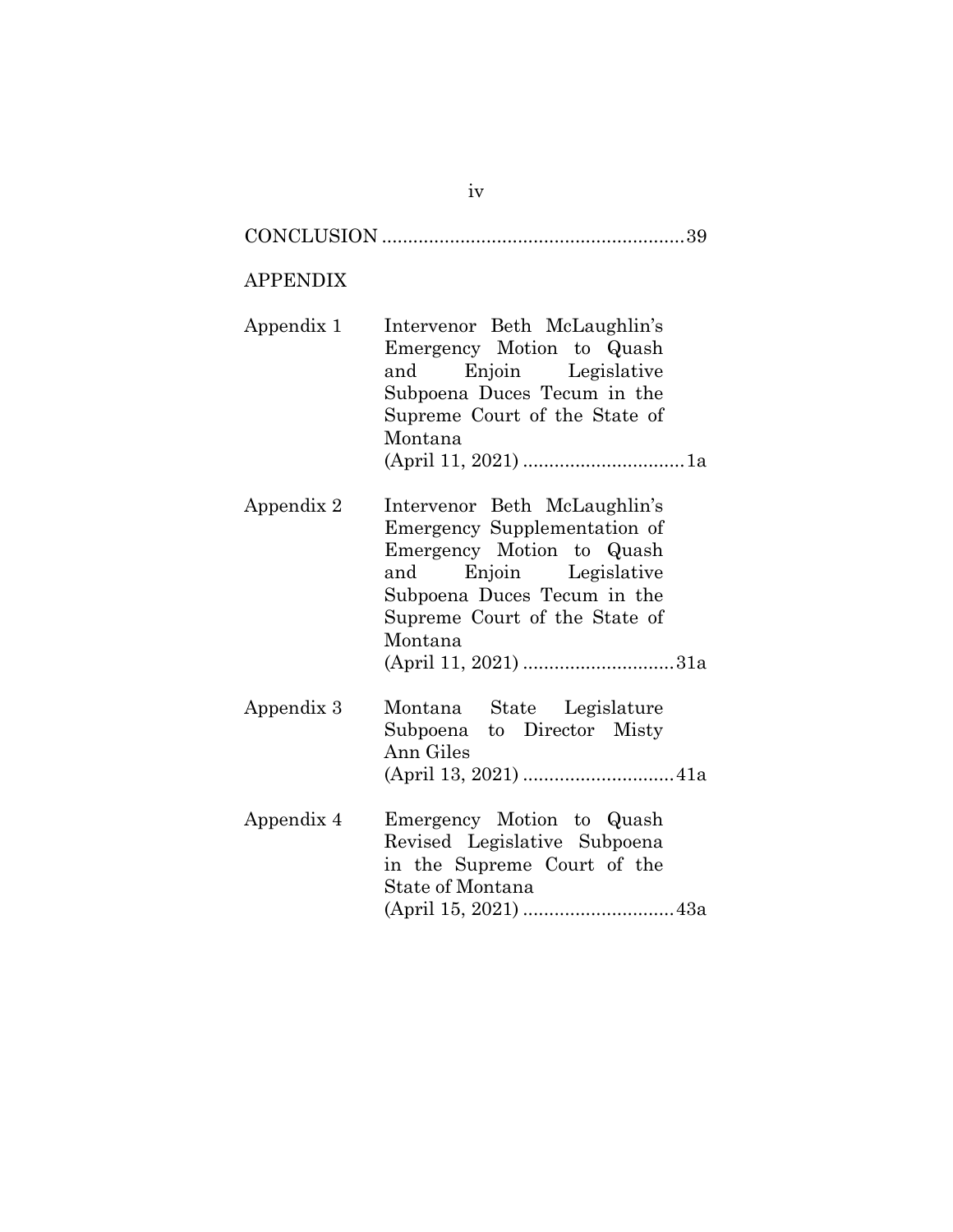| Appendix 5 | Petition for Declaratory and<br>Injunctive<br>Relief;<br>and<br>Emergency Request to Quash or<br>Enjoin Legislative Subpoena<br>Pending Proceedings in the<br>Montana First Judicial District<br>Court, Lewis and Clark County |
|------------|--------------------------------------------------------------------------------------------------------------------------------------------------------------------------------------------------------------------------------|
| Appendix 6 | Declaration of Jim Rice in<br>Montana First Judicial District<br>Court, Lewis and Clark County                                                                                                                                 |
| Appendix 7 | Order in Montana First Judicial<br>District Court, Lewis and Clark<br>County<br>(April 19, 2021)  102a                                                                                                                         |
| Appendix 8 | The Minority Report on Judicial<br>Transparency and Accountability<br>of the Special Joint Select<br>Committee<br>Judicial<br>on<br>Transparency and Accountability<br>the 67th Montana<br>to<br>Legislature                   |
| Appendix 9 | Petitioner's Notice of Additional<br>Legislative Subpoena in the<br>Supreme Court of the State of<br>Montana                                                                                                                   |

v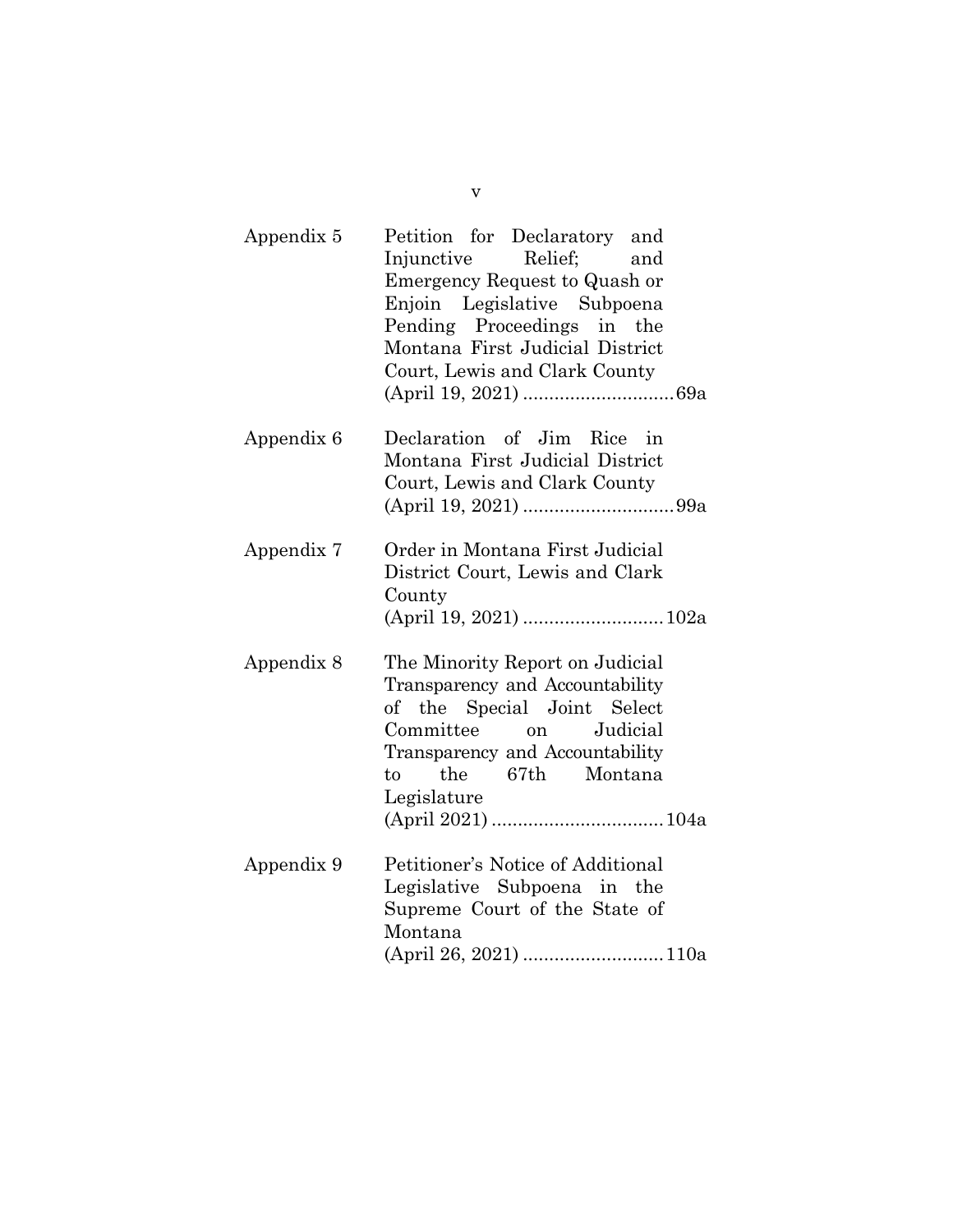| Appendix 10 Petitioner's Response to |  |
|--------------------------------------|--|
| Respondent's Motion to Dismiss       |  |
| in the Supreme Court of the          |  |
| State of Montana                     |  |
| (April 28, 2021) 116a                |  |

| Appendix 11 Petitioner's Response | to |
|-----------------------------------|----|
| Respondent's Motion               | to |
| Disqualify Justices in the        |    |
| Supreme Court of the State of     |    |
| Montana                           |    |
|                                   |    |

Appendix 12 Preliminary Injunction Order in Montana First Judicial District Court Lewis and Clark County (May 18, 2021) ............................145a

- Appendix 13 Petitioner's Response to Respondent's Petition for Rehearing in the Supreme Court of the State of Montana (June 4, 2021)..............................171a
- Appendix 14 Petitioner's Response to Respondent's Motion to Dismiss as Moot in the Supreme Court of the State of Montana (June 24, 2021)............................175a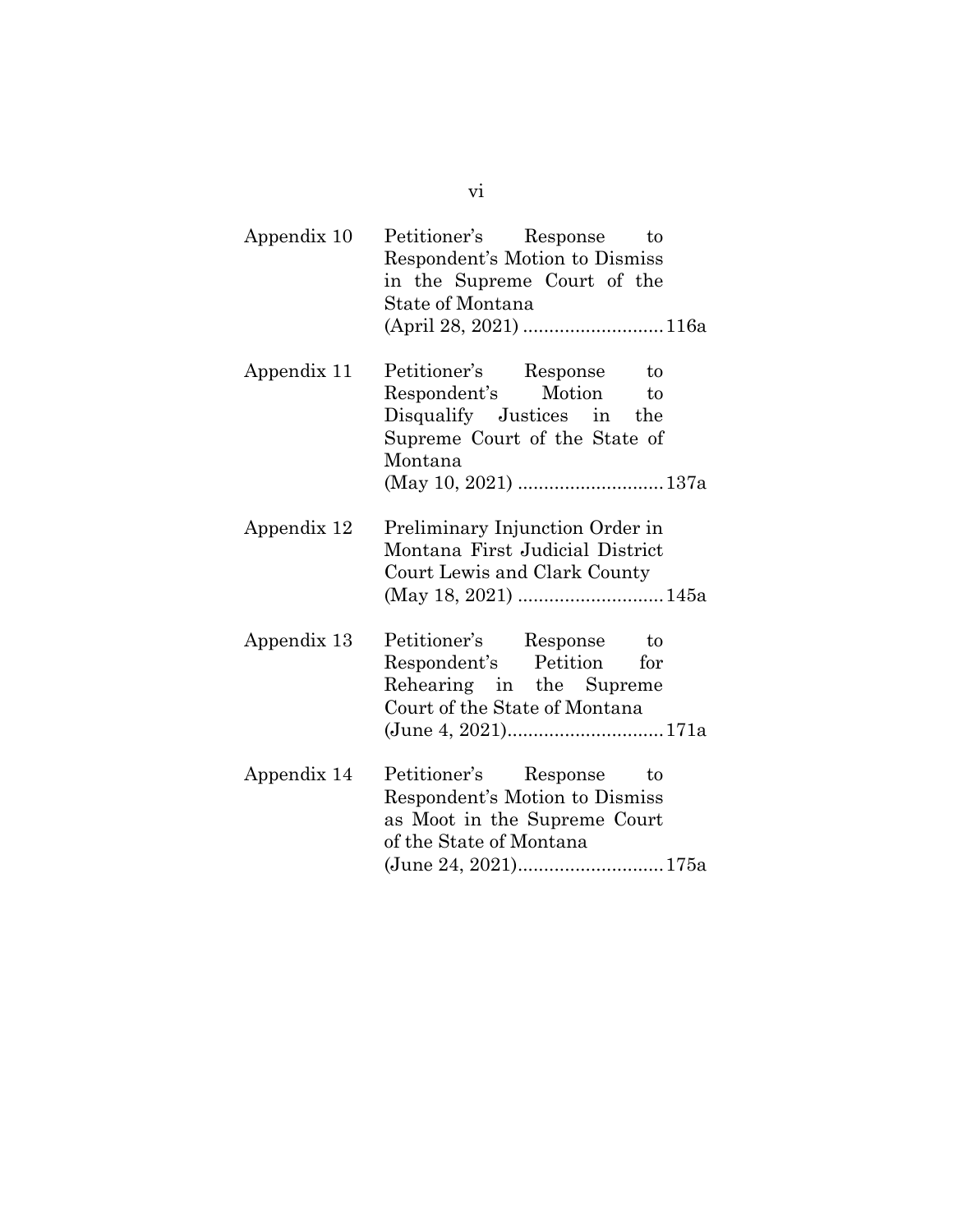# Appendix 15 Petitioner's Response to the Montana State Legislature's Petition for Rehearing in the Supreme Court of the State of Montana (September 2, 2021) ....................201a Appendix 16 Declaratory Judgment Petition Order in Montana First Judicial District Court Lewis and Clark County

(October 6, 2021).........................211a

#### vii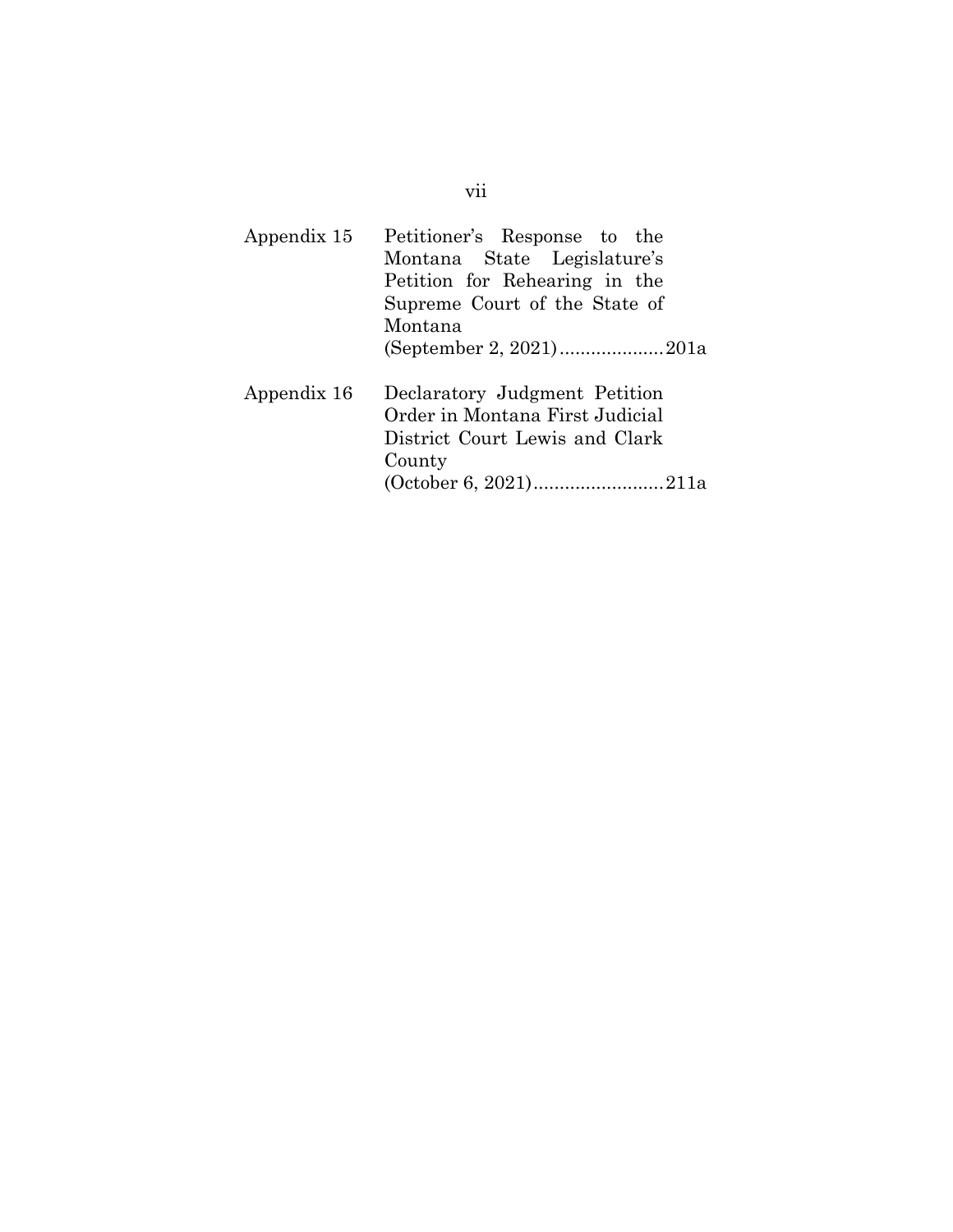# **TABLE OF AUTHORITIES**

# **Cases**

| Appeal of New Hampshire Dep't of Empl. Sec.,                                                      |  |
|---------------------------------------------------------------------------------------------------|--|
| Aetna Life Ins. Co. v. Lavoie,                                                                    |  |
| Alabama v. U.S. E.P.A.,<br>871 F.2d 1548 (11th Cir. 1989)30                                       |  |
| Appling Cty. v. Mun. Elec. Auth.,                                                                 |  |
| Brown v. Gianforte,<br>OP 21-0125 (Mont. 2021), 2021 MT 149,                                      |  |
| Caperton v. A.T. Massey Coal Co., Inc.,                                                           |  |
| Cheney v. United States District Court for the<br>District of Columbia, 541 U.S. 913 (2004)26, 27 |  |
| Creek v. Westhaven,<br>1987 U.S. Dist. LEXIS 191                                                  |  |
| Daniels v. Williams,                                                                              |  |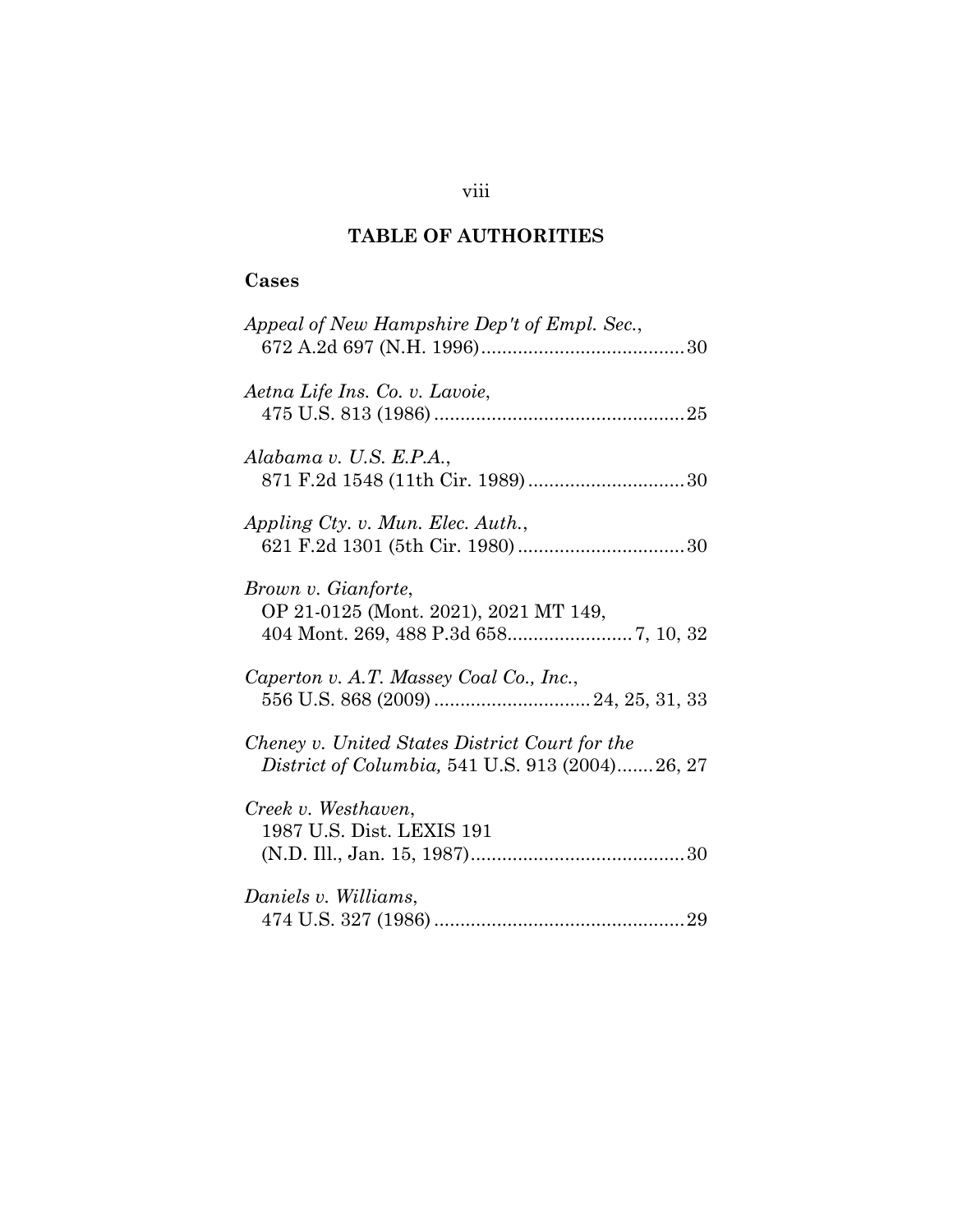| In re Murchison,                                                                          |
|-------------------------------------------------------------------------------------------|
| Kelley v. Metro. Cty. Bd. of Educ.,                                                       |
| Mayberry v. Pennsylvania,                                                                 |
| McLaughlin v. Montana State Legislature,                                                  |
| Missouri ex. rel. Brentwood Sch. Dist. v.<br>State Tax Crt., 589 S.W.2d 613 (Mo. 1979) 30 |
| Oklahoma ex rel. Okla. Tax Comm'n v.<br>Int'l Registration Plan, Inc.,                    |
| Pennsylvania v. New Jersey,                                                               |
| Premo v. Martin,                                                                          |
| Quinn v. United States,                                                                   |
| Shelley v. Kraemer,                                                                       |
| Sosna v. Iowa,                                                                            |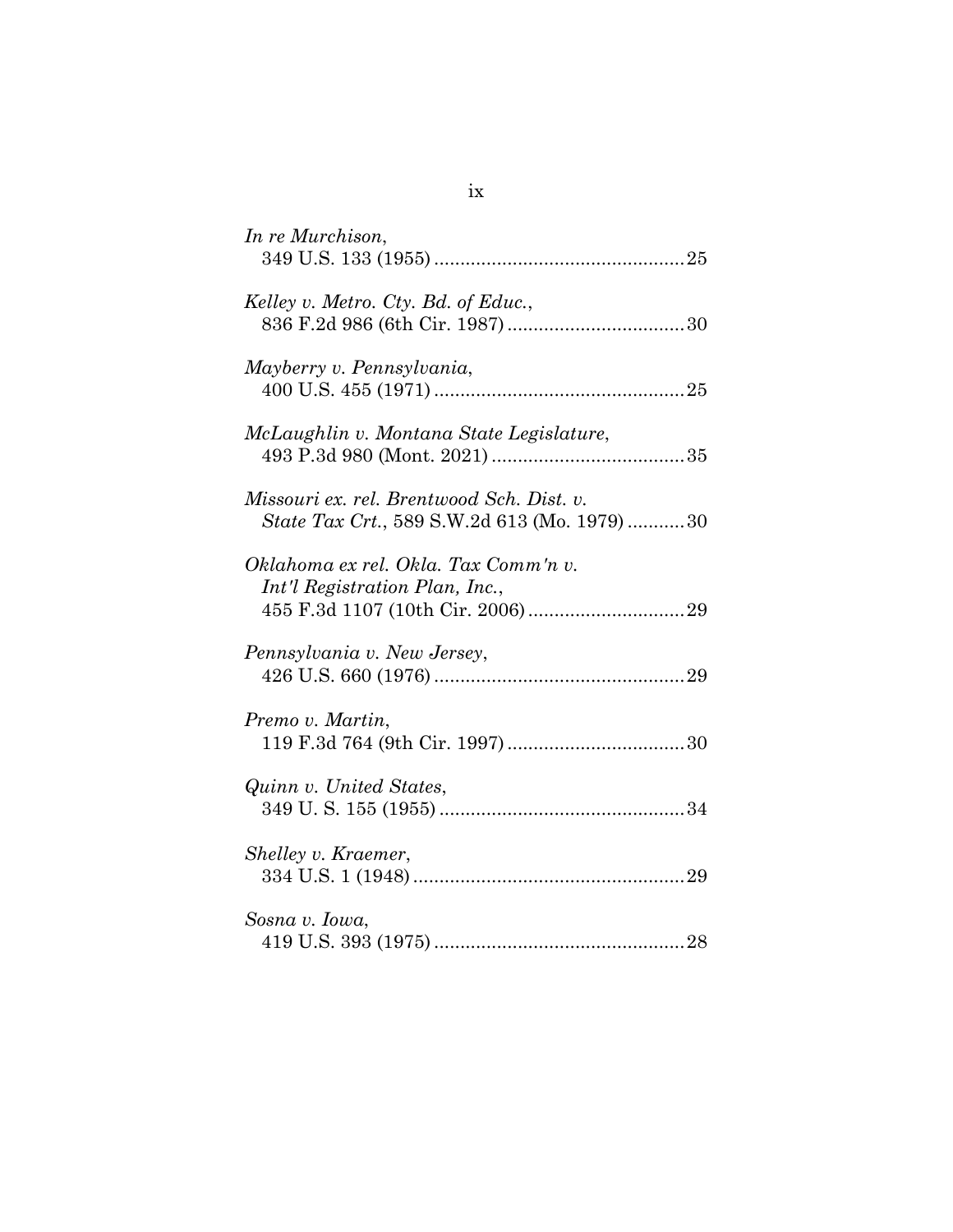| South Carolina v. Katzenbach,                                                               |
|---------------------------------------------------------------------------------------------|
| South Dakota v. U.S. Dep't of Interior,                                                     |
| State ex rel. Joint Comm. on Gov't & Fin. v.<br>Bonar, 230 S.E.2d 629 (W. Va. 1976)  34, 35 |
| Trump v. Mazars USA, LLP,                                                                   |
| Tumey v. Ohio,                                                                              |
| United States v. Cardinal Mine Supply, Inc.,                                                |
| United States v. Thoms,                                                                     |
| United States v. Will,                                                                      |
| Ward v. Village of Monroeville, Ohio,                                                       |
| Williams v. Pennsylvania,                                                                   |
| <b>Constitutional Provisions</b>                                                            |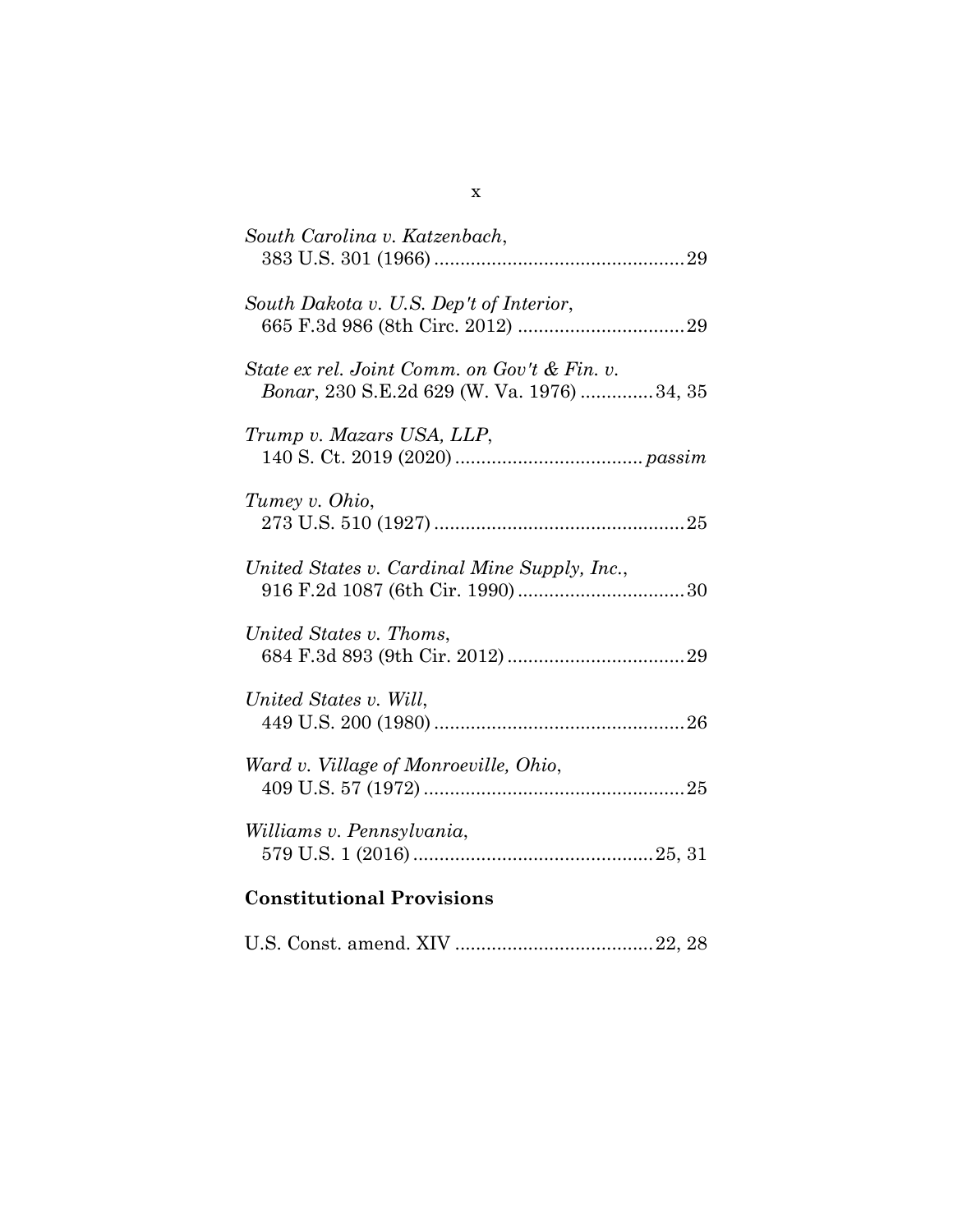| <b>Statutes</b>                       |
|---------------------------------------|
|                                       |
|                                       |
|                                       |
|                                       |
| <b>Rules</b>                          |
|                                       |
|                                       |
| Mont. Code Jud. Conduct, Rule 2.12 23 |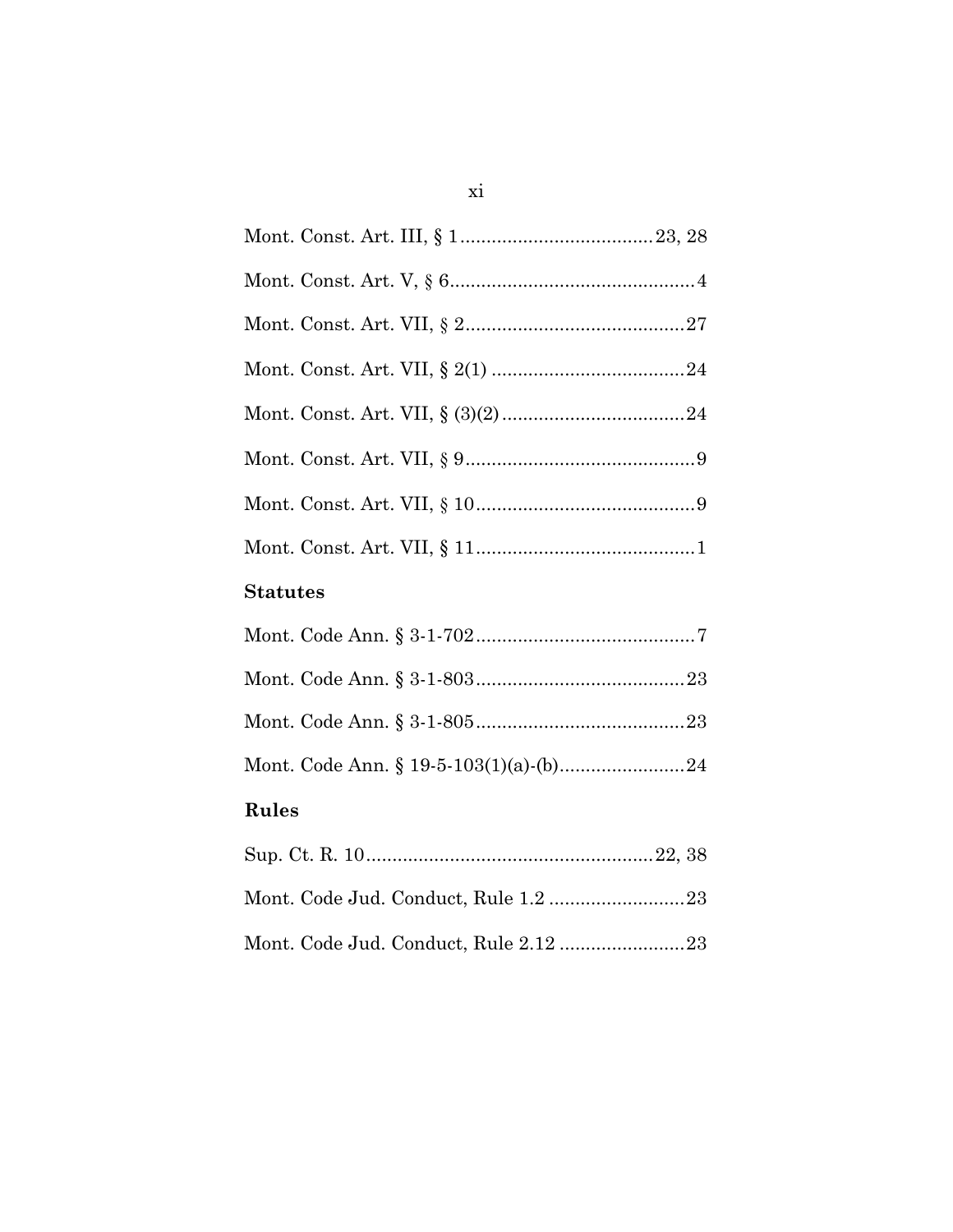| <b>Other Authorities</b>                                                                                                                    |
|---------------------------------------------------------------------------------------------------------------------------------------------|
| April 19, 2021 Legislative Hearing, http://sg001-<br>harmony.sliq.net/00309/Harmony/en/PowerBr<br>owser/PowerBrowserV2/20210416/-1/43381 14 |
| Court Administrator's Office, Montana Judicial                                                                                              |
| National Center for State Courts,                                                                                                           |
| Chief Justice John G. Roberts, Jr., 2021 Year-<br>End Report on the Federal Judiciary (2021)4                                               |
| Texas Association of District Judges,                                                                                                       |
| Ernest L. Thayer, Casey at the Bat: A Ballad of<br>the Republic, Sung in the Year 1888 (1888) 39                                            |
| Washington State Judges Association,<br>https://www.wascja.com/legislative-committee4                                                       |

# xii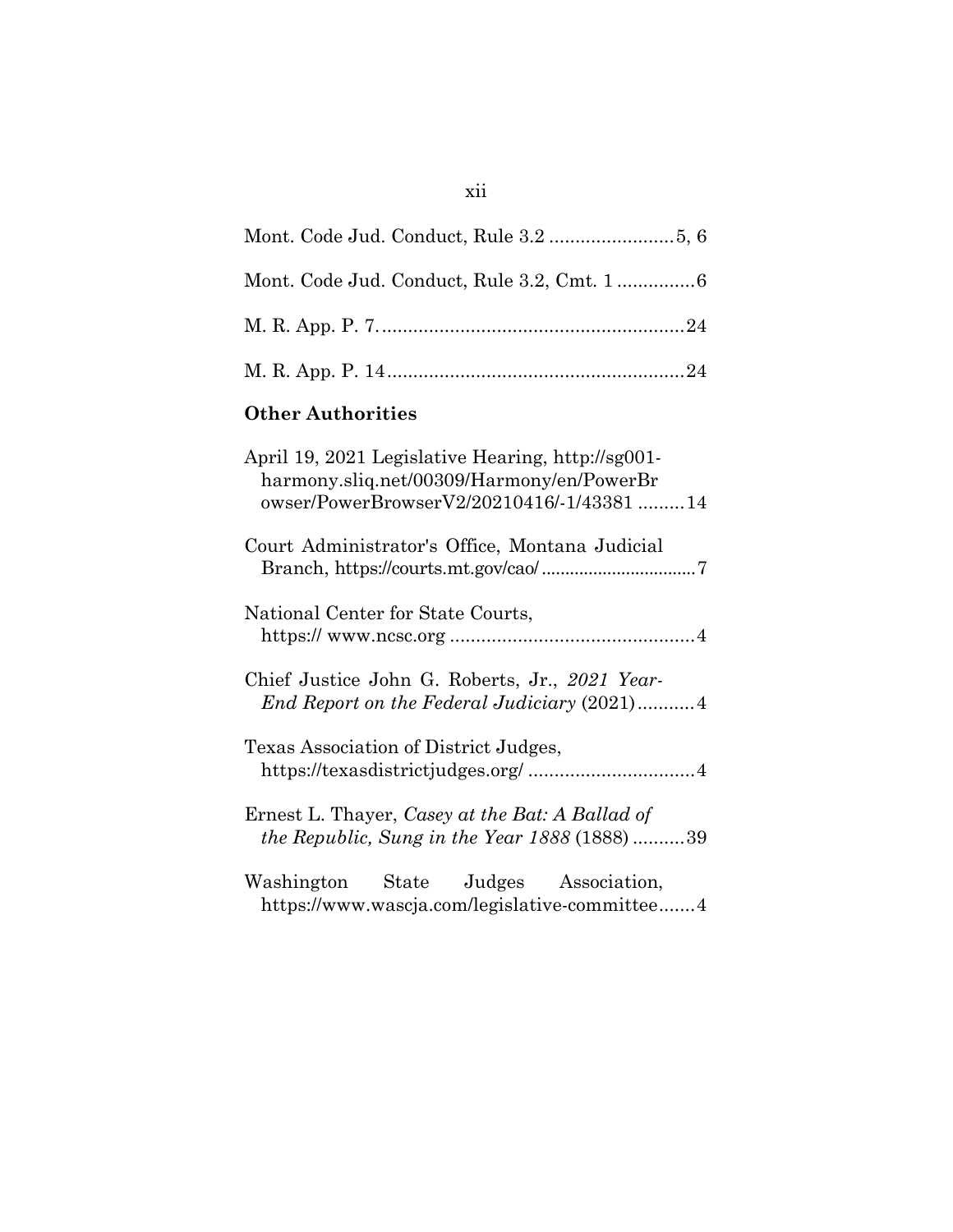#### **INTRODUCTION**

This case presents an interbranch conflict involving the legislative and judicial branches of Montana state government decided under state law. It is not, and never was, a Fourteenth Amendment case.

The Montana Legislature issued a subpoena for "all emails and attachments sent and received by" Montana Court Administrator Beth McLaughlin. The subpoena was not served on McLaughlin but instead on Misty Ann Giles, a third-party records custodian in the executive branch of government and political ally appointed by Montana's newly-elected governor, Greg Gianforte. No notice was given to McLaughlin or any member of the judiciary. No legislative purpose was expressed in the subpoena, which demanded compliance within 24 hours.

By the time McLaughlin learned of the subpoena—late on a Friday afternoon— Giles had already produced over 2,000 internal judicial records from McLaughlin's email account. None of the records were reviewed for privileged or confidential information, such as private medical information, personnel and disciplinary issues, judicial work product, Youth Court case information, and confidential matters before the Judicial Standards Commission, $<sup>1</sup>$  $<sup>1</sup>$  $<sup>1</sup>$  just to name a few. McLaughlin</sup> immediately retained counsel and pleaded with the

<span id="page-13-0"></span><sup>&</sup>lt;sup>1</sup> The Judicial Standards Commission is a constitutionallycreated body whose proceedings are confidential. *See* Mont. Const. Art. VII, § 11.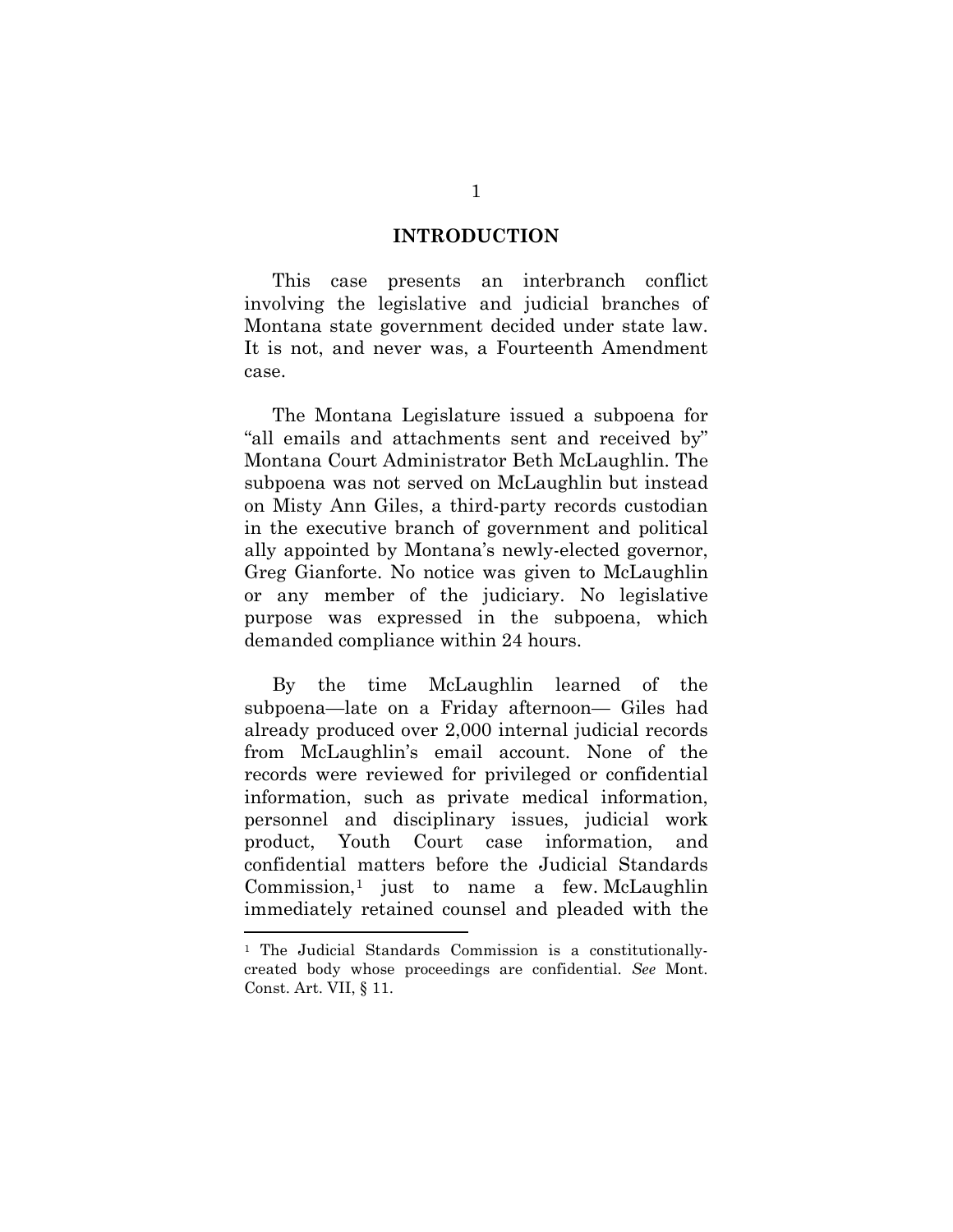Legislature to allow for an orderly production of documents that would afford an opportunity to review for private and privileged information. The Legislature refused to respond.

McLaughlin sought emergency relief from the Montana Supreme Court. The court issued an order temporarily quashing the subpoena. In response, the Legislature openly declared it would "not recognize this Court's Order as binding and will not abide it."

The Legislature then issued additional subpoenas for McLaughlin's records, including revised subpoenas to the executive branch records custodian and, this time, to McLaughlin. The revised subpoenas suffered the same general deficiencies as the first. McLaughlin challenged the validity of the new subpoenas as well. While the subpoena challenge was pending, the Legislature chose to subpoena each and every Justice of the court. The Justices responded to the subpoenas, including by letter and by appearance before a legislative committee.

The Justices' own subpoenas were never at issue in the litigation. The Legislature later voluntarily withdrew all subpoenas, including those to the Justices. Now, seeking review before this Court, the Legislature misstates the facts, cries foul, and claims the entire Montana Supreme Court should have recused itself from adjudicating McLaughlin's challenge.

The Montana Supreme Court ultimately held that while the Legislature possesses subpoena power, the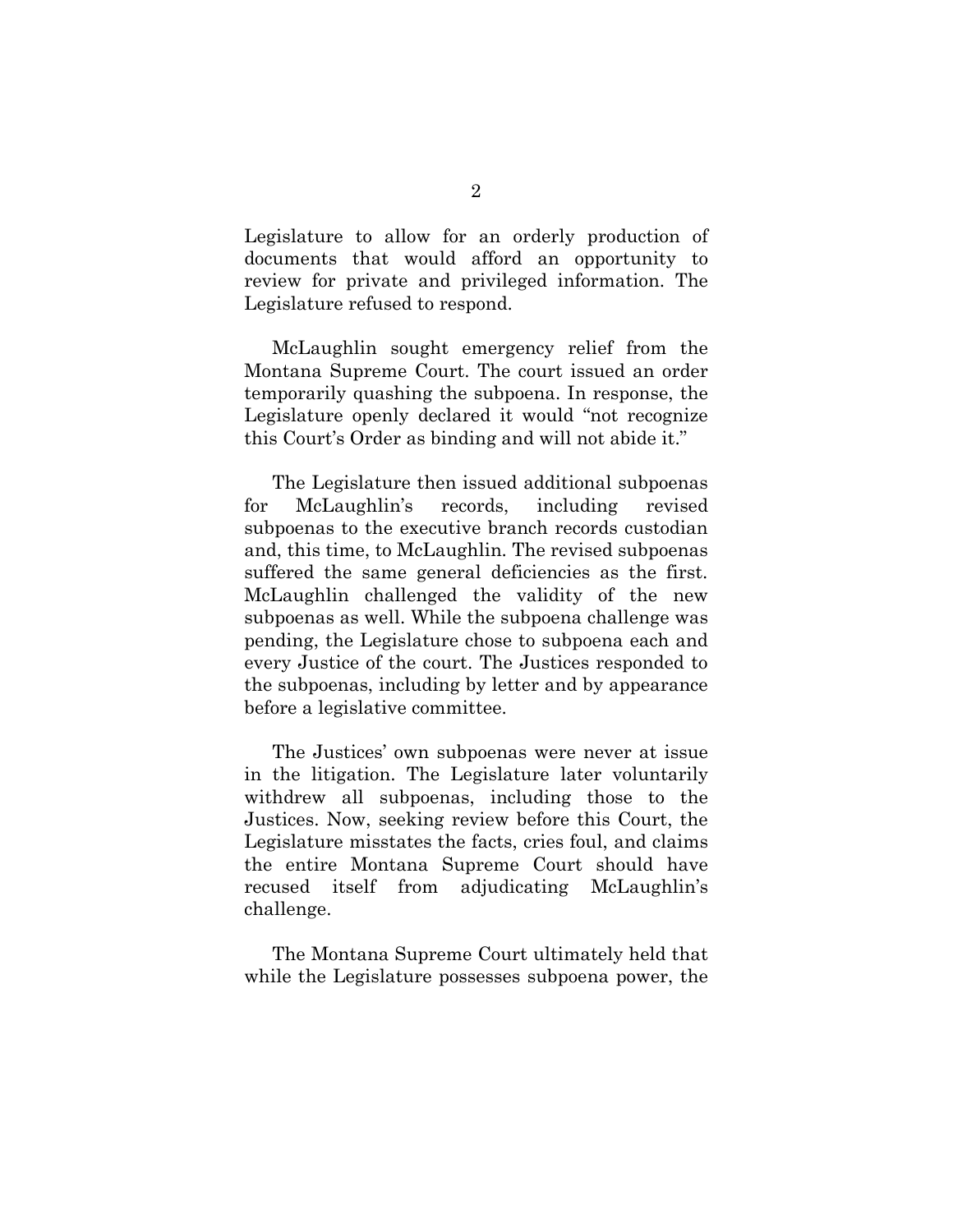subpoenas for McLaughlin's judicial branch records were overly broad and failed to protect potentially private or privileged information swept up in the subpoenas' breadth. The court's decision was based on state law, though consistent with this Court's own response to overbroad legislative subpoenas. *See Trump v. Mazars USA, LLP*, 140 S. Ct. 2019 (2020). The Legislature's attempt to rewrite the history of this litigation and the issues presented to obtain review should be rejected.

#### **STATEMENT OF THE CASE**

The Legislature's central argument—that the Montana Supreme Court judged its own case—hinges on the claim that "the Justices quashed *all* the subpoenas—including those issued to them." Pet. for Cert. 2. The claim is incorrect. The Montana Supreme Court quashed only the subpoenas directed to or seeking McLaughlin's judicial branch records, not those directed to the Justices themselves.

The following facts are correct.

## **1. The interaction between Montana's legislative and judicial branches on proposals affecting the court system.**

When the legislative branch "expresses concern" about the court system and considers whether "a change in the law is necessary," the practice of the judiciary in providing input of "judges from the front lines" and "work[ing] in partnership" with the legislative branch on potential legislation is not only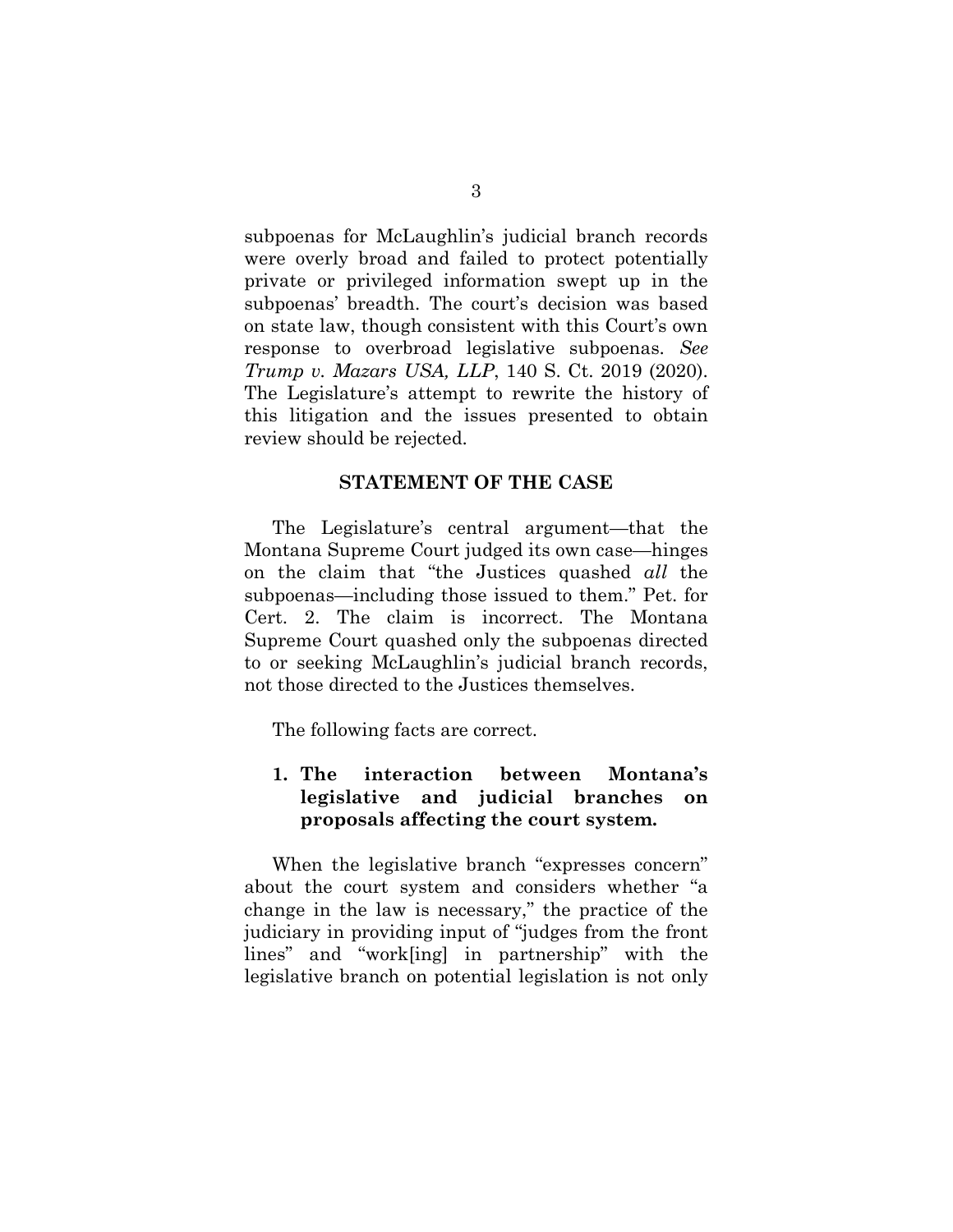commonplace, but encouraged. *See, e.g.*, Chief Justice John G. Roberts, Jr., *2021 Year-End Report on the Federal Judiciary,* 5 (2021). This is true in the federal system, *id.,* and in Montana as well.[2](#page-16-0)

Montana's citizen Legislature meets for 90 days on alternating years. Mont. Const. Art. V, § 6. When legislation might affect the court system, the Montana Legislature often seeks the views of Montana's judiciary. The Chief Justice of the Montana Supreme Court explained this longstanding process:

> The Judicial Branch does not involve itself in the mine run of legislation only those matters that directly impact the manner in which our court system serves the people of Montana who elect each of us. On such matters, it is appropriate for judicial officers—those who sit on cases every day and manage the courts' ever-growing caseloads—to apprise the Legislature of how its decisions may affect the functionality of the judicial system and impact Montanans. For many years, the elected

<span id="page-16-0"></span><sup>2</sup> Examples abound of state court judge associations involved with legislative and executive branches on issues of concern to the courts. The Conference of Chief Justices is directly active on multiple court-related issues. [www.https://ncsc.org.](http://www.https/ncsc.org) The same is true of the Washington State Judges Association, see [https://www.wascja.com/legislative-committee,](https://www.wascja.com/legislative-committee) the Texas Association of District Judges, [https://texasdistrictjudges.org/,](https://texasdistrictjudges.org/) and others. These organizations cannot function without communications among member judges.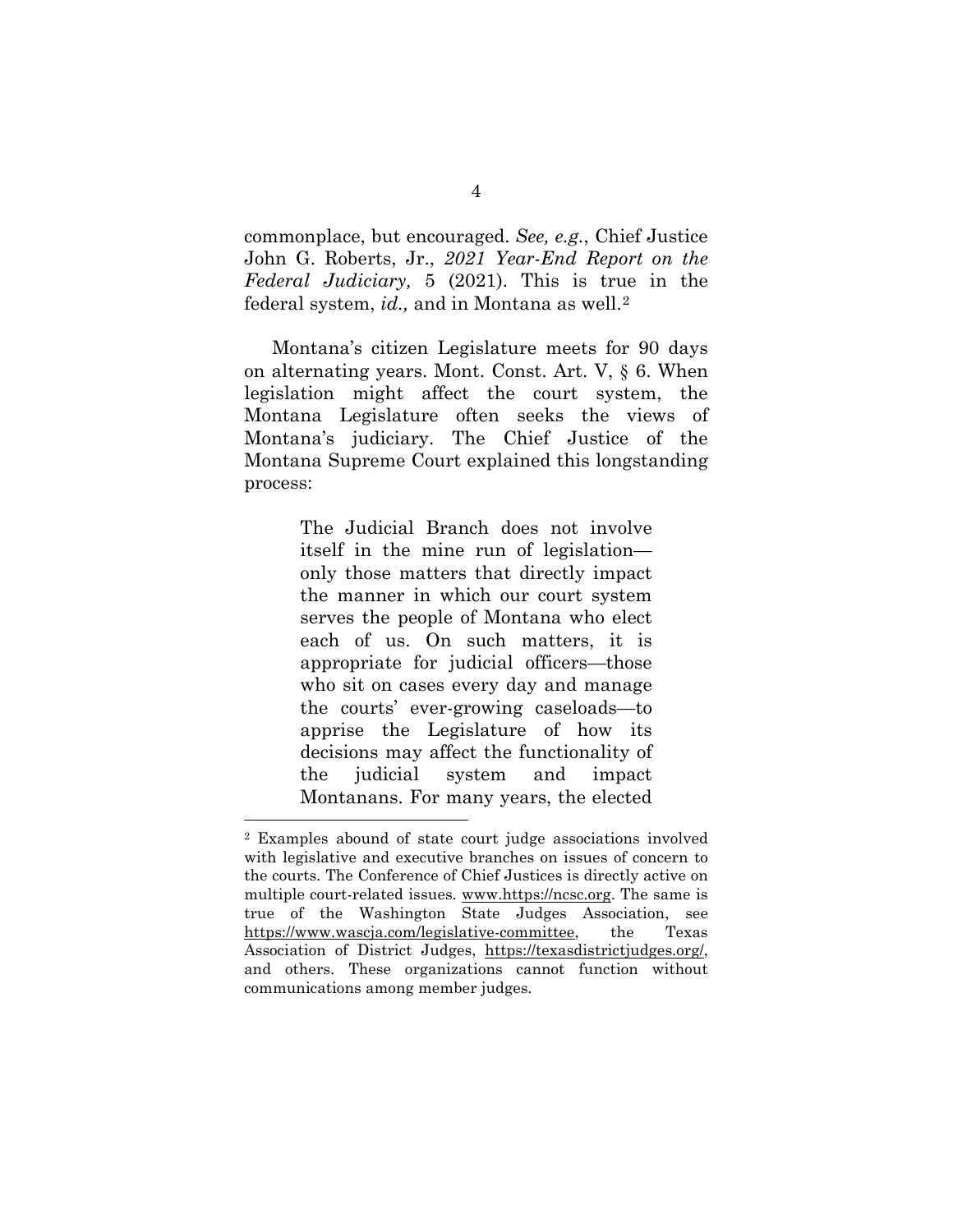members of the Judicial Branch have worked through the Montana Judges Association (MJA) to give the legislative body information important to the Legislature's consideration. The MJA, funded entirely by dues contributed personally from its judicial members, hires a part-time lobbyist for this purpose and occasionally judges themselves have testified before various committees regarding the impact of legislation on Judicial Branch operations. Other than the occasional bill impacting the Judges' Retirement System, however, none of the legislative activities of the MJA affect a judge's personal interest. They instead focus on policy matters regarding court operations and management.

Pet. App. 628 (footnote omitted).

The MJA's involvement in Montana's legislative process is unremarkable and routine. It is also consistent with the Montana Code of Judicial Conduct, which provides a judge may "appear voluntarily at a public hearing before, or otherwise consult with, an executive or a legislative body" when "in connection with matters concerning the law, the legal system, or the administration of justice." Mont. Code Jud. Conduct, Rule 3.2. Participation is appropriate because "[j]udges possess special expertise in matters of law, the legal system, and the administration of justice, and may properly share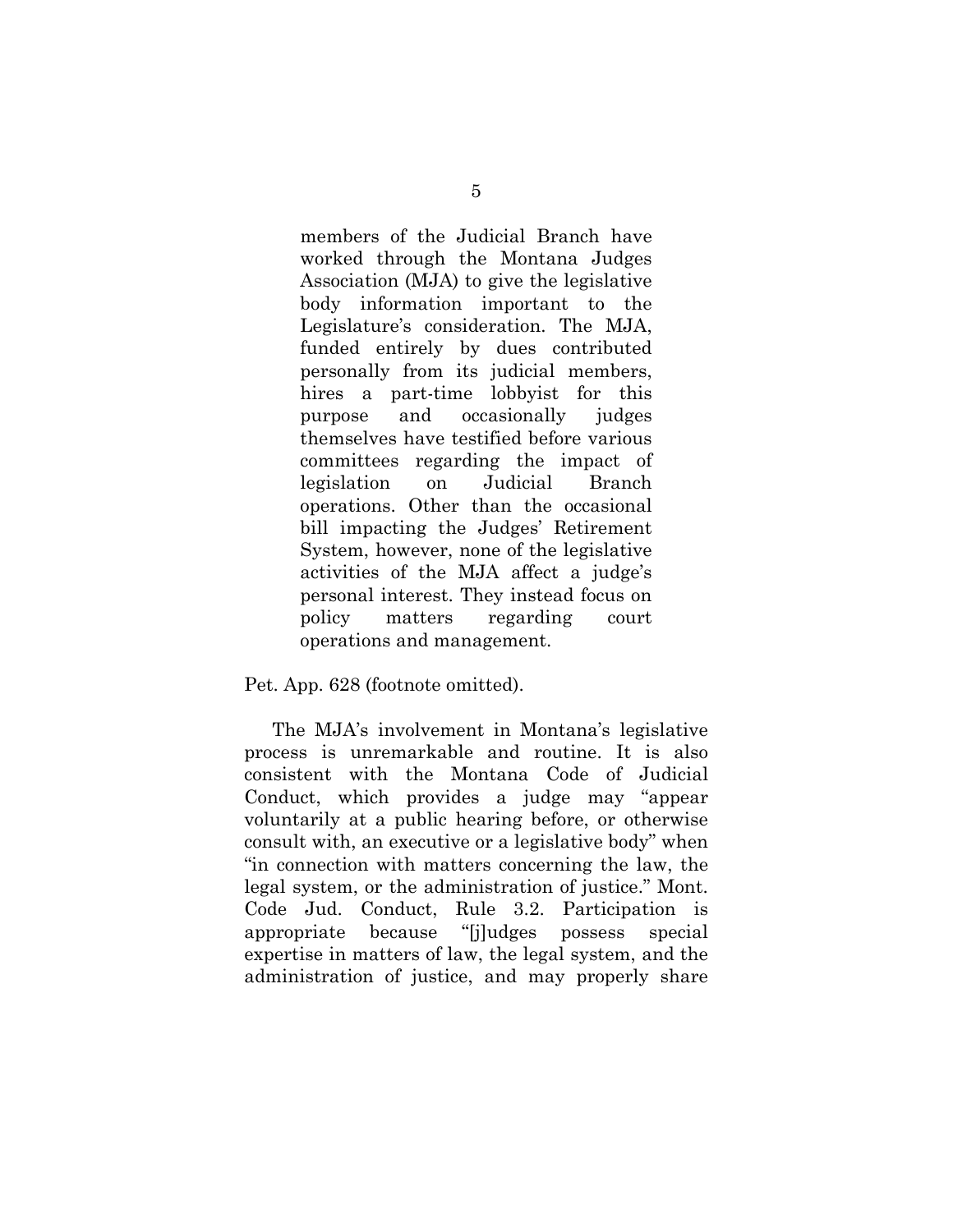that expertise with governmental bodies and executive or legislative branch officials." *Id*., cmt. 1.

As part of this process, the MJA sometimes polls its trial court members so the judiciary's expressed views on matters affecting the legal system accurately reflect the views of its members. Again, Montana's Chief Justice explains:

> If a proposed bill has major impact on the judiciary, the association, through its president, may conduct a poll of the members. On those rare occasions, the members are asked whether MJA should support, oppose, or remain neutral toward the proposed legislation. MJA's position is not a secret. Indeed, the very purpose of the poll is to inform the Legislature of the judiciary's policy position on how the bill impacts the branch.

> Members of the Supreme Court do not participate in the poll for the reason that, if passed, a statute may come before the Court at a later time. These polls are conducted by email, which is the primary manner the Judicial Branch conducts its internal business and communications, including discussions related to cases, schedules, or personnel matters. ...

Pet. App. 629-30 (footnote omitted).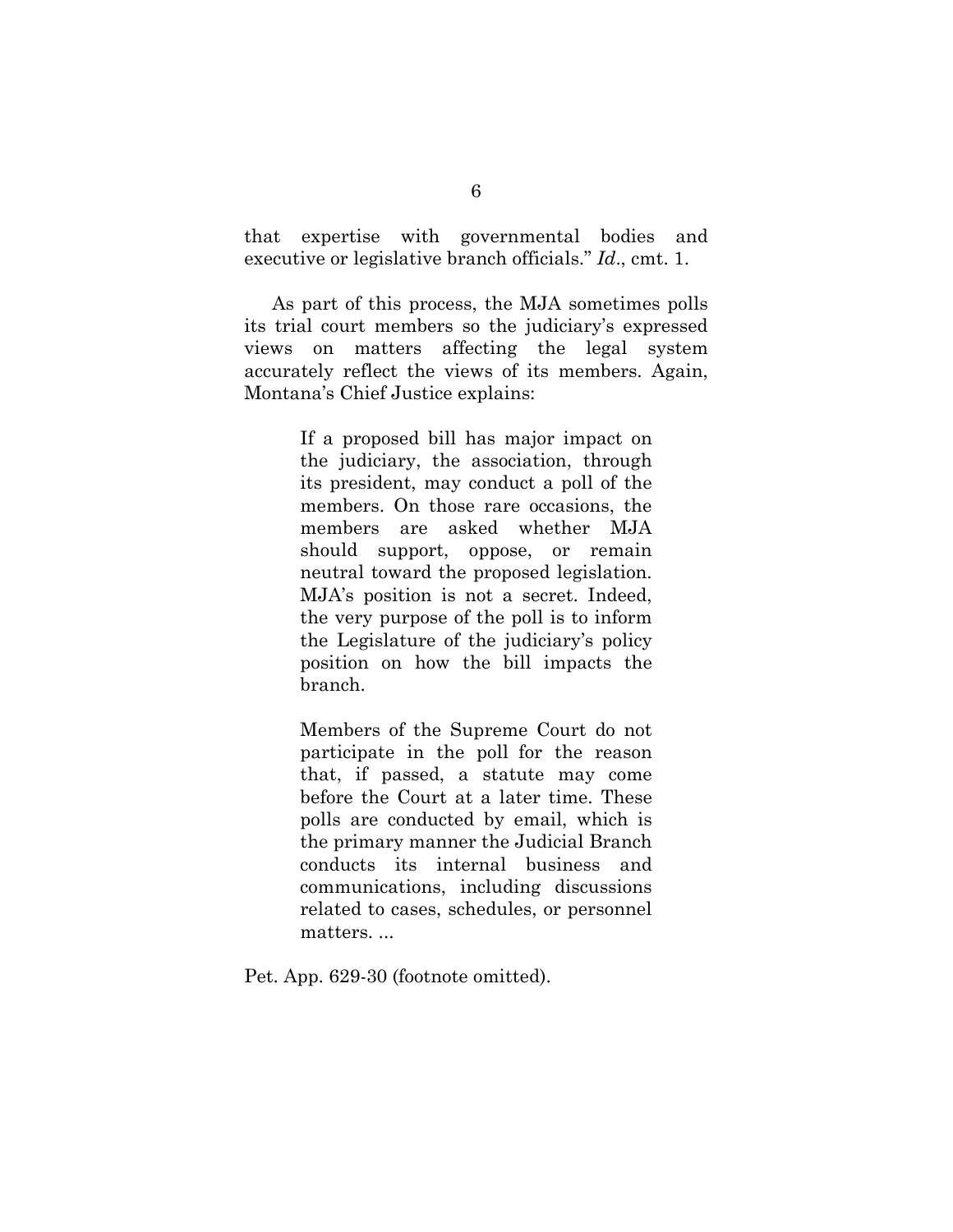MJA polls are administered by the Court Administrator, Beth McLaughlin. Her job has broad duties regarding administration of Montana courts, including human resources, juvenile probation, budget and finance, and court services. Mont. Code Ann. § 3-1-702. *See generally* [https://courts.mt.gov/cao/.](https://courts.mt.gov/cao/)

### **2. The Legislature obtains judicial-branch documents by subpoena, indirectly from a third-party records custodian, without notice to the judiciary.**

This case arose from an original jurisdiction proceeding in the Montana Supreme Court titled *Brown v. Gianforte*, OP 21-0125 (Mont. 2021). *Brown* was a direct constitutional challenge to Senate Bill (SB) 140 which, when enacted, replaced the appointment of state judges to vacant seats after screening by Montana's Judicial Nomination Commission with direct gubernatorial appointments.

When SB 140 was first introduced in the 2021 Montana Legislature, certain trial court members of the MJA responded to an informal email poll administered by McLaughlin. That poll later became a flashpoint when the Respondent in *Brown*, Governor Gianforte, moved to disqualify District Court Judge Kurt Krueger, appointed to sit in place of Chief Justice Michael McGrath in the SB 140 litigation,[3](#page-19-0) based on Judge Krueger's participation in the poll. *See* App. to Pet. for Cert. 342-55 [hereinafter

<span id="page-19-0"></span><sup>3</sup> Chief Justice McGrath recused himself due to earlier discussions regarding SB 140. Pet. App. 629.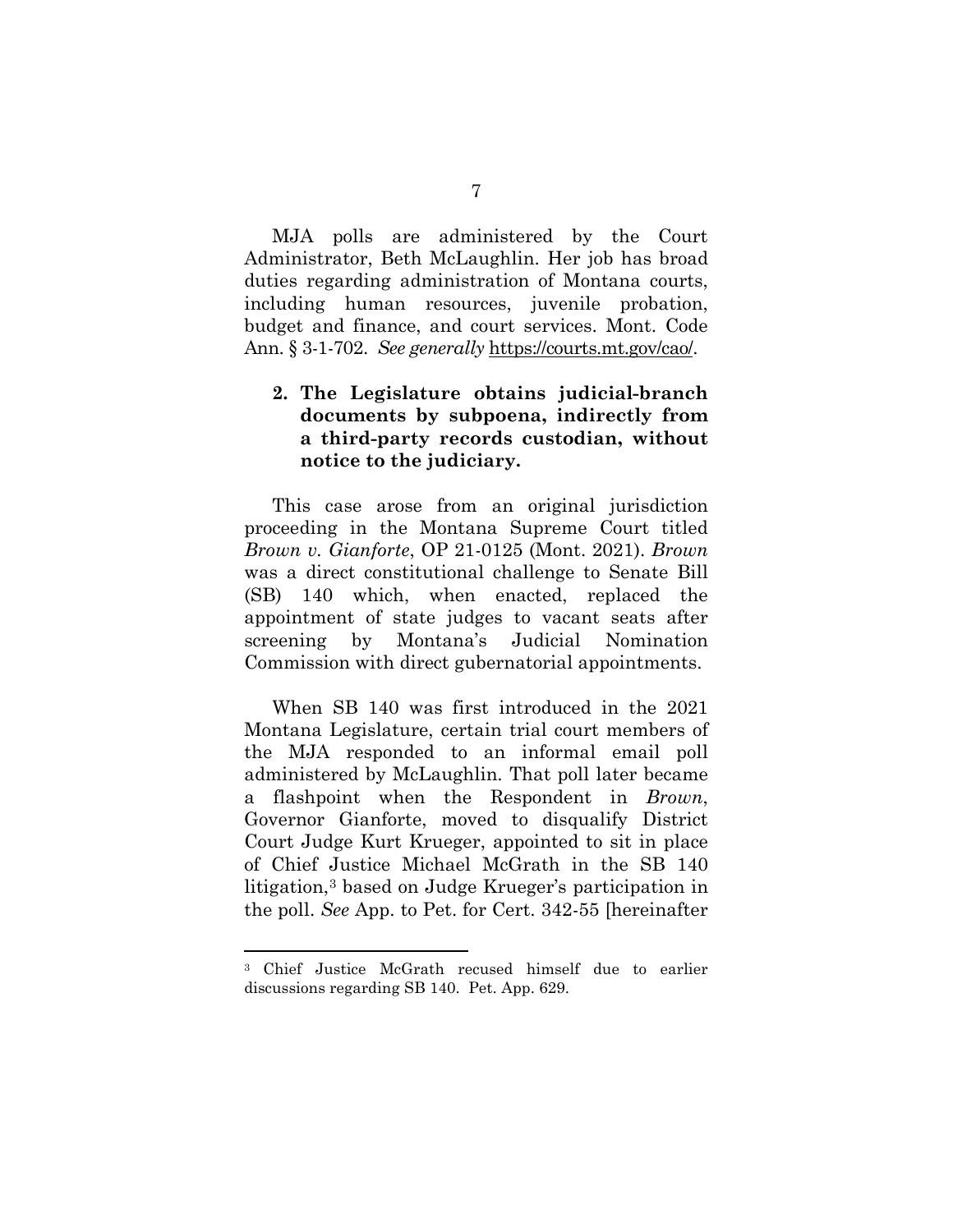Pet. App.]. On April 7, 2021, the Montana Supreme Court denied the motion as moot because Judge Krueger had recused himself. *See* Pet. App. 111-13. The Court specifically noted that "no member of this Court participated" in the MJA poll of district court judges regarding SB 140. Pet. App. 112.

Unwilling to take the Montana Supreme Court at its word, the Legislature issued a subpoena for judicial branch emails the following day. App. to Brief in Opp. 19a-20a [hereinafter Resp. App.]. The subpoena was not directed to the judiciary or Court Administrator McLaughlin but instead to Director Giles of the Montana Department of Administration (DOA) which has administrative control of the state's computer servers. Resp. App. 19a. The DOA Director is a political appointee of, and reports to, the Governor.

The subpoena to DOA sought production of "[a]ll emails and attachments sent and received by Court Administrator Beth McLaughlin between January 4, 2021 and April 8, 2021," along with "[a]ny and all recoverable deleted e-mails" from McLaughlin's account in the same date range. *Id.* The subpoena contained no statement of its purpose, legislative or otherwise. *Id.* It demanded production of the materials the next day by 3 p.m. *Id.* The DOO Director accessed the judiciary's computer systems, without notifying any judicial employee or court official, and dutifully produced over 2,000 internal judicial branch emails to the Legislature without review for privilege or confidentiality. Resp. App. 21a-24a.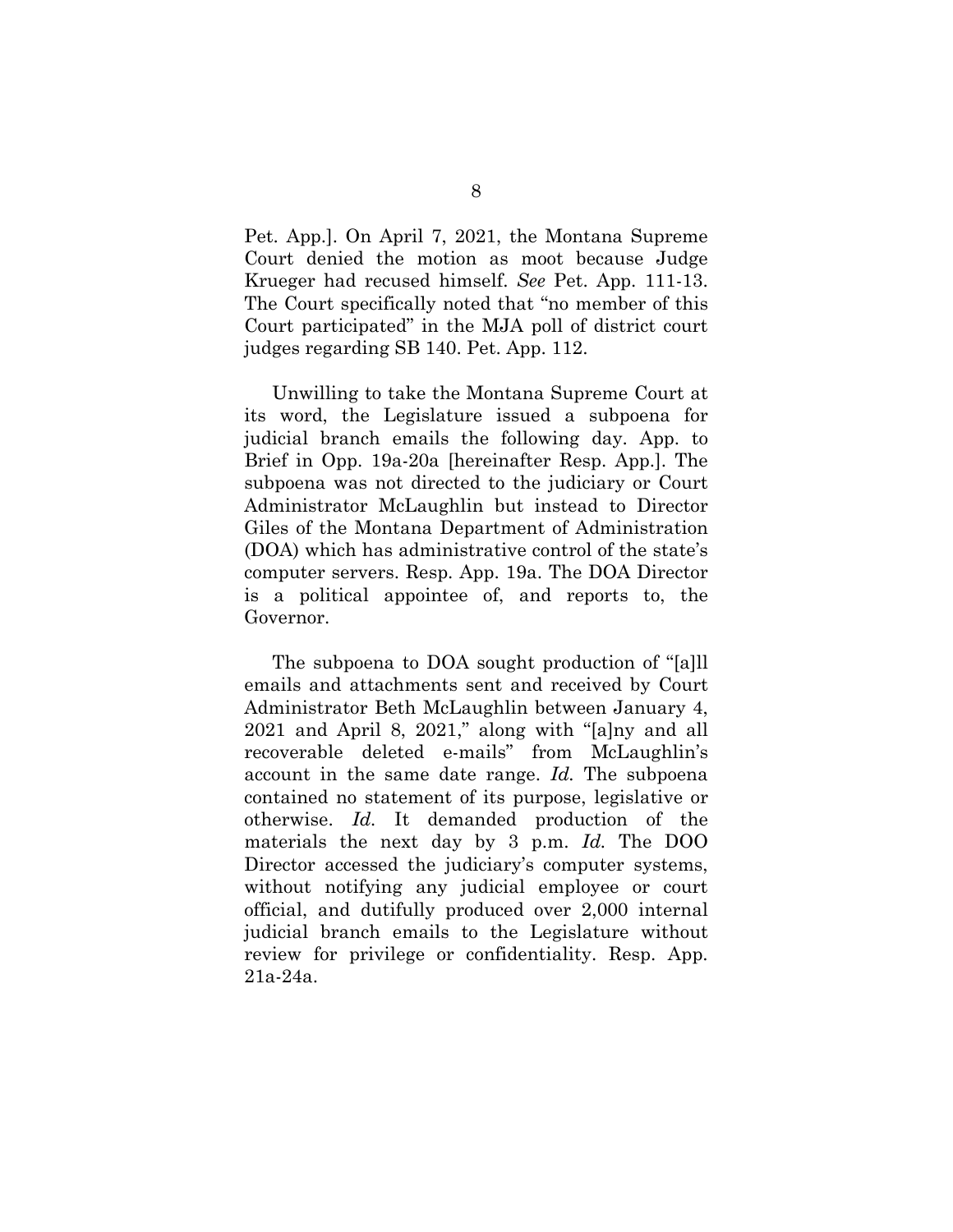## **3. The Legislature ignores pleas to negotiate a process for production of records after review for privilege and confidentiality.**

McLaughlin first learned of the subpoena for judicial branch emails in the late afternoon of Friday, April 9. Resp. App. 22a. Concerned that mass production of emails by a third party would release confidential information, McLaughlin retained counsel and immediately commenced efforts to reach agreement with the Legislature and the DOA to allow time to review the requested records, and to then produce responsive documents "through an orderly process that protects existing privacy interests." Resp. App. 21a-24a, 27a-30a. The request was not only prudent, but constitutionally required. Montanans enjoy an express state constitutional right to privacy, a right enforceable against the government when the government produces records in its possession. Mont. Const. Art. VII, §§ 9-10. McLaughlin advised that if an agreement could not be reached "staying response . . . until the important Constitutional and personal privacy issues can be resolved in a legally appropriate way," she would file an emergency petition directly with the Montana Supreme Court. Resp. App. 30a.

## **4. McLaughlin moves to quash the subpoena.**

Receiving no response, McLaughlin filed an emergency petition with the Montana Supreme Court late Saturday, April 10. Resp. App. 1a-31a. The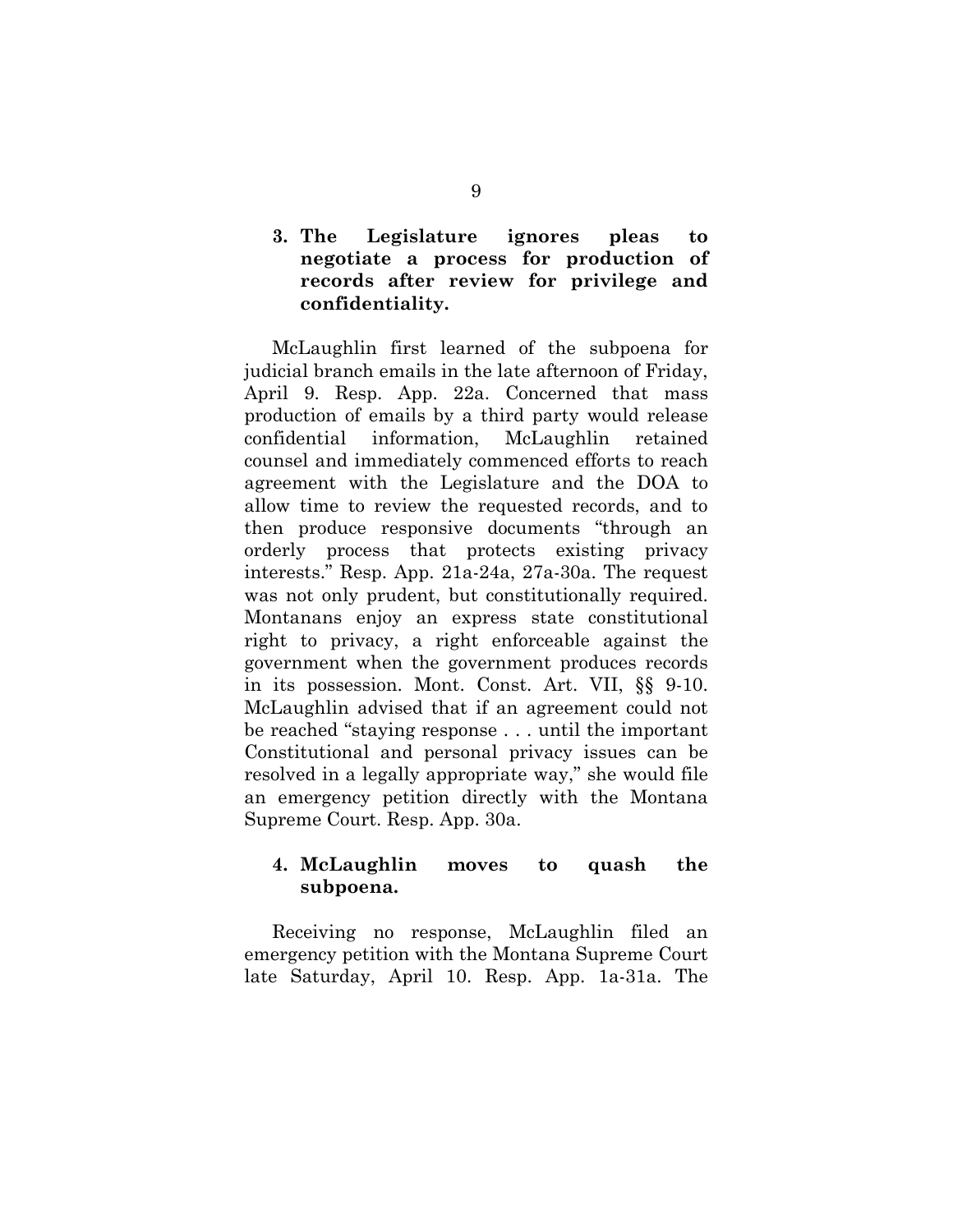petition was filed in *Brown*, the original proceeding challenging constitutionality of SB 140, the genesis of the subpoena. Petitioners concede the "underlying dispute" in this case arose from passage of SB 140. Pet. for Cert. 4.[4](#page-22-0)

Shortly after the emergency petition was emailed for filing, the DOA brushed aside McLaughlin's concerns, stating they should be "addressed to the Speaker [of the House] and President [of the Senate], as they are the issuers of the subpoena." Resp. App. 38a. McLaughlin pressed DOA to disclose plans regarding production from her email account, and whether there was any mechanism in place for reviewing documents "for the presence of personal or private information or information that is otherwise protected by law." Resp. App. 37a.

The next day, Sunday, April 11, the DOA revealed that documents responsive to the subpoena had been delivered to the Legislature two days before, and acknowledged release without review, stating:

> DOA is complying with the scope of the subpoena as written. As the third party holder of the documents, DOA is not well suited to ascertain which fall within the concerns you raise. I am happy to provide copies of the .pst file of what we turned over on Friday and then

<span id="page-22-0"></span><sup>4</sup> The Montana Supreme Court ultimately ruled in the Legislature's favor in *Brown*, OP 20-0125, upholding the constitutionality of the SB 140. 2021 MT 149, 404 Mont. 269, 488 P.3d 658.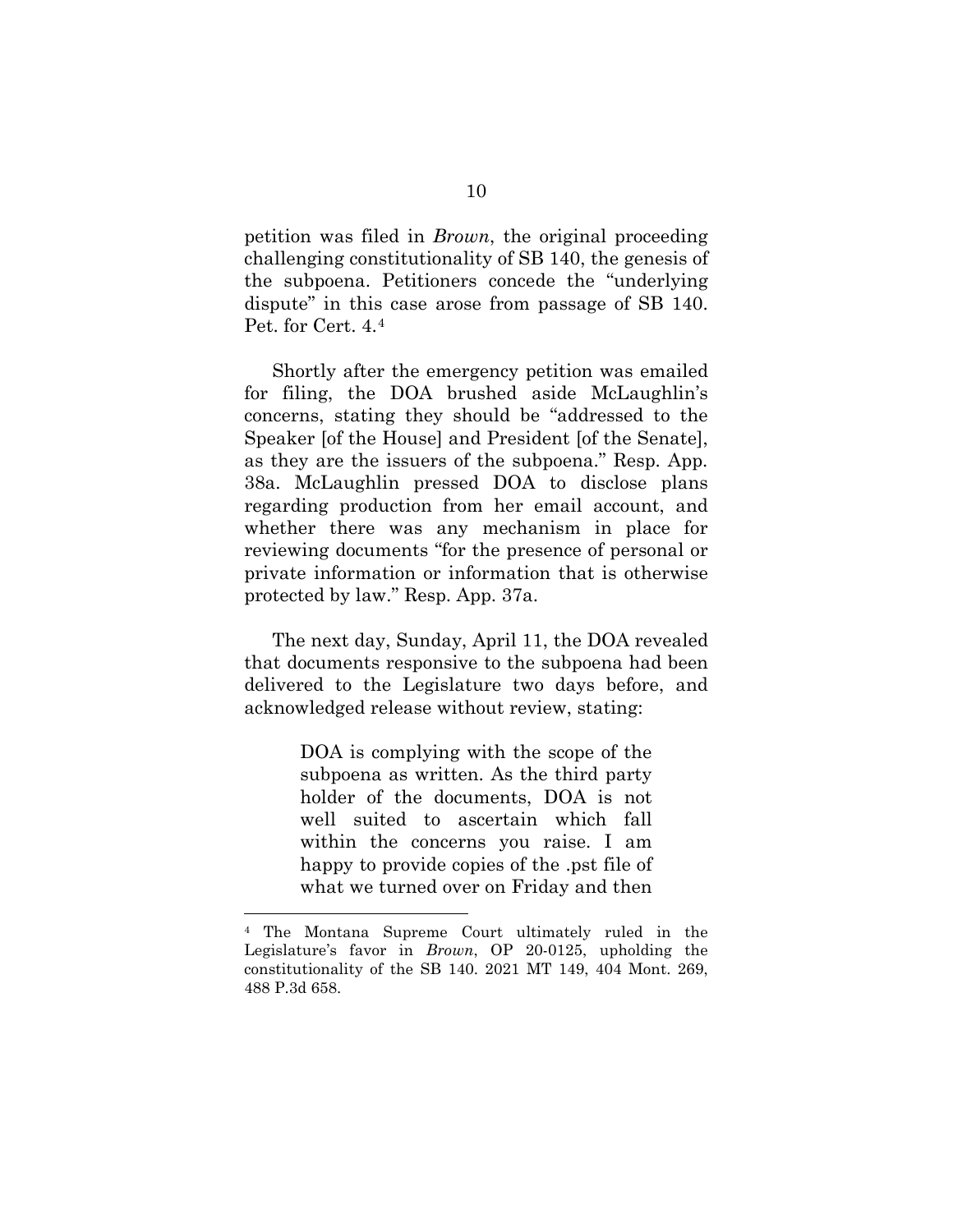do the same on Monday with the remaining documents.

Resp. App. 36a. Only then did McLaughlin learn that judicial emails—over 2,000 of them—had been turned over wholesale to the Legislature.

Upon learning of the DOA's production, McLaughlin supplemented her earlier filing. Resp. App. 31a-40a. McLaughlin again asked the Legislature and DOA to simply "stand down" to allow a process protecting privileged and private information, noting the "risk of serious and irreparable harm if events continue to spin out in a political process." Resp. App. 34a.[5](#page-23-0)

The Montana Supreme Court issued a Temporary Order on Sunday, April 11. Pet. App. 115-19. The court acknowledged the need to "address the serious issues raised regarding the Legislature's authority to issue" the contested subpoena, in light of it being "facially, extremely broad in scope, with a substantial potential of the infliction of great harm if permitted to be executed as stated." Pet. App. 117. The court set a briefing schedule and ordered that the "subpoena issued by the Legislature on April 8, 2021, is hereby quashed pending further order of the Court." Pet. App. 118.

<span id="page-23-0"></span><sup>5</sup> McLaughlin consistently maintained she sought only to protect privileged documents and made clear that "[d]ocuments not privileged are subject to production if properly requested." Resp. App. 179a n.2. *See also* Resp. App. 189a, 203a n.1, and 208a ("The Legislature can get unprivileged and otherwise properly obtainable records, it just has to do it correctly.").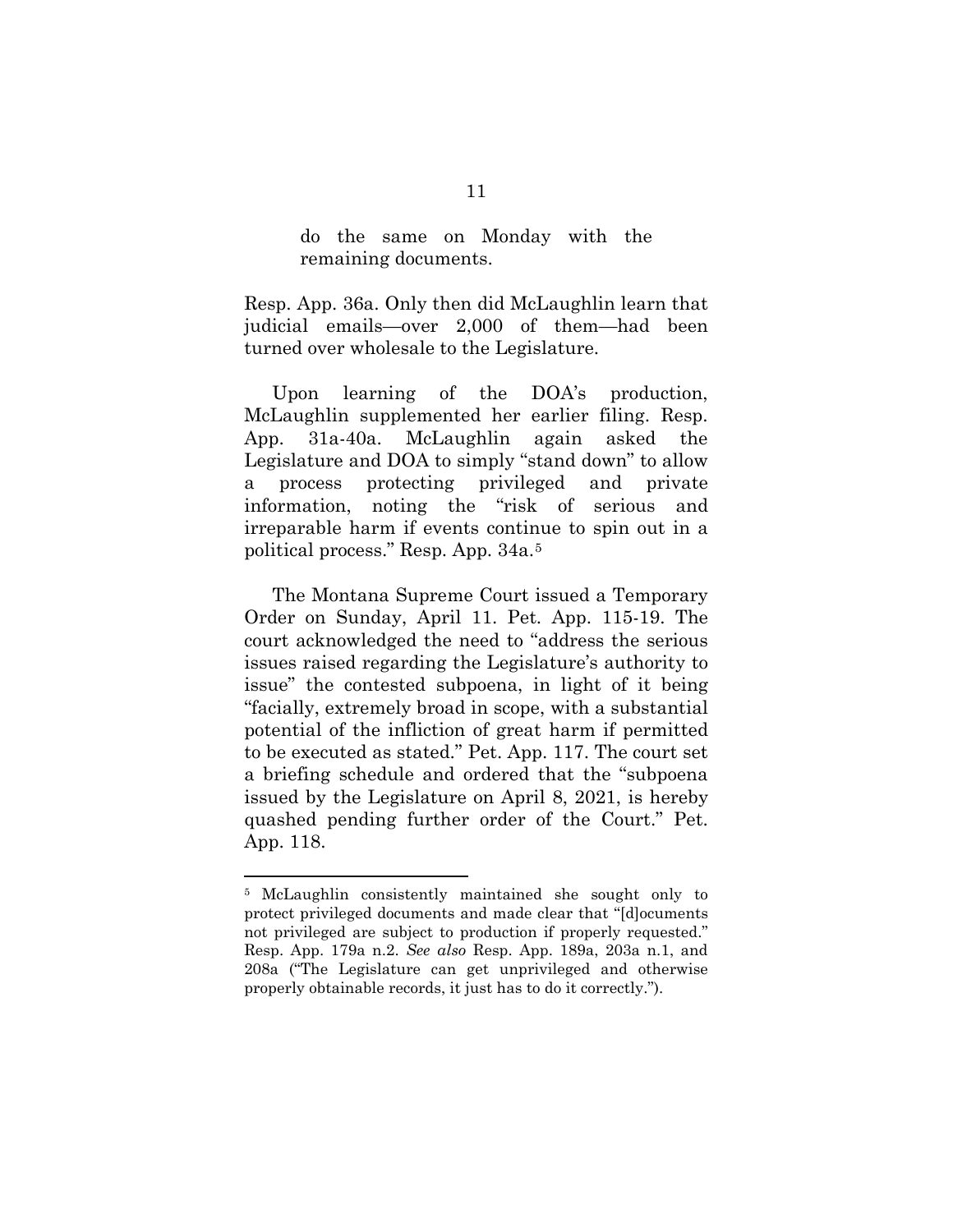#### **5. The Legislature proclaims itself unbound by law, declaring it "will not abide" the Montana Supreme Court.**

Within hours of the Court's Temporary Order, the Montana Attorney General, newly retained as counsel for party leadership in the Legislature, delivered a letter to the Acting Chief Justice of the Montana Supreme Court, Jim Rice. The Attorney General stated:

> *The Legislature does not recognize this Court's Order as binding and will not abide it.* The Legislature will not entertain the Court's interference in the Legislature's investigation of the serious and troubling conduct of members of the Judiciary. The subpoena is valid and will be enforced.

Pet. App. 381 (emphasis added).

Having unilaterally declared itself unbound by any order of Montana's highest court, the Legislature served a second subpoena April 13, again on the DOA and again without notice to McLaughlin or the judiciary. This subpoena sought the same emails as before, plus "any emails and attachments responsive to the Legislature's April 7th subpoena which have not yet been delivered." Resp. App. 41a. The subpoena commanded a response *the same day* at 3 p.m. *Id.*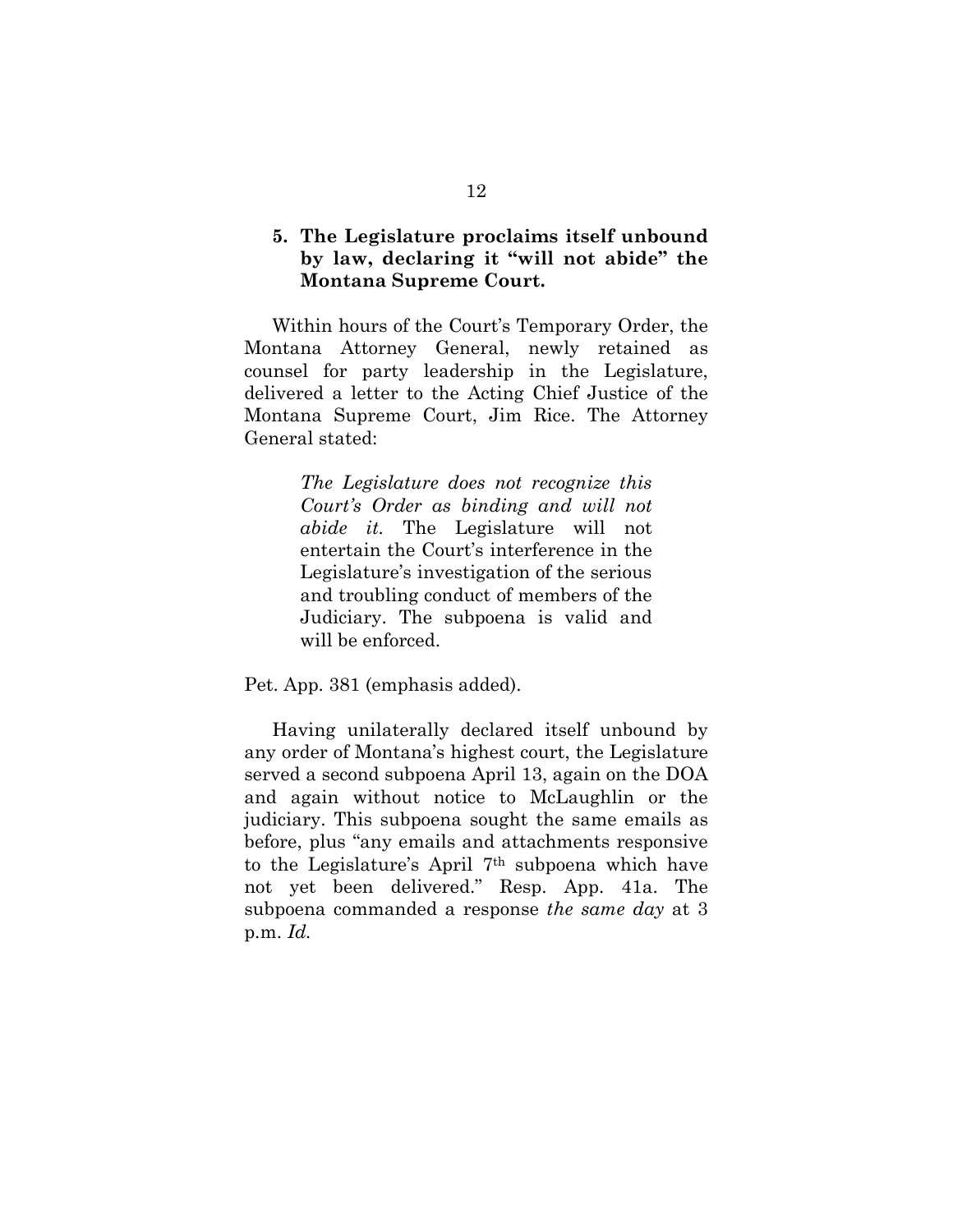The next day the Legislature, in its motion to dismiss McLaughlin's emergency petition, stated:

> The Montana Legislature submitted a letter to the Acting Chief Justice on April 12, 2021, notifying the Court that the April 11, 2021, Order is not binding on the legislative branch and will not be followed . . . McLaughlin's current Petition seeks yet another Court order *which will not bind the Legislature and will not be followed*. The Legislature will continue its investigation, [the DOA] will obey the legislative subpoena or be subject to contempt, and this Court lacks jurisdiction to hinder the Legislature's power to investigate these matters of statewide importance.

Pet. App. 199 (emphasis added).

### **6. The Legislature serves subpoenas on each individual Justice of the Montana Supreme Court.**

Unlike the Legislature, the DOA heeded the Montana Supreme Court's April 11 order and declined to produce additional documents demanded in the revised subpoena. Undeterred, the Legislature repackaged the quashed subpoena, and on April 15 served subpoenas not only on McLaughlin, but on each individual Justice of the court. Pet. App. 577- 626. The subpoenas demanded production of the same emails as the quashed April 7 subpoena along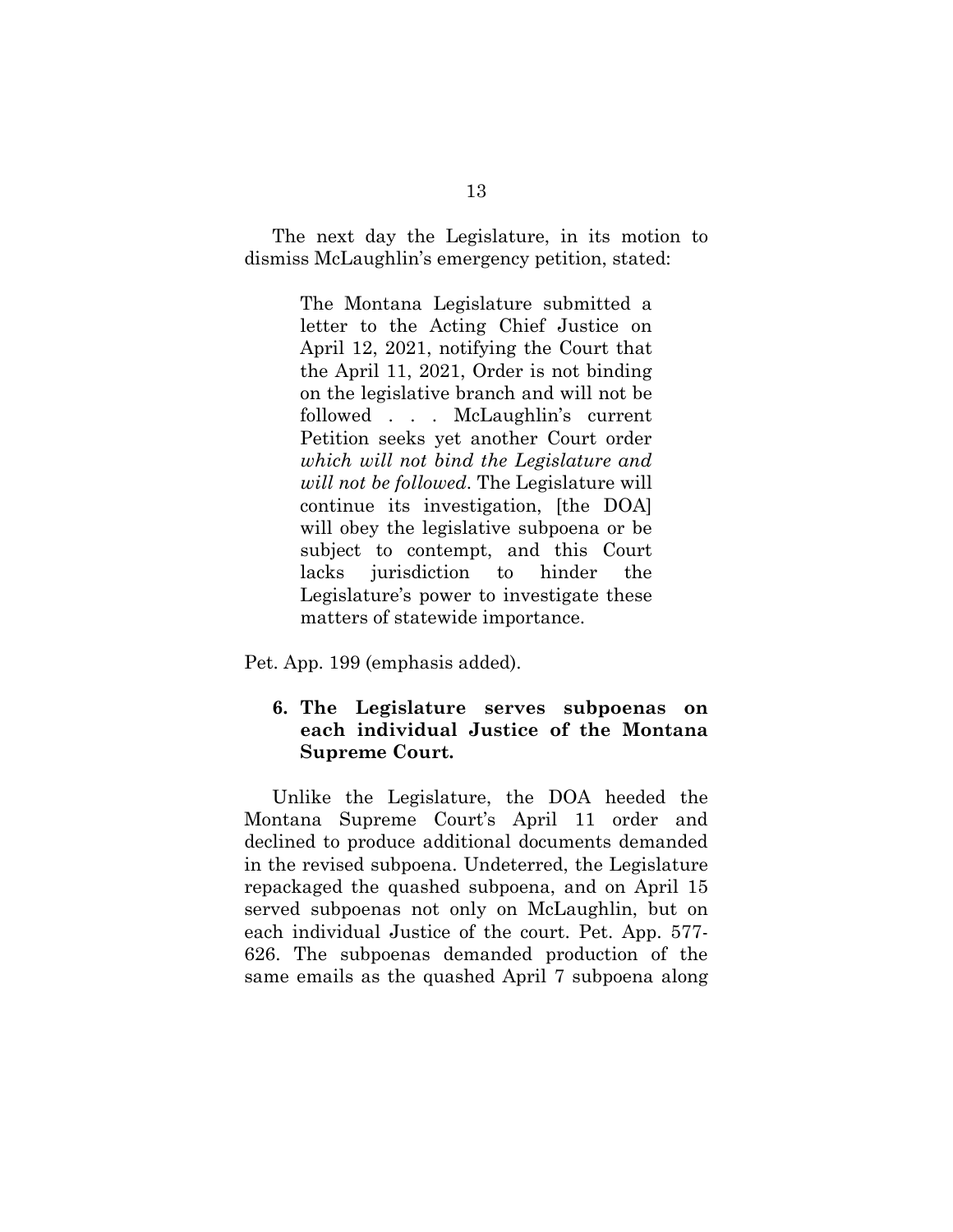with "any and all laptops, desktops, hard-drives, or telephones owned by the State of Montana which were utilized in facilitating polls or votes with Montana Judges and Justices regarding legislation or issues that may come or have come before Montana courts for decision." Resp. App. 53a. The subpoenas commanded compliance and an appearance before a legislative committee four days later, April 19. *Id.*

McLaughlin promptly filed an Emergency Motion to Quash Revised Legislative Subpoena. Resp. App. 43a-68a. On April 16, the Court issued an order temporarily enjoining the Revised Subpoena to McLaughlin. Pet. App. 7. The Court also "temporarily stayed" the subpoenas to the Justices "until this Court can establish the scope, limitations, and parameters to be applied by courts when the Legislature exercises its authority to obtain and competing interests are presented." Pet. App. 8.

While the Court's April 16 Order relieved McLaughlin of her obligation to comply or appear at the April 19 Legislative Hearing, the Supreme Court Justices appeared and answered questions.[6](#page-26-0) In advance of the hearing, Chief Justice McGrath sent a letter explaining how and why Montana's judiciary provides policy input on proposed legislation, including the role and purpose of the MJA and its limited involvement with legislative activities. Pet. App. 627-33.

<span id="page-26-0"></span><sup>6</sup> Video of the hearing is found at http://sg001 harmony.sliq.net/00309/Harmony/en/PowerBrowser/PowerBrow serV2/20210416/-1/43381.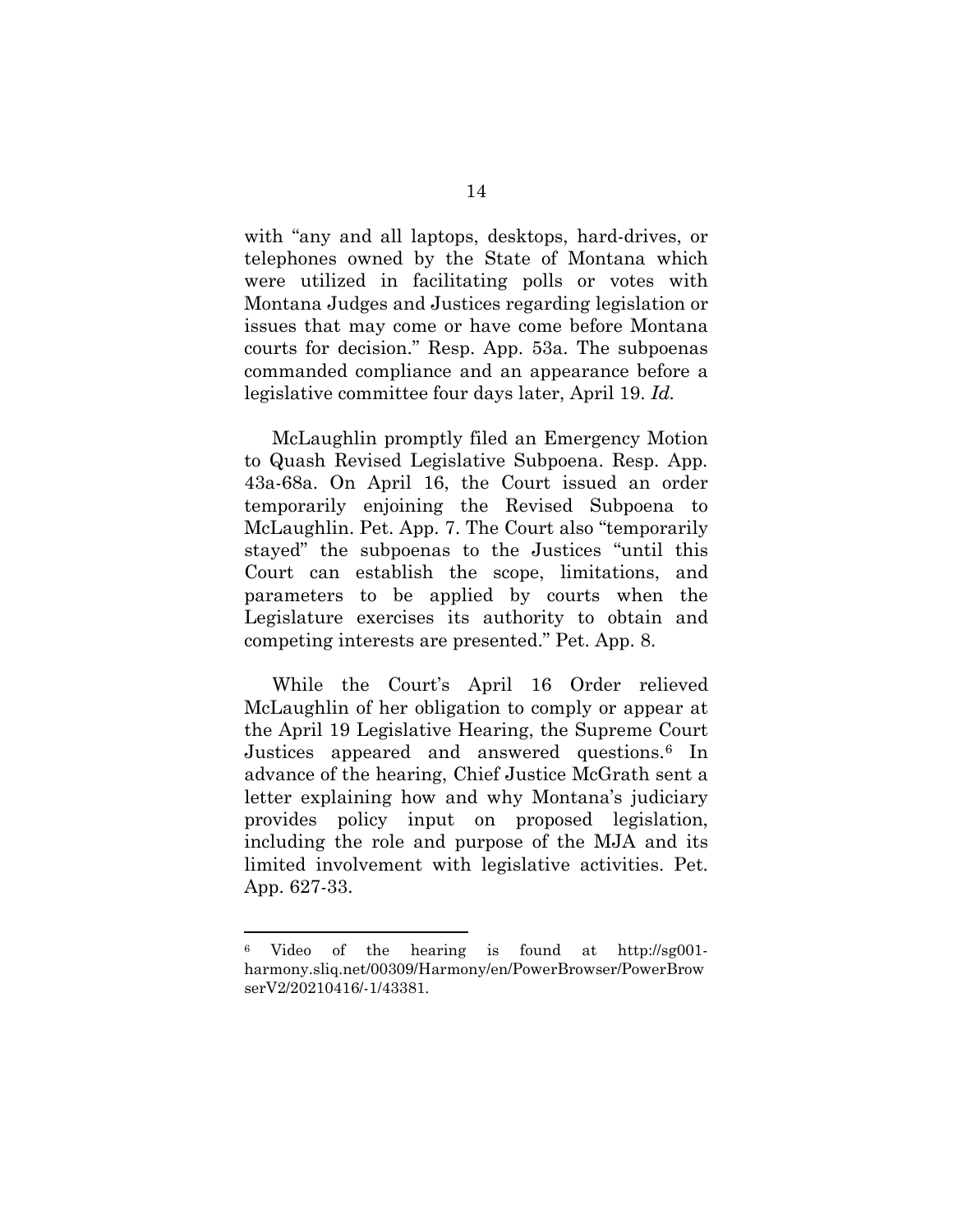After hearing from the Justices, the Legislature took no further action regarding the judicial subpoenas. The committee simply issued a Majority Report. Pet. App. 531-76. Petitioners chose not to furnish this Court with the Minority Report but Respondent does so here. Resp. App. 104a-09a. The report highlights the political nature of the subpoenas, describing the actions of the Legislature and Attorney General as "part of a coordinated effort to attack and smear the independent judiciary by Republicans in the Legislature and the Executive Branch." *Id.* at 104a. The Minority Report also notes it is "unprecedented for the executive branch to essentially hack into the judicial branch's records, without consent or providing any opportunity to review the records for privileged or confidential information affecting the constitutionally-protected privacy rights of third parties." *Id.* at 107a.

#### **7. The district court quashes the subpoena to Justice Jim Rice.**

As Petitioners note, one member of the Montana Supreme Court (Justice Rice) recused himself from participation in the *McLaughlin* proceeding and separately challenged, in state district court, the April 15 subpoena served on him. Petitioners lauded Justice Rice for following a "more proper process" (Pet. App. 225), but neglected to provide the resulting orders from the district court. McLaughlin includes as Respondent's Appendix 16, 211a – 234a, the district court's orders enjoining enforcement of the April 15 subpoena and later declaring the subpoena invalid.as it "exceeded the Legislature's limited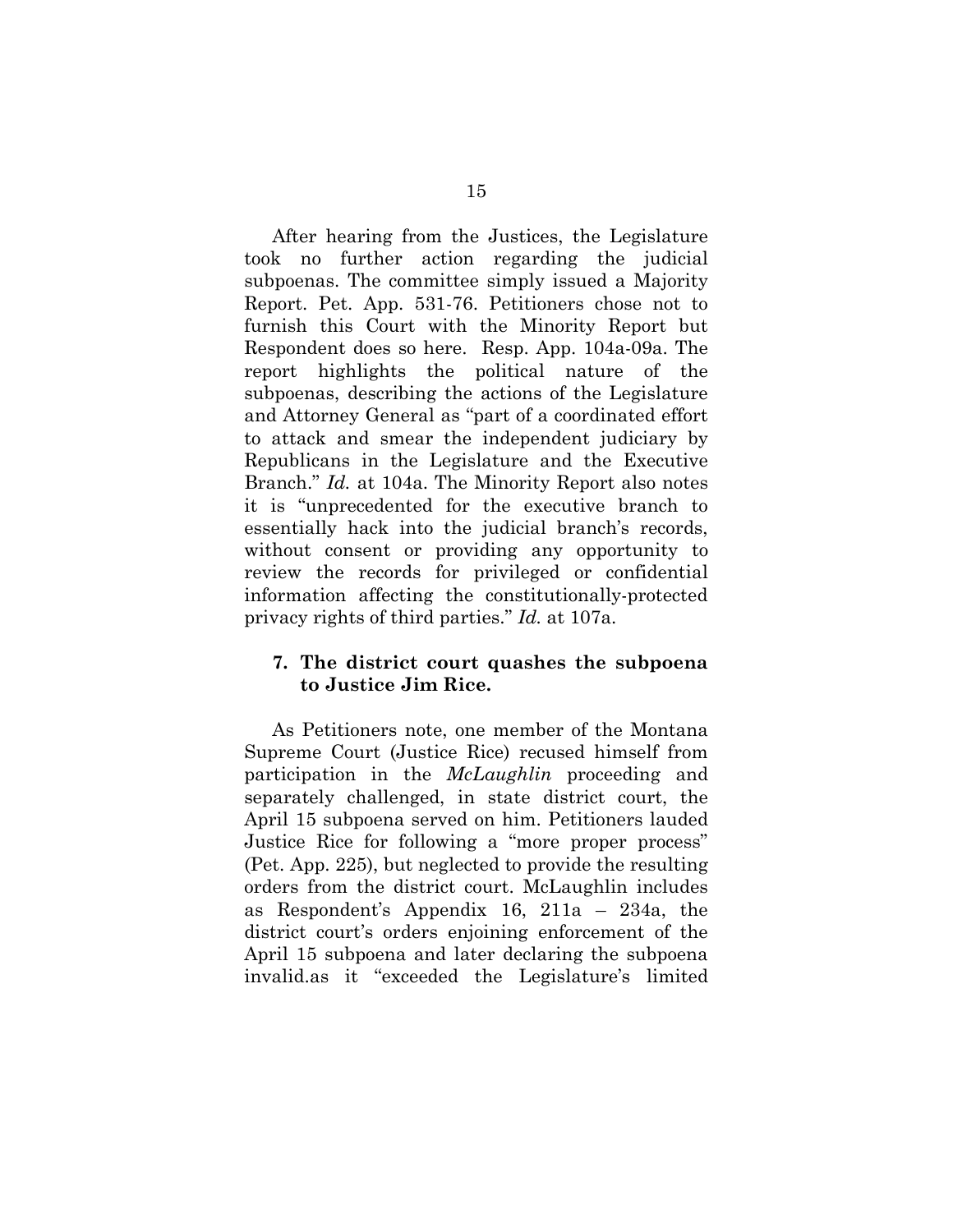legislative investigative subpoena authority." Resp. App. 232a-33aa.

The Legislature did not appeal either order.

## **8. The Legislature's motion to disqualify all Justices on the Montana Supreme Court is rejected as a "unilateral attempt to manufacture a conflict."**

The Legislature subpoenaed the Court Administrator and the Justices on April 15. Two weeks later, the Legislature moved to disqualify the Justices from the case. Pet. App. 222-29.

It is apparent the subpoenas issued to the Justices were to lay the groundwork for the later disqualification motion. The subpoenas to the Justices sought information McLaughlin would have had anyway. Pet. App. 23.

Though they take a different position in seeking review before this Court, Petitioners conceded below that the subpoenas to each Justice were *not* at issue before the Montana Supreme Court and were in fact *irrelevant* to the validity of the subpoenas served on McLaughlin and the DOA. Indeed, the subpoenas to the Justices were repeatedly brushed aside by the Legislature as not germane:

• "As an initial matter, the Court asserts 'this case does not involve adjudication of any subpoena issued to a member of this Court.'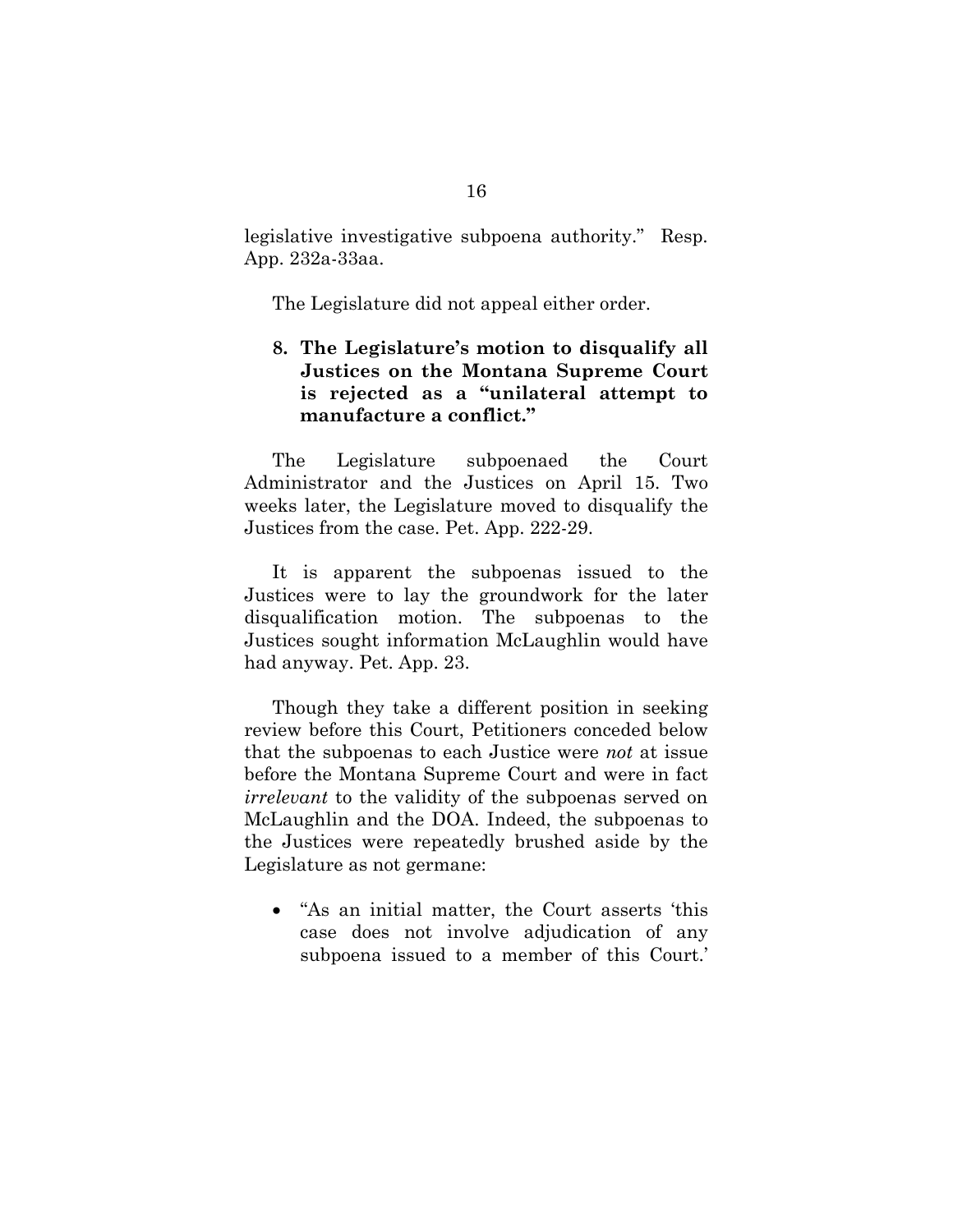Order ¶9. *The Legislature agrees*." Pet. App. 233(emphasis added).

- "For purposes of this case, the individual subpoenas to the Justices don't alter the conflict calculus at all." Pet. App. 232.
- "And it doesn't matter that the Justices have been individually subpoenaed. For even if only Administrator McLaughlin's subpoena was at issue, the basis underlying the motion to disqualify would remain the same." Pet. App. 232.

Petitioners now assert the Montana Supreme Court quashed its own subpoenas and impermissibly acted as "judges in their own case." Pet. for Cert. 2-3. But there was never a case involving the Justices' subpoenas. The Justices responded to the subpoenas by way of Chief Justice McGrath's letter to legislative leadership and by appearing at a legislative hearing on April 19. The Legislature took no further action regarding the subpoenas to the Justices and no party brought their validity to any court for consideration, other than Justice Rice who took the Legislature to state district court and prevailed. Resp. App. 145a-70a and 211a-34a.

The Montana Supreme Court's orders reflect the lack of adjudication of the individual Justice's subpoenas. The April 11 Temporary Order quashed the subpoena on the DOA "pending further order of the Court." Pet. App. 118. That ruling had nothing to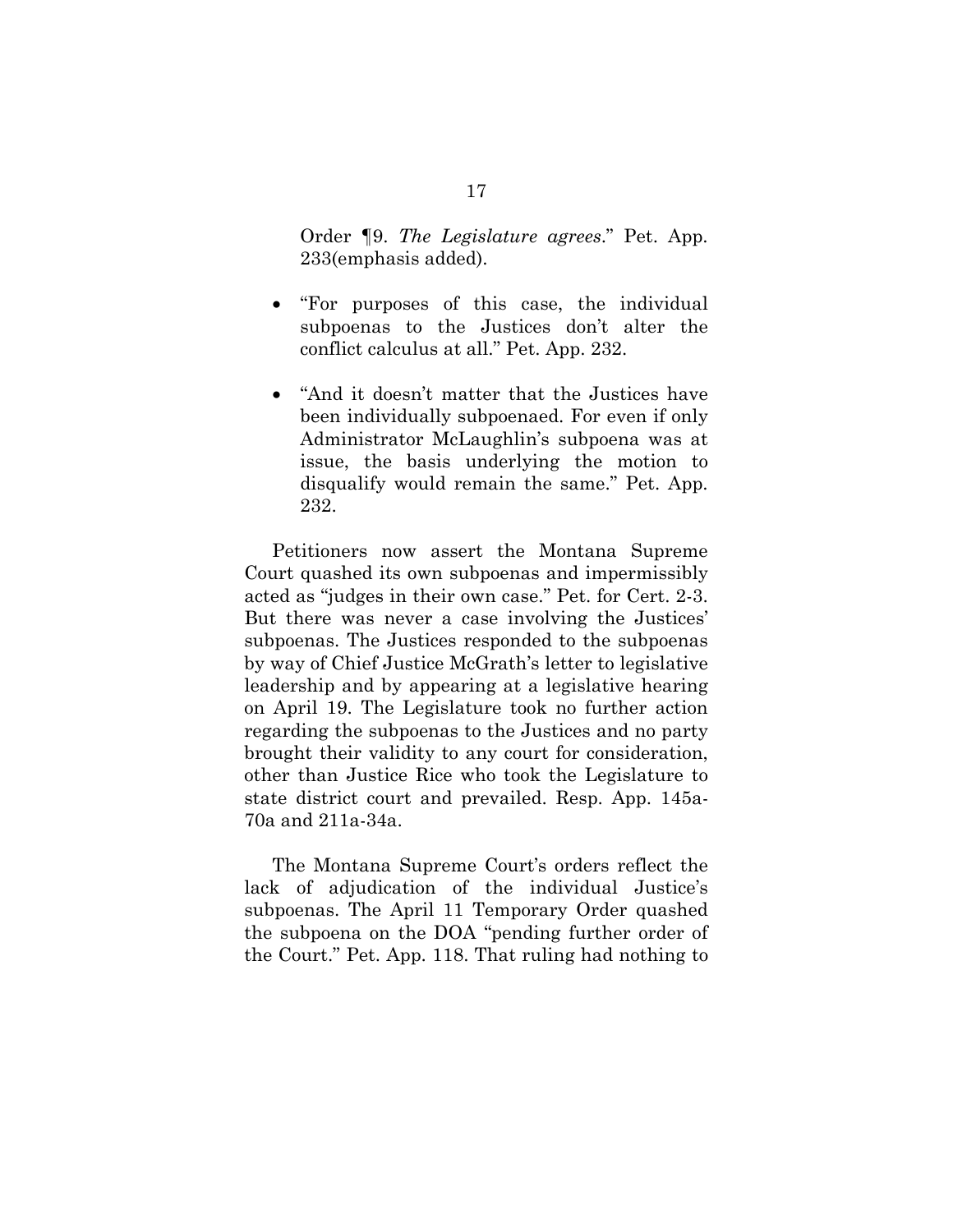do with the Justices' subpoenas because they had not yet been issued.

The April 16 Order held the April 15 Revised Subpoena to McLaughlin was "temporarily enjoined pending further proceedings . . . ." Pet. App. 7. The Court also "temporarily stayed" the subpoenas served on the Justices "until this Court can establish the scope, limitations, and parameters to be applied by courts when the Legislature exercises its authority to obtain and competing interests are presented." Pet. App. 8. Absent this order, the Legislature would have been able to end-run the court's orders temporarily enjoining the McLaughlin subpoenas, which were directly at issue in the already-pending case.

In its next order—the May 12 Order unanimously denying the Legislature's Motion to Disqualify Justices (Pet. App. 222-29)—the court specifically emphasized that "this case does not involve adjudication of any subpoena issued to a member of this Court." Pet. App. 21. Instead, the Justices noted that:

> The Legislature's unilateral attempt to manufacture a conflict by issuing subpoenas to the entire Montana Supreme Court must be seen for what it is. Much of the same information the Legislature subpoenaed from the justices after this case was filed is being requested in the subpoena issued to McLaughlin; the Legislature has conceded this point. Thus, once the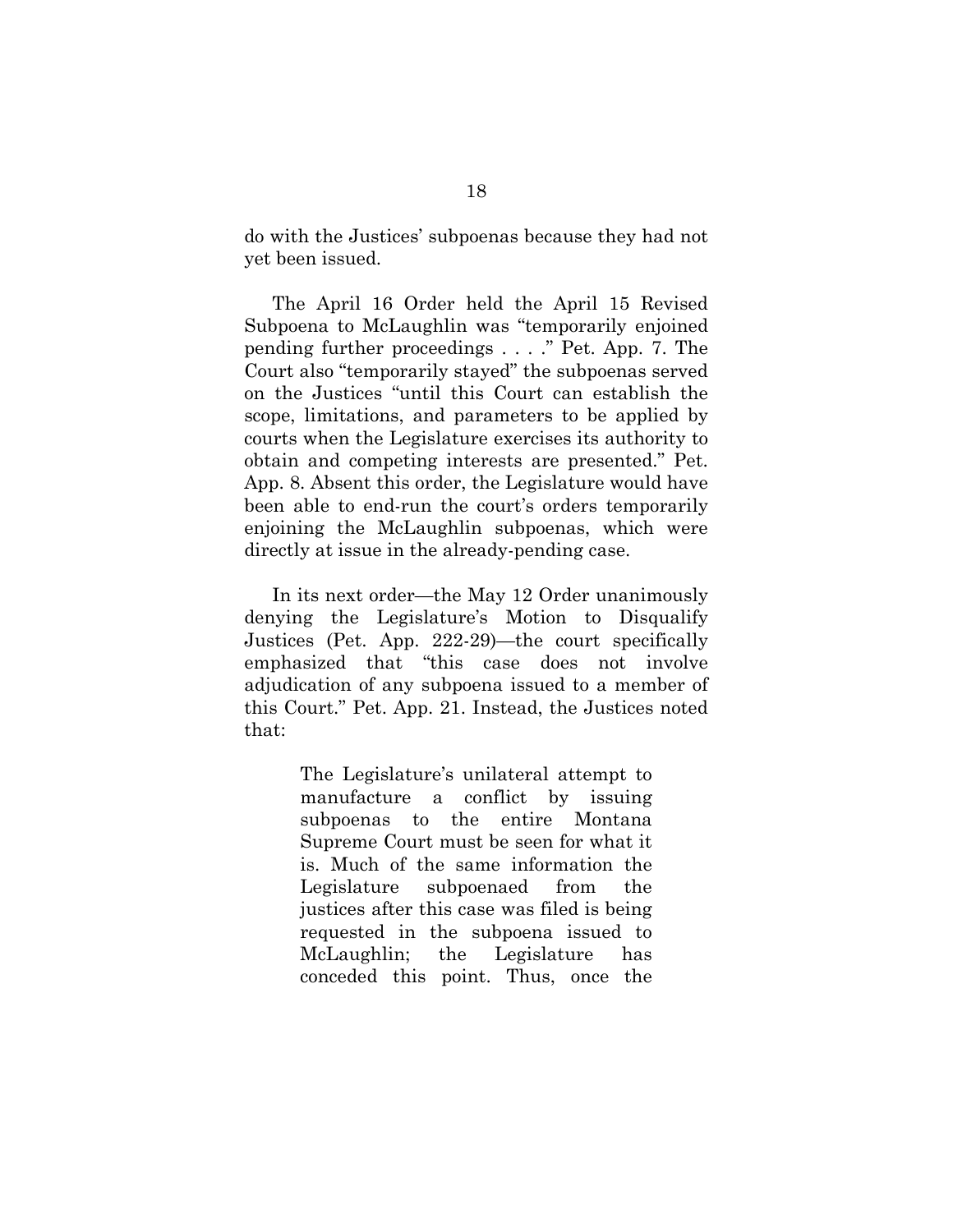issues determining purpose and scope of legislative subpoena authority are adjudicated, the Legislature can acquire those documents through McLaughlin's subpoena. The Legislature's blanket request to disqualify all members of this Court appears directed to disrupt the normal process of a tribunal whose function is to adjudicate the underlying dispute consistent with the law, the constitution, and due process. Importantly, each justice has made abundantly clear, on several occasions, that they did not participate in the activity that is the primary subject of the Legislature's investigation—the poll conducted by the MJA.

Pet. App. 23.

#### **9. The Legislature withdraws all subpoenas.**

The Legislature petitioned for rehearing on May 26 from the court's order denying the disqualification motion. Pet. App. 230. McLaughlin opposed the petition. Pet. App. 40-41. The court denied the petition and also issued an opinion on the merits: (1) quashing the McLaughlin subpoenas or, if withdrawn, declaring them not available for reissue; (2) permanently enjoining the DOA from further compliance with the subject subpoenas; (3) enjoining the Legislature from using the documents it had illegally obtained under invalid subpoenas; and (4) ordering the "immediate" return of the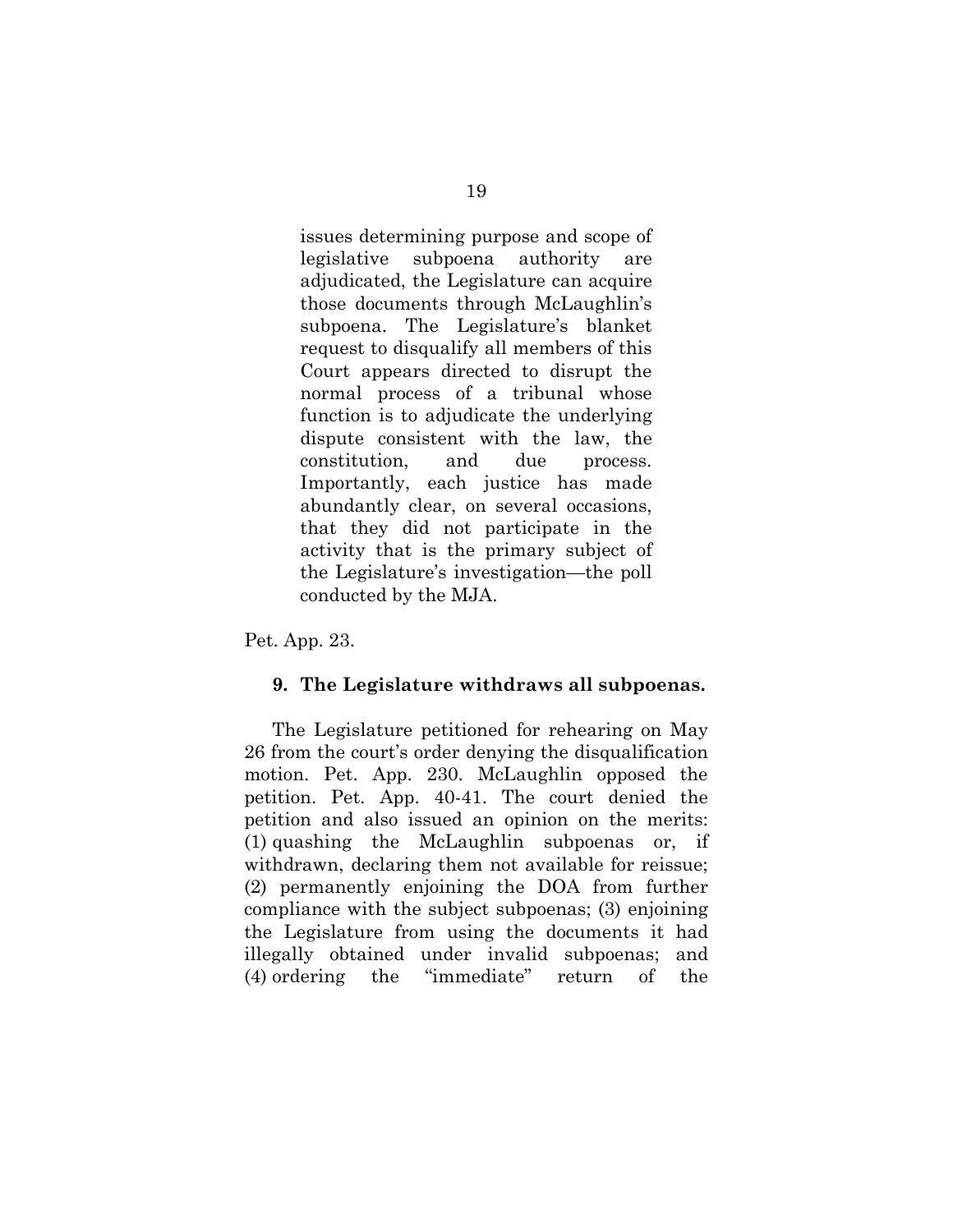subpoenaed materials to McLaughlin.[7](#page-32-0) Pet. App. 81- 82. The court's order did not address or even discuss the subpoenas served on individual Justices.

Having unsuccessfully argued that the issue before the court had no "judicial solution," (Pet.App. 231), the Legislature then unilaterally advised that all of the previously issued subpoenas were "withdrawn." Pet. App. 513-27. As to each subpoena, the Legislature stated its withdrawal "extinguishes any obligation for you to comply with the Subpoenas and produce the requested documentation and information." *See* Pet. App. 520, 524. The Legislature then filed a Motion to Dismiss for Mootness on July 22. Pet. App. 513-17. Seeking again to avoid judicial review, the Legislature claimed its withdrawal of the subpoenas rendered McLaughlin's petition moot. The court denied the motion. Pet. App. 31-39.

#### **10. The Legislature's professed good faith.**

The Legislature insists it made "repeated invitations to resolve" issues "via negotiation and accommodation." Pet. for Cert. 2. It did not. At Resp. App. 36a-40a, the Court will find entreaties to the Montana Legislature, DOA, and the Attorney General's office in which McLaughlin's counsel unsuccessfully tried to "negotiate for a pause amidst the ongoing release of thousands of unredacted

<span id="page-32-0"></span><sup>7</sup> Notwithstanding the order to immediately return the improperly obtained documents, neither the Legislature nor the Attorney General's office has complied. No motion for stay of the order was made to the Montana Supreme Court or this Court.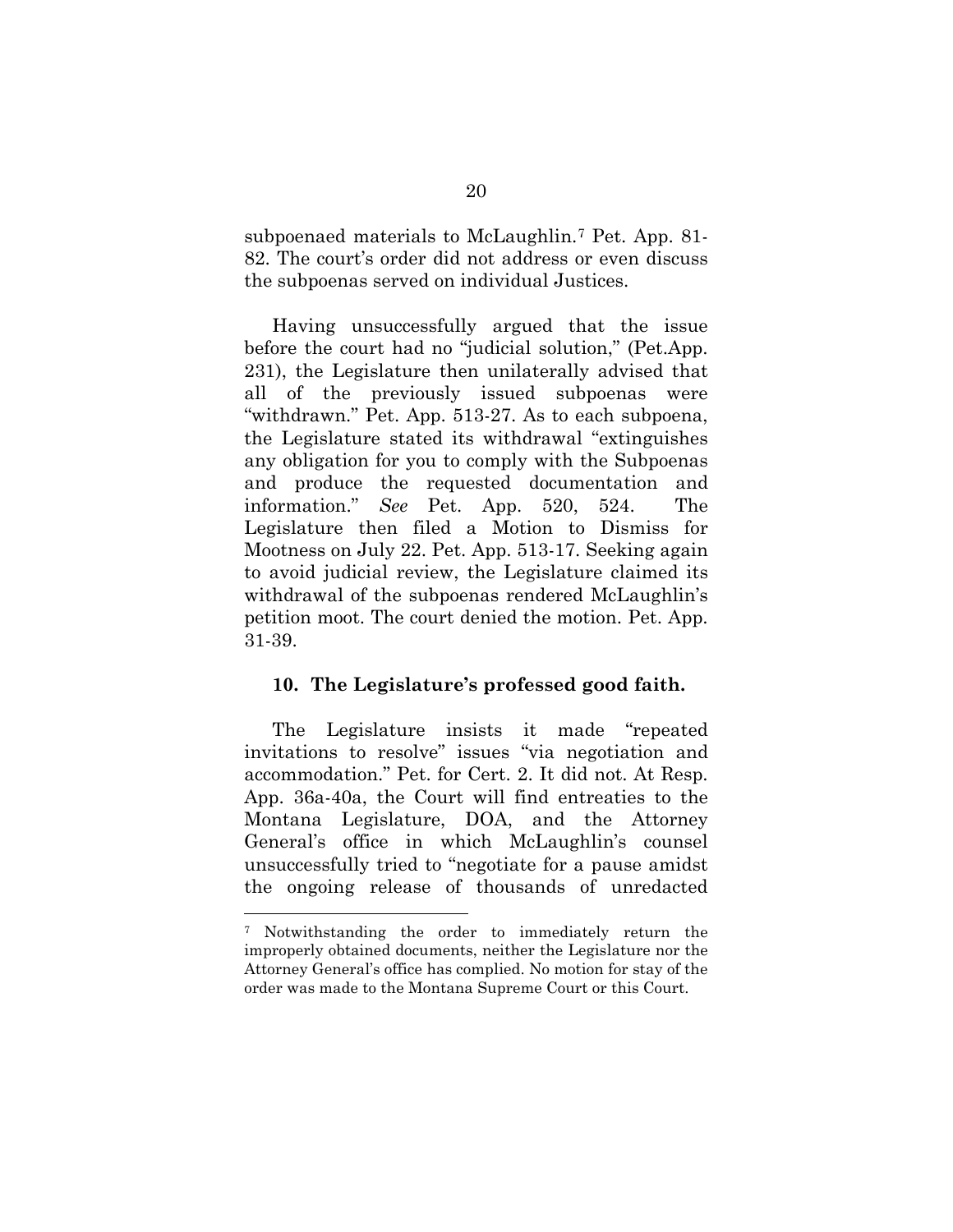Judicial Branch emails with which to implement legal and procedural protections." Pet. App. 33. Each request was met with silence and, ultimately, the Attorney General's declaration that the Legislature would not follow orders of the Montana Supreme Court.

The Montana courts addressed, as a factual matter, the Legislature's professed interest in "negotiation and accommodation." The state district judge who quashed the subpoenas to Justice Rice found "no evidence that the Legislature would or could negotiate in good faith with Justice Rice," especially in light of the Attorney General's "caustic express representations" regarding the Legislature's refusal to comply with Supreme Court orders. Resp. App. 167a.

Likewise, the Montana Supreme Court addressed the Legislature's negotiation ploy:

> The history of this litigation has given us reason to be skeptical of the representations by the Legislature and its counsel in this matter. Rather than work in good faith with McLaughlin to develop an orderly process to protect confidential and privileged materials, the Legislature unilaterally accessed thousands of unredacted messages, without proper procedural protections, through the DOA. Once McLaughlin learned of this release, the record shows that the repeated efforts by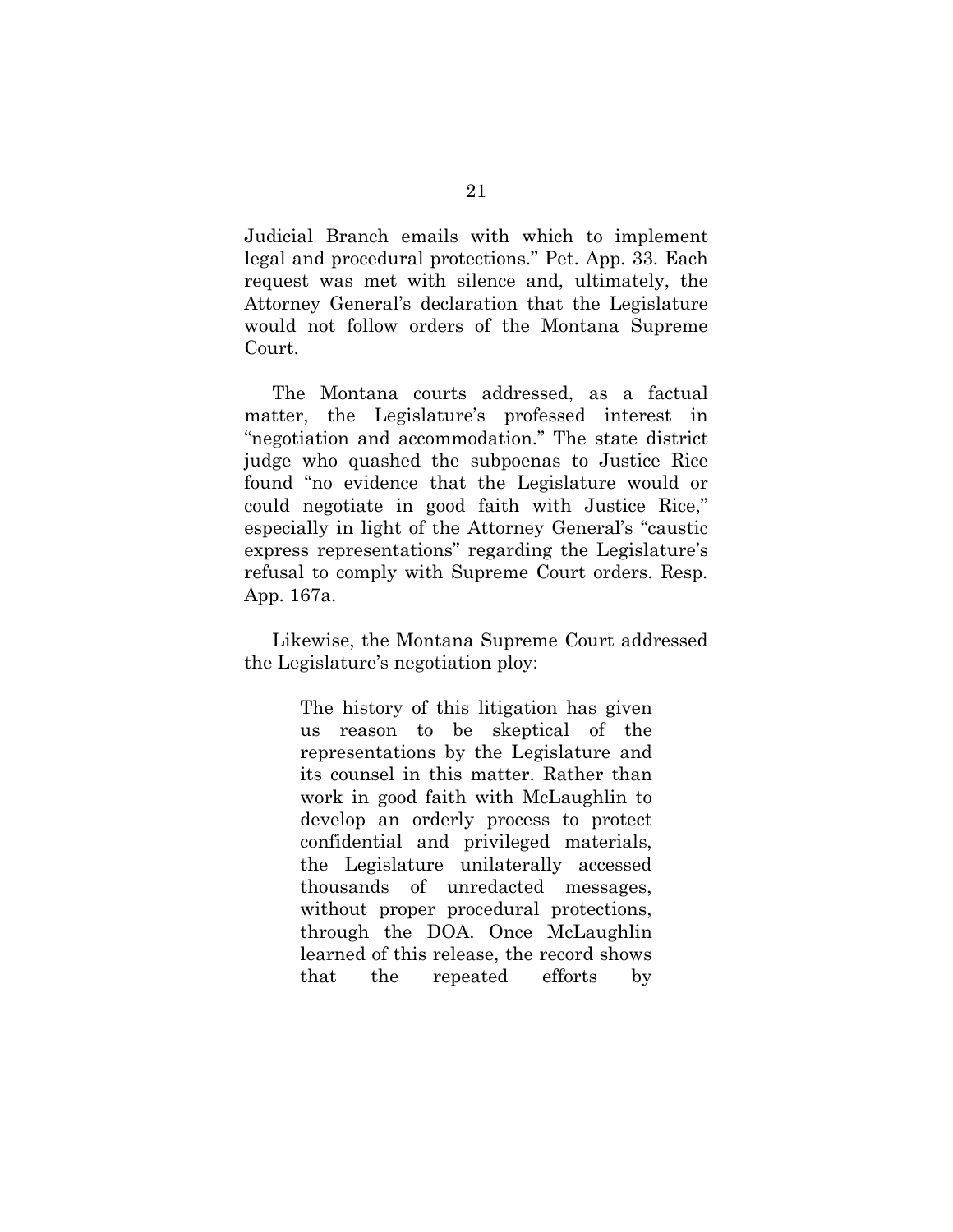McLaughlin's counsel to seek a good faith resolution to implement a process to protect citizens' privacy rights went unrequited.

Pet. App. 35-36.

#### **REASONS FOR DENYING THE PETITION**

The Petition satisfies not a single requirement of Rule 10 of the Rules of the Supreme Court of the United States. Petitioners do not cite or even try to fit the Petition to the requirements of Rule 10. Instead, the Petition is a strained effort to refashion a state law decision as a matter of federal due process. If Petitioners are correct, there is no limit to this Court's jurisdiction to hear and decide issues of state law, particularly issues touching sensitive state interbranch political questions.

There are at least five independent reasons the Legislature's Petition should be denied.

First, the issue raised by the Legislature is one of state law. No federal question is presented.

Second, the Legislature may not invoke the Due Process Clause because the Fourteenth Amendment is limited—by its plain terms and by an extensive body of case law—to *persons*. Political subdivisions of a state may not wield the Fourteenth Amendment as a cudgel to settle political scores in federal court.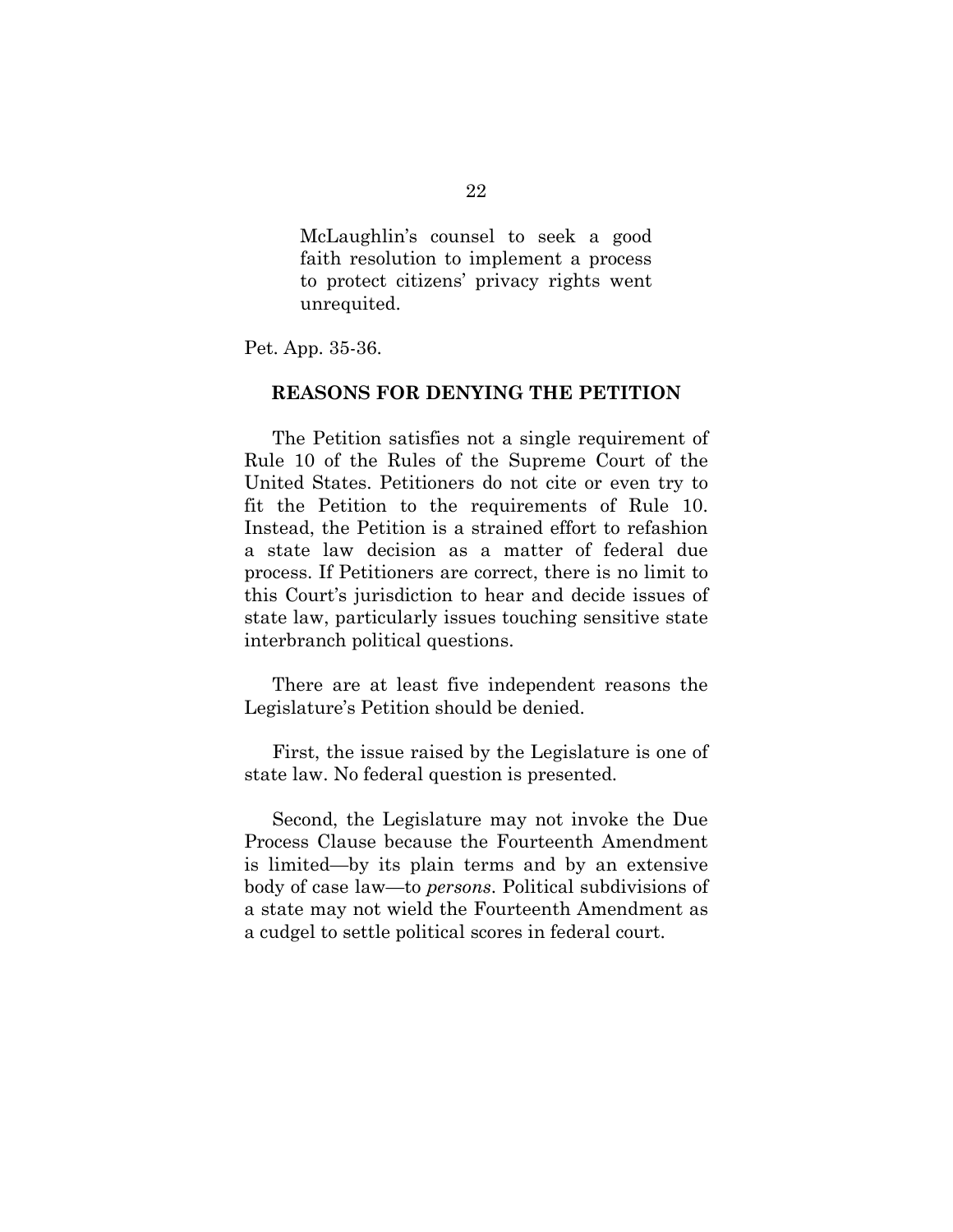Third, the Montana Supreme Court's holding is constrained to the unique facts of this case and in line with this Court's precedent. Any decision by this Court would be of limited precedential value.

Fourth, the Montana Supreme Court's decision was consistent with *Trump v. Mazars*, recognizing the limited nature of legislative subpoena power albeit in the federal system.

Finally, the issue presented is moot because the Legislature's subpoenas to the Justices were voluntarily withdrawn and were never at issue before the Montana Supreme Court.

For any one or all these reasons, it is appropriate for this Court to deny the Legislature's Petition.

## **I. There is no federal question. The issue before the Court deals exclusively with state law and state ethics rules.**

Whether state supreme court justices should recuse is a question of state law and state ethics rules, not federal due process. *See* Mont. Const. Art. III, § 1, and VII, § 1; Mont. Code Ann. §§ 3-1-803, - 805; M. C. Jud. Cond. 1.2, 2.12. The Montana Supreme Court's opinion, legal authority, and detailed analysis of the recusal issue makes this abundantly clear. Pet. App. 12-30.

The Petitioner's own arguments cut against its litigation position that a federal question exists. The Legislature now argues the Montana Supreme Court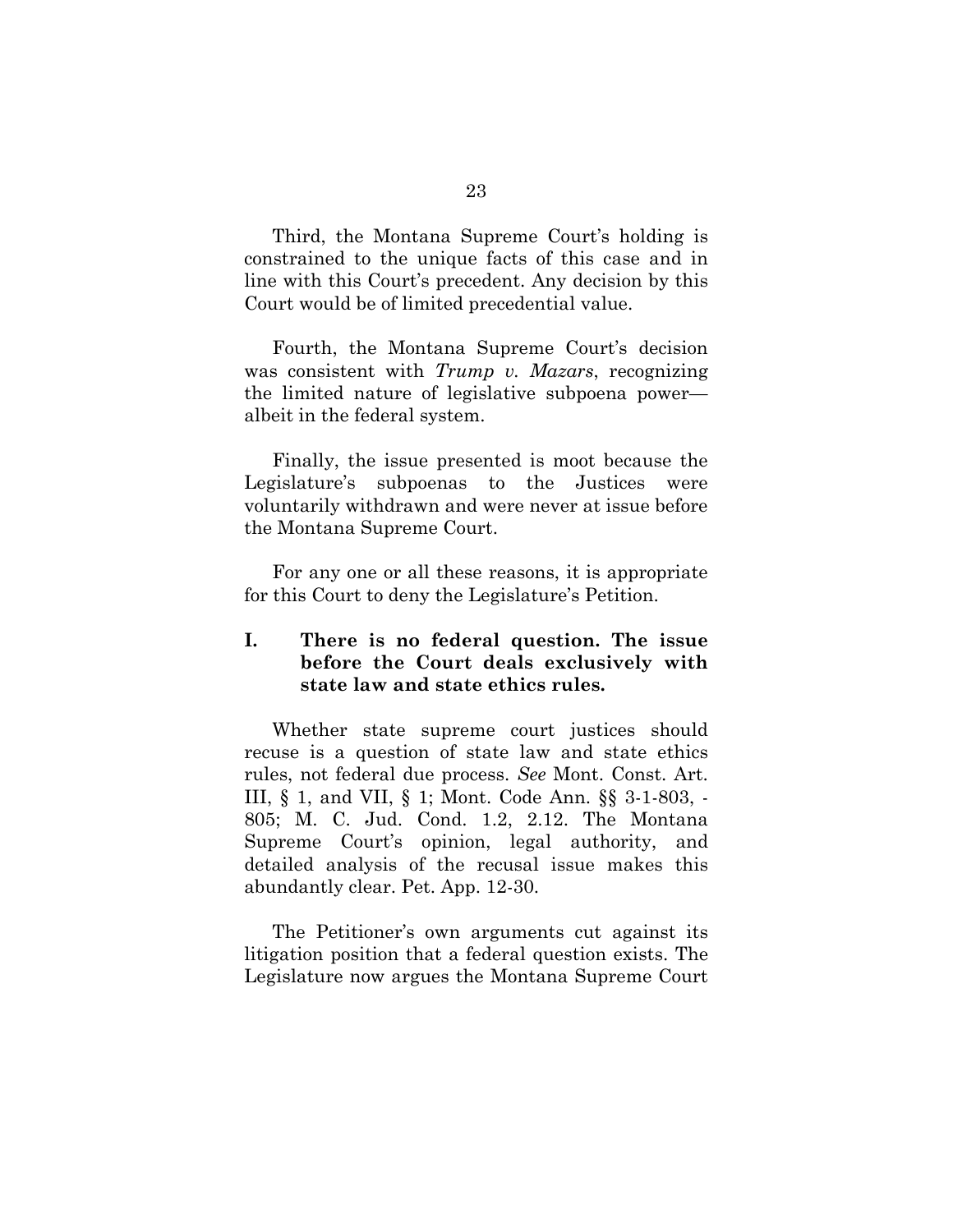improperly invoked its original jurisdiction to hear the case below, but that question is premised on an issue of state law—namely, an interpretation of Article VII, § 2(1) of the Montana Constitution and Rule 14, Montana Rules of Appellate Procedure. The Legislature argues the Montana Supreme Court improperly invoked the Rule of Necessity to avoid recusal, and should have called in retired judges, mediators or special masters to hear the case under Mont. Code Ann. § 19-5-103(1)(a)-(b), Mont. Const. Art. VII, § (3)(2), and M. R. App. P. 7. Pet. for Cert. 28-29. But this argument is based entirely on an interpretation of state law—state statutes, the state constitution, and state rules of appellate procedure governing the recusal and substitution of state court judges.[8](#page-36-0)

The Legislature's attempt to frame the question under the Due Process Clause is wholly inconsistent with this Court's precedent. "'[M]ost matters relating to judicial disqualification [do] not rise to a constitutional level….'" *Caperton v. A.T. Massey Coal Co., Inc.*, 556 U.S. 868, 876 (2009) (quoting *FTC v. Cement Inst.*, 333 U.S. 683, 702 (1927)). Accordingly, "[r]ather than constitutionalize every judicial disqualification rule, the Court has left such rules to

<span id="page-36-0"></span><sup>8</sup> While the issue of retired judges acting as supreme court justices was not raised below, it is clear neither Mont. Code Ann. § 19-5-103(1)(a)-(b) nor Mont. R. App. P. 7 applies under these facts. The former allows for a retired judge or justice who has voluntarily retired after at least 8 years of service "to aid and assist any district court or any water court"—not to sit on the Supreme Court. The latter is a rule imposing mandatory alternative dispute resolution in certain types of appeals.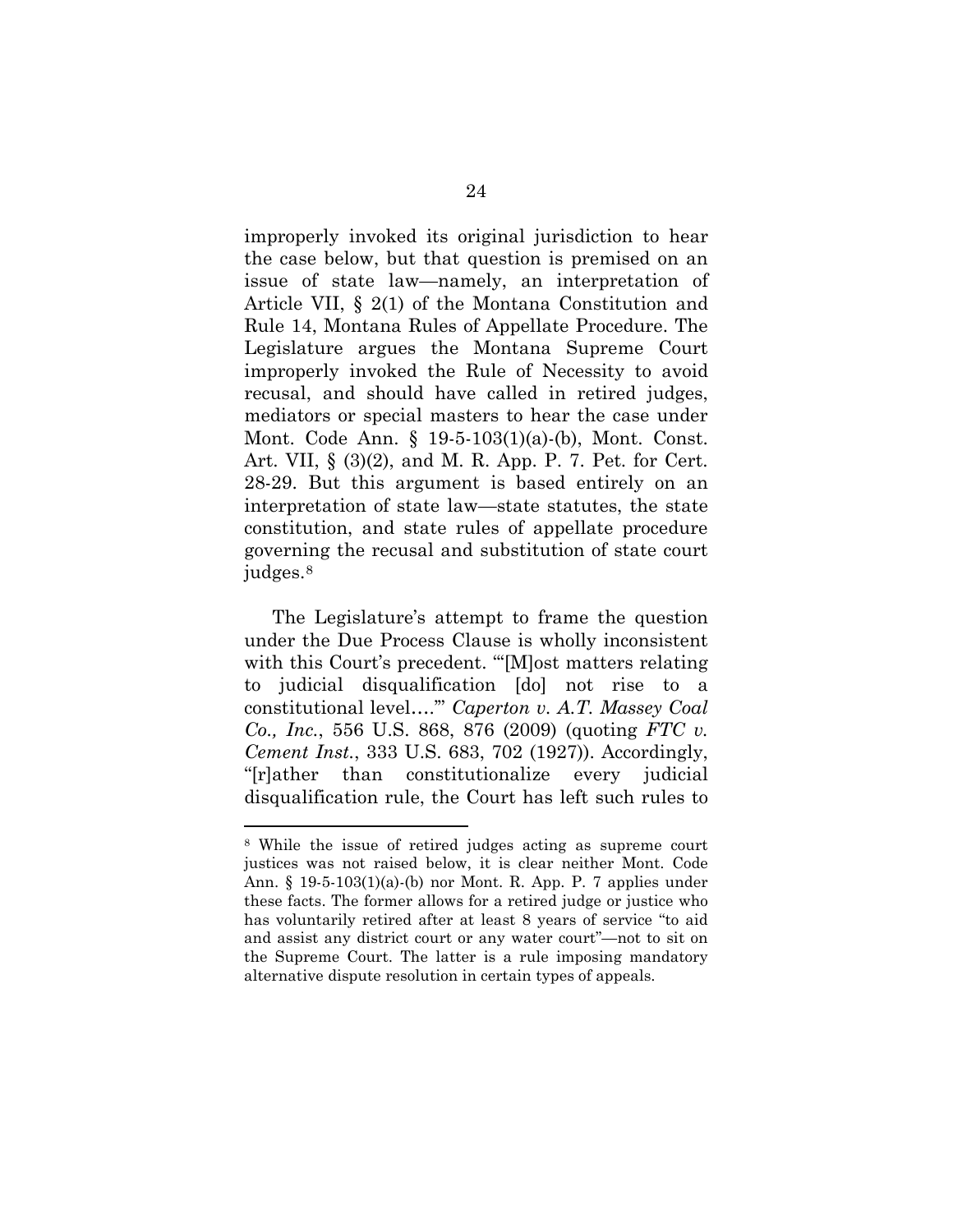legislatures, bar associations, and the judgment of individual adjudicators." *Williams v. Pennsylvania*, 579 U.S. 1, 24 (2016) (Thomas, J., dissenting). Indeed, until recently, this Court recognized just two situations in which the Federal Due Process Clause requires disqualification of a judge. The first arises when the judge has a financial interest in the outcome of the case. *See Tumey v. Ohio*, 273 U.S. 510, 527 (1927); *Ward v. Village of Monroeville, Ohio*, 409 U.S. 57 (1972); *Aetna Life Ins. Co. v. Lavoie*, 475 U.S. 813 (1986). The second arises when the judge is trying a defendant for certain criminal contempts. *In re Murchison*, 349 U.S. 133 (1955); *Mayberry v. Pennsylvania*, 400 U.S. 455 (1971). Neither applies here.

The Legislature relies on *Caperton* and the Court's determination that recusal is necessary where "the probability of actual bias on the part of the judge or decision maker is too high to be constitutionally tolerable." 556 U.S. at 872 But *Caperton* involved an "extraordinary situation" in which a defendant spent millions of dollars to replace a judge on a case involving a \$50 million verdict against the defendant's company. *Id.* at 886-87. The Court found "a serious risk of actual bias—based on objective and reasonable perceptions—when a person with a personal stake in a particular case had a significant and disproportionate influence in placing the judge on the case by raising funds or directing the judge's election campaign when the case was pending or imminent." *Id.* at 884. The Court expressly advised that "[a]pplication of the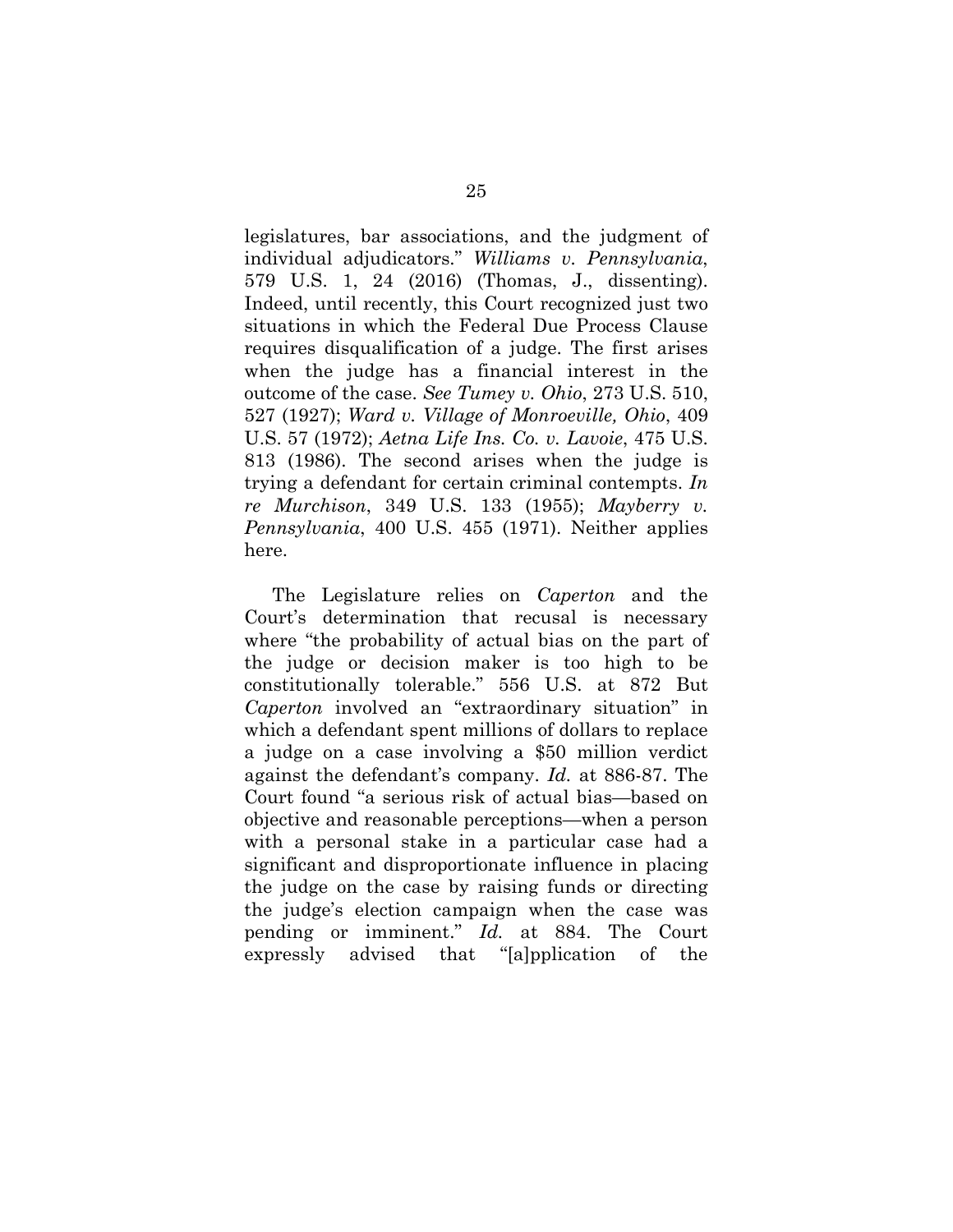constitutional standard implicated in this case will thus be confined to rare instances." *Id.* at 890.

The present case does not involve judicial elections or campaign contributions. Nor does it involve the same kind of personal stake or financial influence over a presiding judge. This case is far more akin to *United States v. Will*, 449 U.S. 200 (1980) and *Cheney v. United States District Court for the District of Columbia*, 541 U.S. 913 (2004). Those decisions counsel against the Legislature's Petition.

In *Will*, this Court held that under the Rule of Necessity, the federal judiciary could hear a case involving increases in its own compensation. 449 U.S. at 214-16. Judicial recusal was not required even though all Article III judges had an interest in the outcome, because "the case cannot be heard otherwise." *Id.* at 213 (citing F. Pollack, A First Book of Jurisprudence 270 (6th ed. 1929))*.* The Court endorsed the "well established" principle that "actual disqualification of a member of a court of last resort will not excuse such member from performing his official duty if failure to do so would result in a denial of a litigant's constitutional right to have a question, properly presented to such court, adjudicated." *Id.* at 214. Neither due process nor the Fourteenth Amendment was mentioned.

The same is true of *Cheney*. There, the Sierra Club demanded Justice Antonin Scalia's recusal based on his friendship with then-Vice President Richard Cheney, named in his official capacity in the lawsuit. Justice Scalia denied the recusal motion. He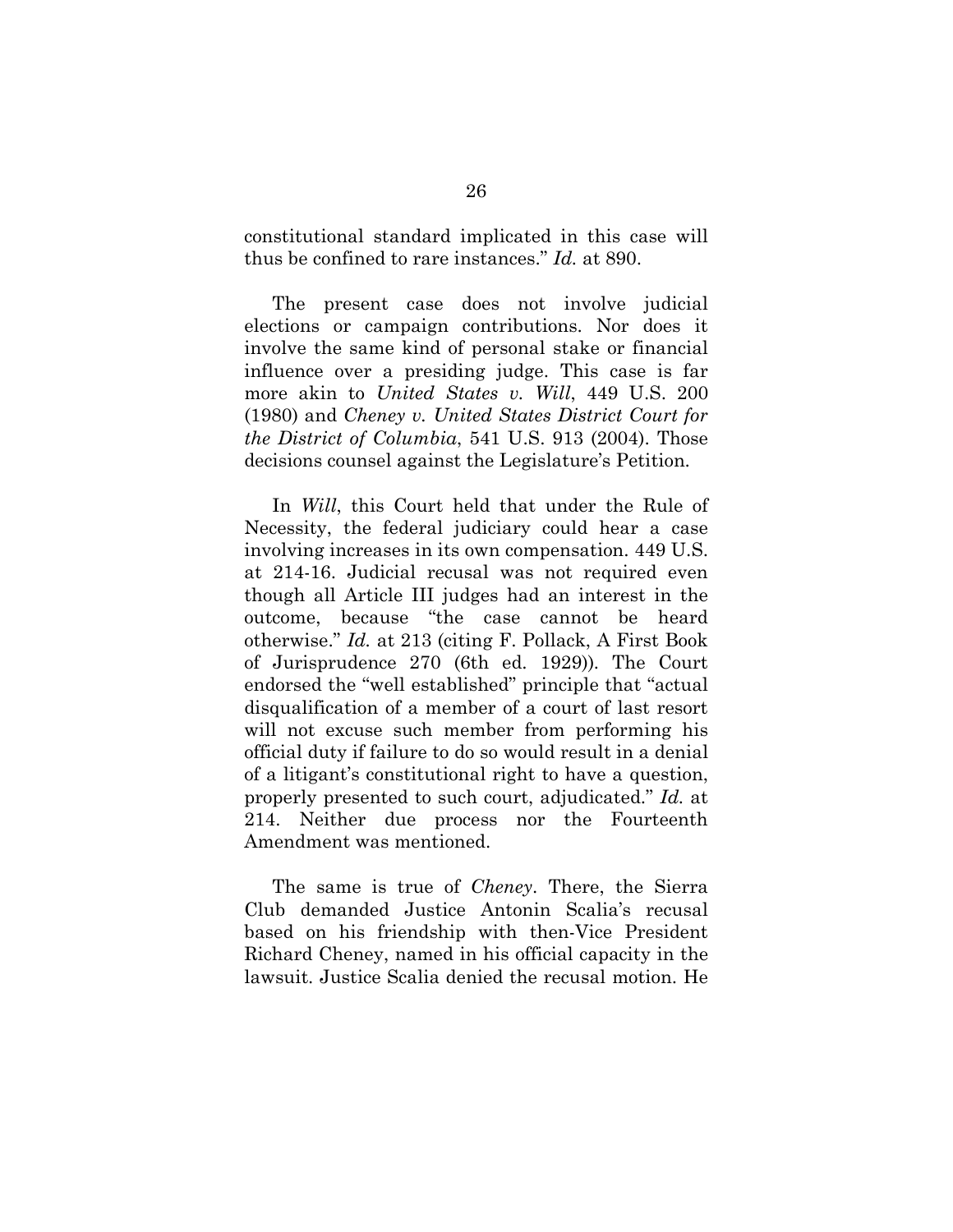explained why the Sierra Club's arguments lacked merit, yet never mentioned the Fourteenth Amendment nor due process. Rather, he explained that "[s]ince I do not believe my impartiality can reasonably be questioned, I do not think it would be proper for me to recuse . . . That alone is conclusive[.]" *Cheney*, 541 U.S. at 926-27. Justice Scalia further explained that recusal would "harm the Court" and encourage future litigants to suggest improprieties and demand recusals for "other inappropriate (and increasingly silly) reasons." *Id.* at 927. That warning is particularly apt when applied to the actions of the Legislature in this case.

*Cheney* was briefed extensively below (Resp. App. 119a, 140a-41a) but the Legislature now fails to even cite it. The omission is telling, especially because the potential prejudice here is far greater than in *Cheney*. The recusal target in *Cheney* was a single Justice, whereas here the Legislature deliberately manufactured a conflict after the underlying case was already underway and then claimed the conflict required disqualification of every single Justice. If allowed, future litigants will be encouraged to create conflicts, suggest improprieties, and demand recusals for purely tactical reasons. Countenancing these tactics would paralyze Montana's judiciary, in which a single court—the Montana Supreme Court possesses original and appellate jurisdiction and authority to issue writs. Mont. Const. Art. VII, § 2.

Whether the purported interest in this case requires recusal should be left to the State of Montana. In areas traditionally reserved for state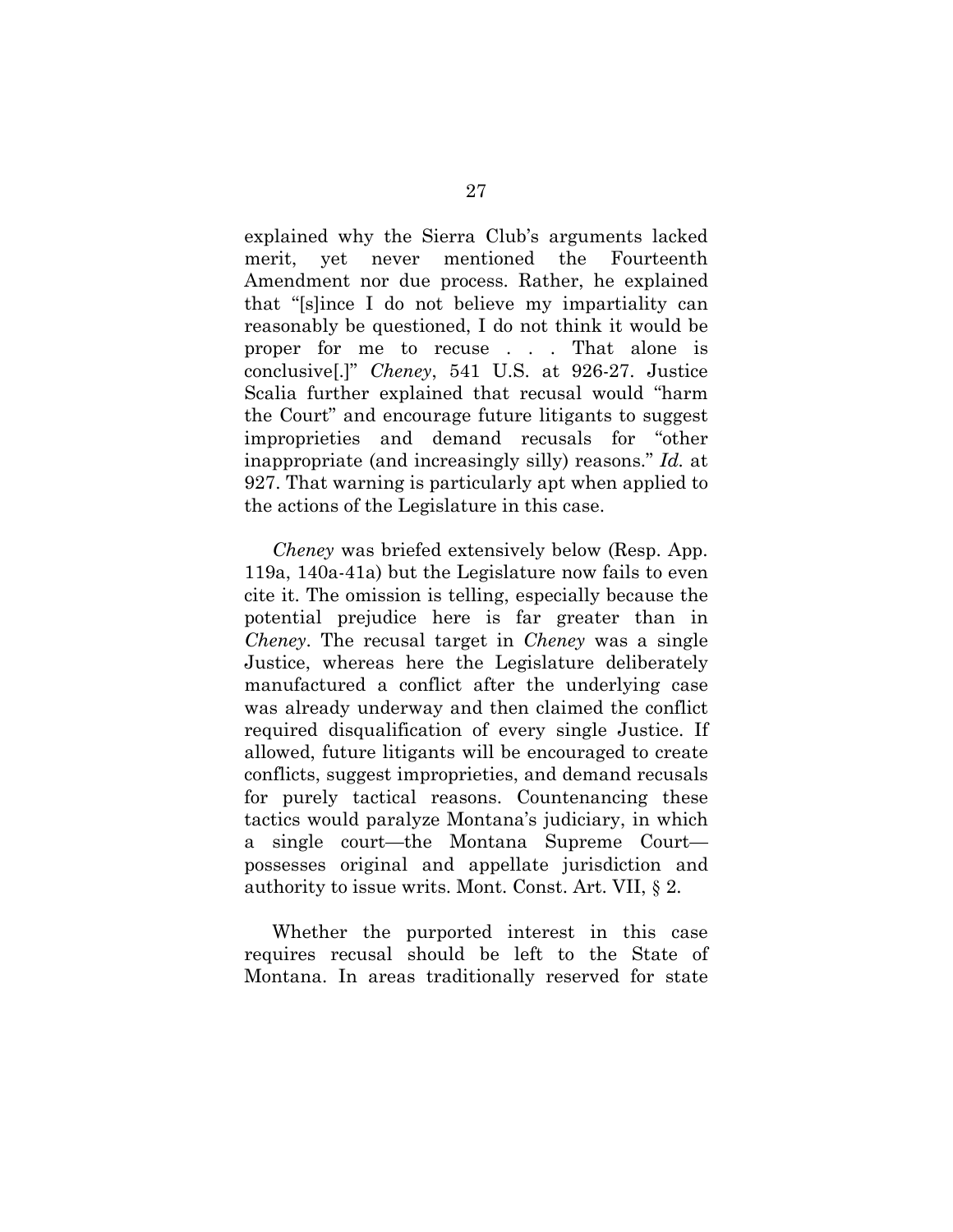regulation, such as state judicial elections and state recusal policy, this Court has always been reluctant to invade. *See Sosna v. Iowa*, 419 U.S. 393, 404 (1975) (rejecting a due process challenge to a state statute in an area traditionally regarded as in the "province of the States"). This case has always been centered on questions of state law. Nothing in the Legislature's rhetoric changes this.

## **II. The Legislature does not have Fourteenth Amendment due process rights against another branch of state government.**

The Petition proclaims the Legislature "possesses the same due process protections as any other litigant," and posits "[t]his must be, for no court could exercise jurisdiction over a government party to resolve a substantial legal question while depriving the same party of the process due any disputant." Pet. for Cert. 19-20. But the Fourteenth Amendment provides no State shall "deprive any *person* of life, liberty, or property, without due process of law." U.S. Const. amend. XIV (emphasis added). The Due Process Clause does not apply to the Legislature, a co-equal branch of the constitutional government of the State of Montana. *See* Mont. Const. Art. III, § 1. The Legislature disregards the well-developed body of law that such protections are for *people*, not governments. There is no conflict of authority on this issue.

This Court recognized that "like its forebear in the Magna Carta" the Fourteenth Amendment Due Process Clause was intended to "secure the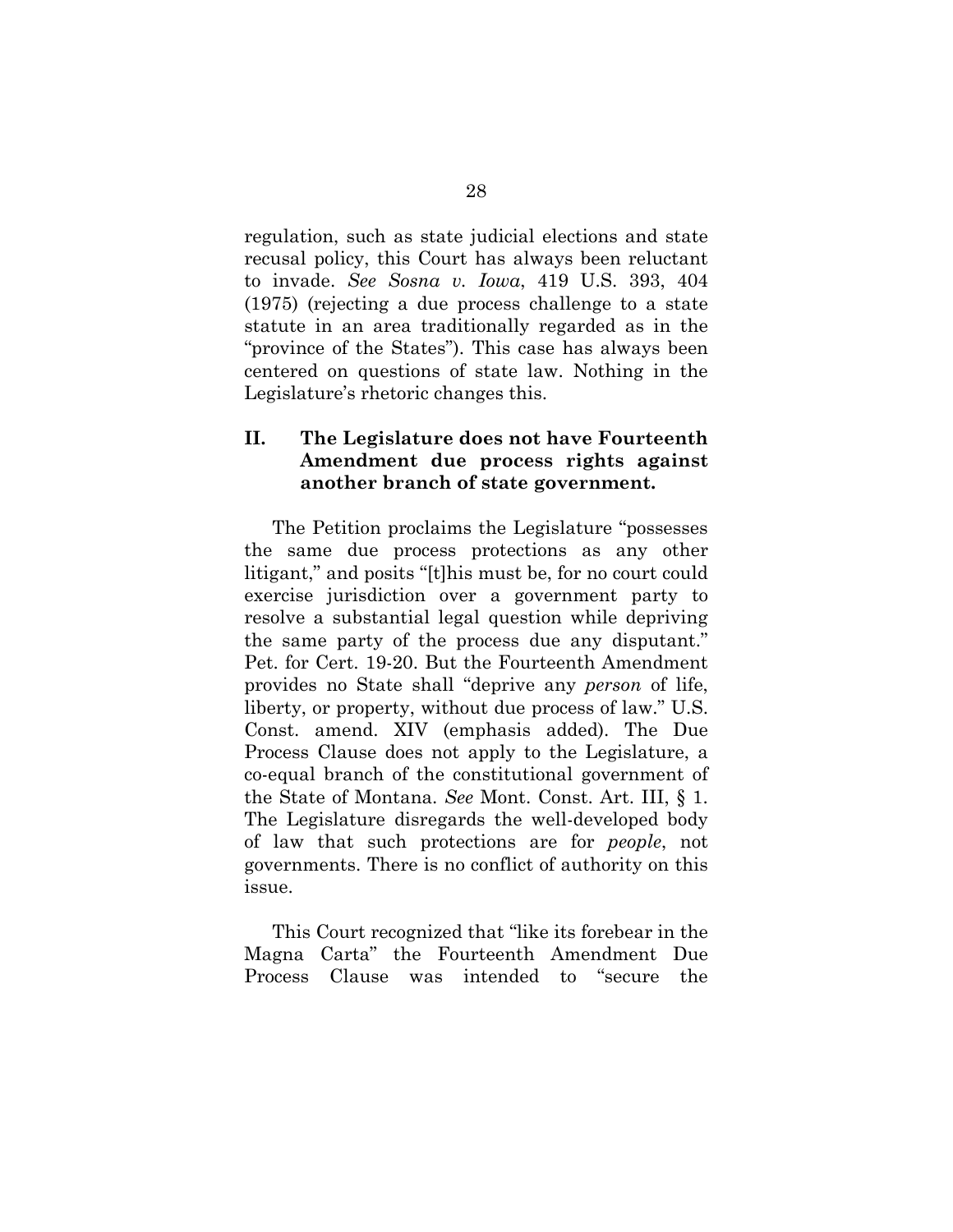individual" from arbitrary government action. *Daniels v. Williams*, 474 U.S. 327, 331 (1986) (citations omitted); *see also Pennsylvania v. New Jersey*, 426 U.S. 660, 665 (1976) (Fourteenth Amendment Privileges and Immunities and Equal Protection Clauses "protect people, not States"). In *South Carolina v. Katzenbach*, the Court ruled that a state is not a "person" entitled to due process under the Fifth Amendment. 383 U.S. 301, 323-24 (1966) ("The word 'person' in the context of the Due Process Clause of the Fifth Amendment cannot, by any reasonable mode of interpretation, be expanded to encompass the States of the Union, and to our knowledge this has never been done by any court."). Similarly, "[t]he rights created by the first section of the Fourteenth Amendment are, by its terms, guaranteed to the individual. The rights established are *personal rights*." *Shelley v. Kraemer*, 334 U.S. 1, 22 (1948) (emphasis added).

A long line of Fifth Amendment due process cases demonstrate that the Fourteenth Amendment's due process protections are likewise limited to people, not states or those acting under the color of state authority. *See United States v. Thoms*, 684 F.3d 893, 903 (9th Cir. 2012) (recognizing the government has no constitutional right to due process); *South Dakota v. U.S. Dep't of Interior*, 665 F.3d 986, 990-91 (8th Cir. 2012) (recognizing a "State is not a 'person' within the meaning of the Fifth Amendment's Due Process Clause"); *Oklahoma ex rel. Okla. Tax Comm'n v. Int'l Registration Plan, Inc.*, 455 F.3d 1107, 1113-14 (10th Cir. 2006) (noting "Oklahoma concedes that, as a State, it is not protected by the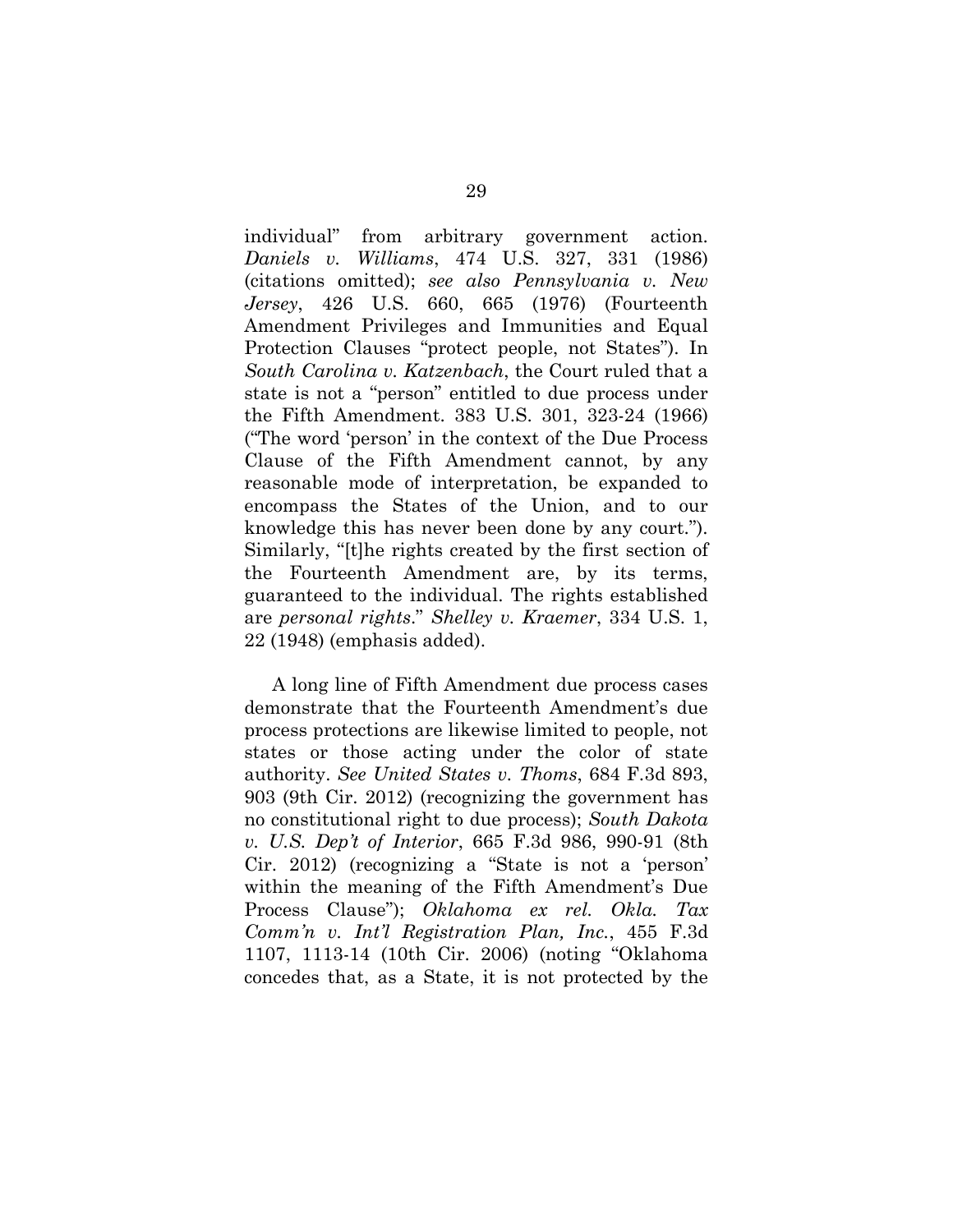Due Process Clause of the Fifth Amendment"); *Premo v. Martin*, 119 F.3d 764, 771 (9th Cir. 1997) (rejecting claim that federal "arbitral proceedings violated due process[,] . . . [b]ecause the State is not a 'person' for the purposes of the Fifth Amendment"); *United States v. Cardinal Mine Supply, Inc.*, 916 F.2d 1087, 1089-90 (6th Cir. 1990) (noting the IRS "appropriately concedes that it has no right to due process"); *Alabama v. U.S. E.P.A.*, 871 F.2d 1548, 1554-56 (11th Cir. 1989) (holding States have no Fifth Amendment due process rights).

Numerous circuit and state courts have held the definition of a "person" is the same under the Fifth and Fourteenth Amendments. *See, e.g.*, *Creek v. Westhaven*, 1987 U.S. Dist. LEXIS 191, \*21 (N.D. Ill., Jan. 15, 1987) ("The due process clause provisions protect natural persons and private corporations, not government, from arbitrary actions by the sovereign."); *Appeal of New Hampshire Dep't of Empl. Sec.*, 672 A.2d 697, 702 (N.H. 1996) ("[T]he federal due process clause protects "persons," not governments."); *Appling Cty. v. Mun. Elec. Auth.*, 621 F.2d 1301, 1308 (5th Cir. 1980) (holding a county is not a "person" within the meaning of the Fourteenth Amendment); *Missouri ex. rel. Brentwood Sch. Dist. v. State Tax Crt.*, 589 S.W.2d 613, 615 (Mo. 1979) (school districts, as creatures of the state, are not entitled to Due Process Clause protections); *see also Kelley v. Metro. Cty. Bd. of Educ.*, 836 F.2d 986, 998 (6th Cir. 1987) ("Federal courts may not be called up, in the first instance, 'to adjudicate what is essentially an internal dispute between two local governmental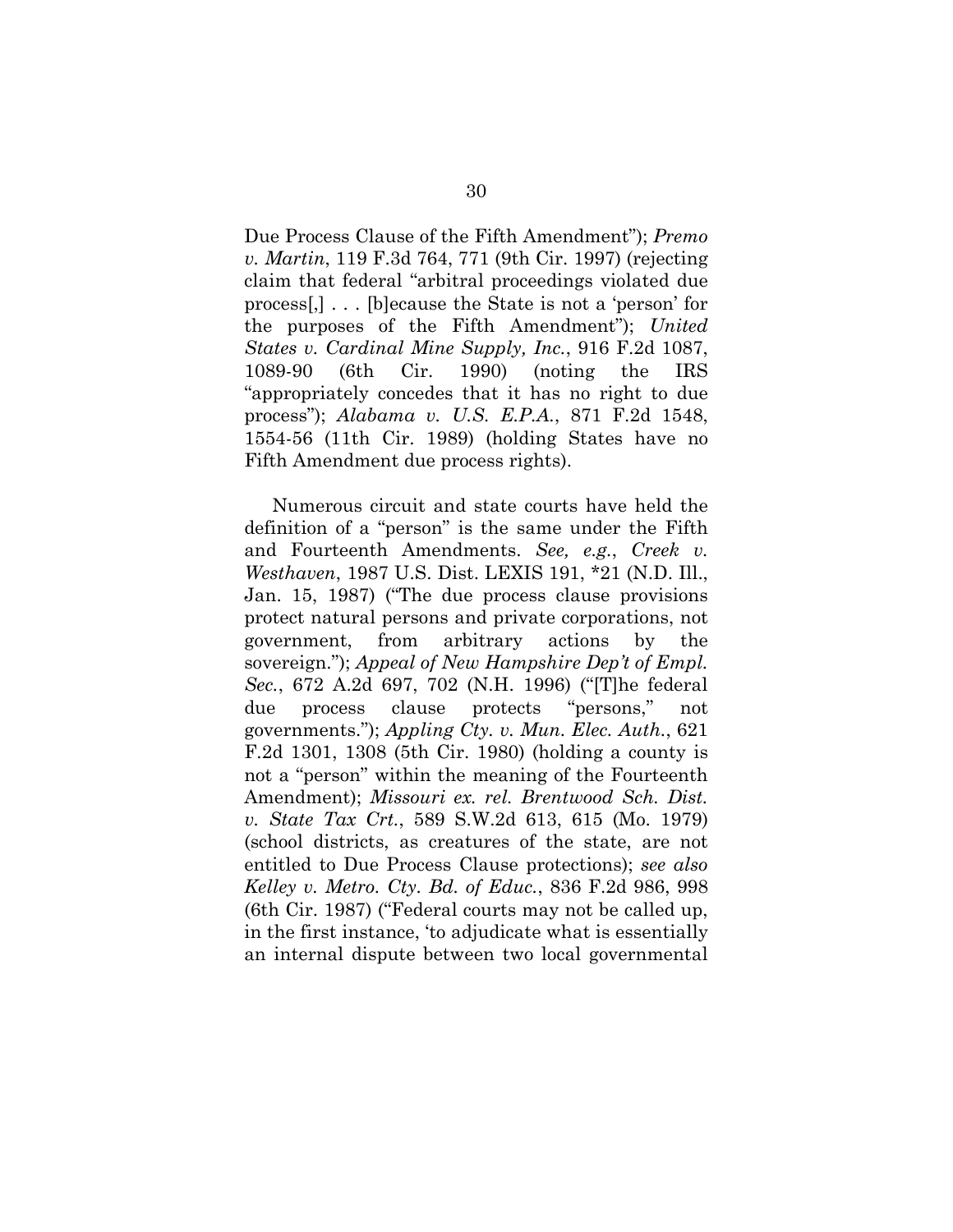entities, one of which is asserting unconstitutional conduct on the part of the other.'").

There is no split of circuit court authority on this question. As a co-equal branch of the State of Montana and an entity that acts under the authority of the State, the Legislature is not a "person" entitled to seek due process protection from this Court, much less wield the Fourteenth Amendment as a political weapon against another branch of government. This case is easily distinguishable from *Williams* and *Caperton*, both of which involved due process claims asserted by private individuals against state supreme courts. *See Williams*, 579 U.S. at 4-8; *Caperton*, 556 U.S. at 872-90.

### **III. The Montana Supreme Court's holding was constrained to its unique facts, making any decision by this Court of limited precedential value.**

The Montana Supreme Court aptly described this as a case involving "highly unusual circumstances." Pet. App. 25. There is no compelling reason to accept the Legislature's Petition because the highly unique and discrete facts limit the precedential value of any decision. Given the fact-intensive inquiry attending the question of judicial recusal, and given the Court's opinion articulating the relevant disqualification standard in *Caperton*, additional authority from this Court is unnecessary.

The uniquely factual nature of this case is illustrated by the parties' many factual disputes. For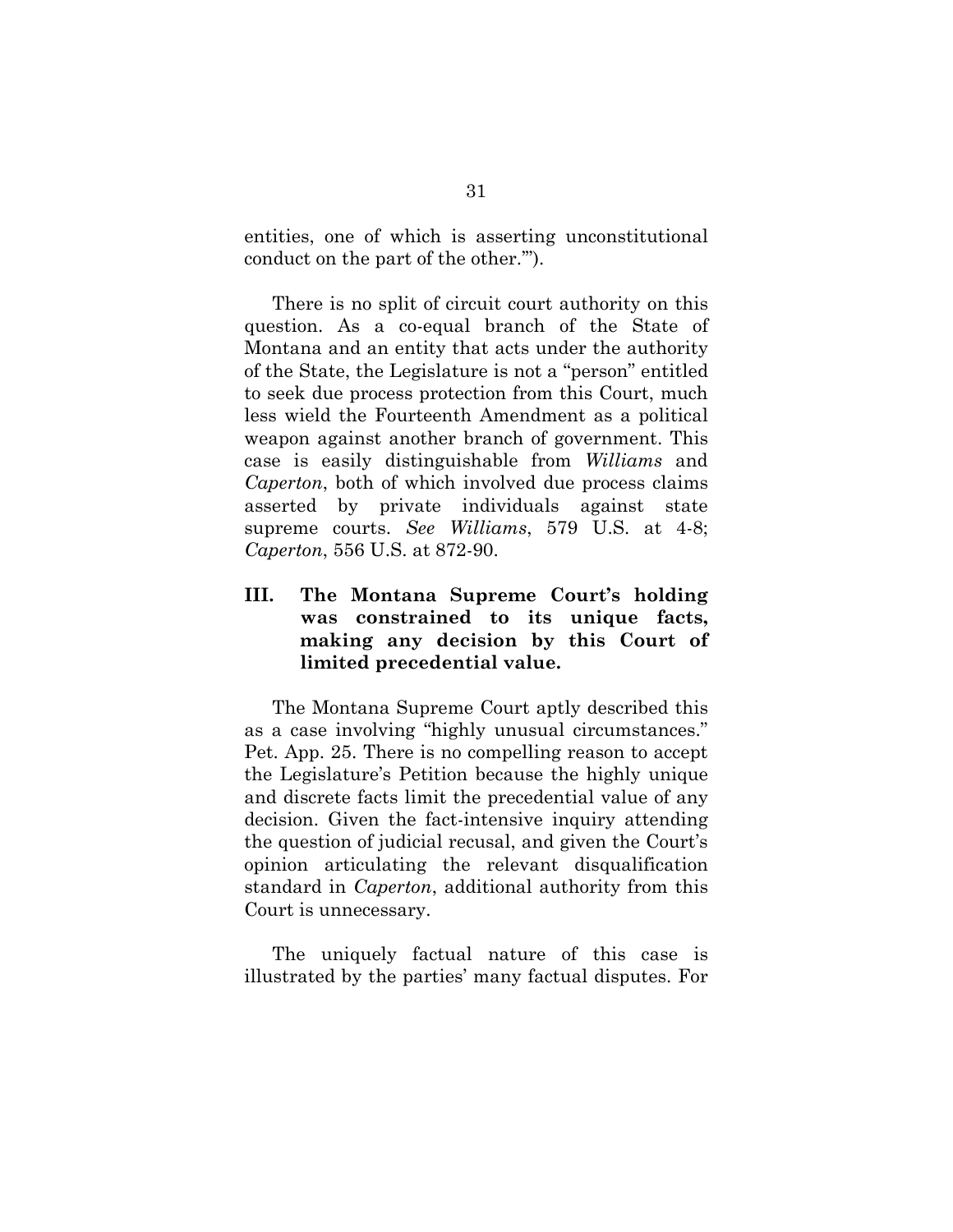example, the Legislature claims it made "repeated invitations to resolve" issues involving the subpoenas "via negotiation and accommodation." Pet. for Cert. 2. The record refutes this. It establishes that McLaughlin attempted to negotiate from day one, yet the Legislature and Attorney General demurred. McLaughlin appealed to the DOA, the Legislative leadership, and the Attorney General's office to "negotiate for a pause amidst the ongoing release of thousands of unredacted Judicial Branch emails with which to implement legal and procedural protections." Pet. App. 33; *see* Resp. App. 36a-40a. Her pleas fell on deaf ears.

Instead of working toward "negotiation and accommodation," the Legislature manufactured a conflict by sending subpoenas to the individual Montana Supreme Court Justices. In this way, "the Legislature itself [had] created the conflict by issuing a subpoena to each justice during a pending proceeding involving the same issues raised in the Legislative subpoena." Pet. App. 29.

Additionally, the Legislature and *amicus* base their bias and disqualification arguments on the premise that the Supreme Court Justices participated in the poll of district judges regarding SB 140 and, thus, were guilty of prejudging the challenged legislation. The record is uncontroverted—no Justice participated in the poll. Pet. App. 23, 112, 629-30. Any contrary argument is speculation. Indeed, the Montana Supreme Court's later decision in *Brown*, OP 20- 0125, upholding the constitutionality of the SB 140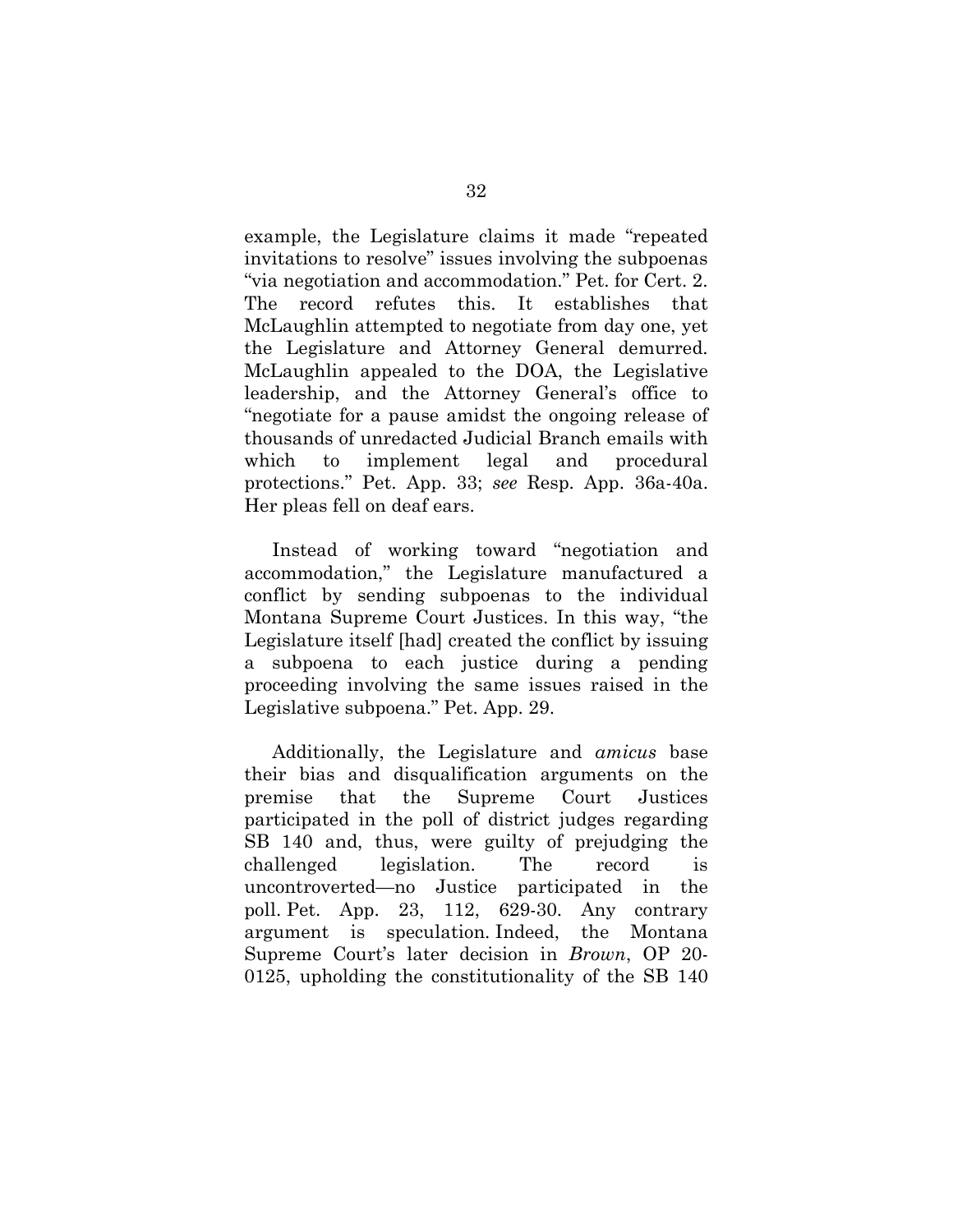litigation, belies any supposition that having a personal opinion disqualifies a judge from the job of judging.

Just as *Caperton* provided guidance on disqualification standards, this Court has likewise provided recent guidance on legislative subpoenas. Any legislative body intent on issuing interbranch subpoenas knows full well they can be no broader or burdensome than necessary to advance a valid legislative purpose. That very issue was squarely addressed by this Court less than two years ago in *Trump v. Mazars USA, LLP*, 140 S. Ct. 2019 (2020), a decision carefully followed by the Montana Supreme Court in this case, as explained below. Nothing in the present case would add to the teachings of *Mazars* or *Caperton*.

# **IV. Alternatively, the Montana Supreme Court's decision is entirely consistent with this Court's precedent.**

While the Montana Supreme Court's decision rested entirely on state law, its analysis and conclusion are consistent with this Court's own precedent regarding interbranch legislative subpoena power in the federal context.

The Court dealt with a similar issue in *Mazars*, evaluating the "special concerns regarding the separation of powers" which arise from one branch of government's subpoena of information from another, and noting that "[f]or more than two centuries, the political branches have resolved information disputes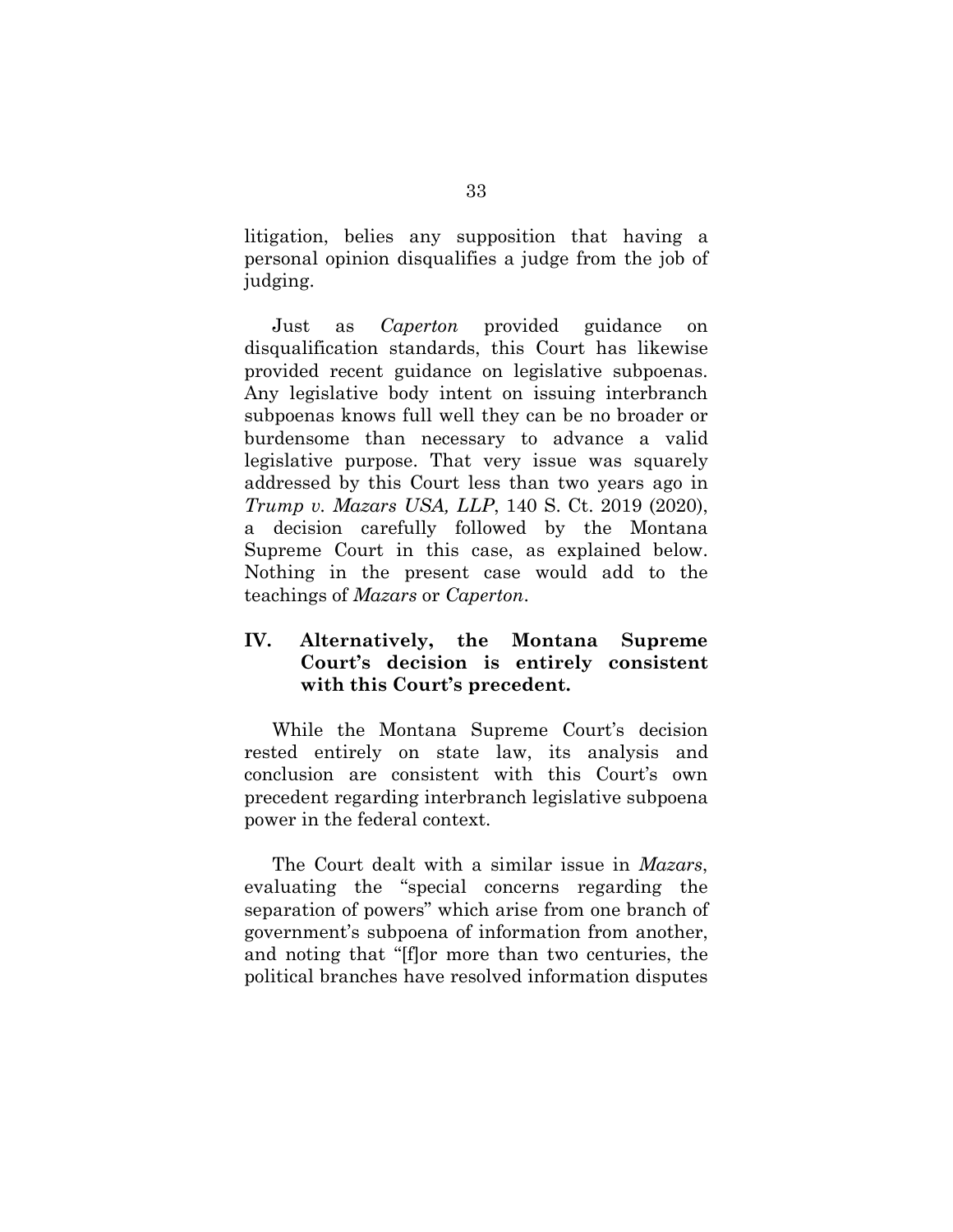using the wide variety of means that the Constitution puts at their disposal." 140 S. Ct. at 2035-36.

In *Mazars* the Court articulated the appropriate scope of a legislative subpoena under federal law. The Court explained that Congress's power to issue subpoenas is finite, "justified solely as an adjunct to the legislative process," and therefore subject to several limitations. *Id.*, 140 S. Ct. at 2031-32. Foremost among those is that "[t]he subpoena must serve a 'valid legislative purpose.'" *Id.* at 2031 (quoting *Quinn v. United States*, 349 U. S. 155, 161 (1955)). It must "concern a subject on which legislation could be had." *Id.* (internal citations and quotation marks omitted); *see also State ex rel. Joint Comm. on Gov't & Fin. v. Bonar*, 230 S.E.2d 629, 629 (W. Va. 1976) (legislature must show: "(1) that a proper legislative purpose exists; (2) that the subpoenaed documents are relevant and material to the accomplishment of such purpose"). Ultimately, this Court held that a "balanced approach" and "careful analysis that takes adequate account of the separation of powers principles at stake" is necessary, taking into account several factors. *Id* at 2035.

First, "courts should carefully assess whether the asserted legislative purpose warrants the significant step" of subpoenaing the documents of a co-equal branch of government, as "occasion[s] for constitutional confrontation between the two branches' should be avoided whenever possible." *Id*. (internal citations and quotation marks omitted).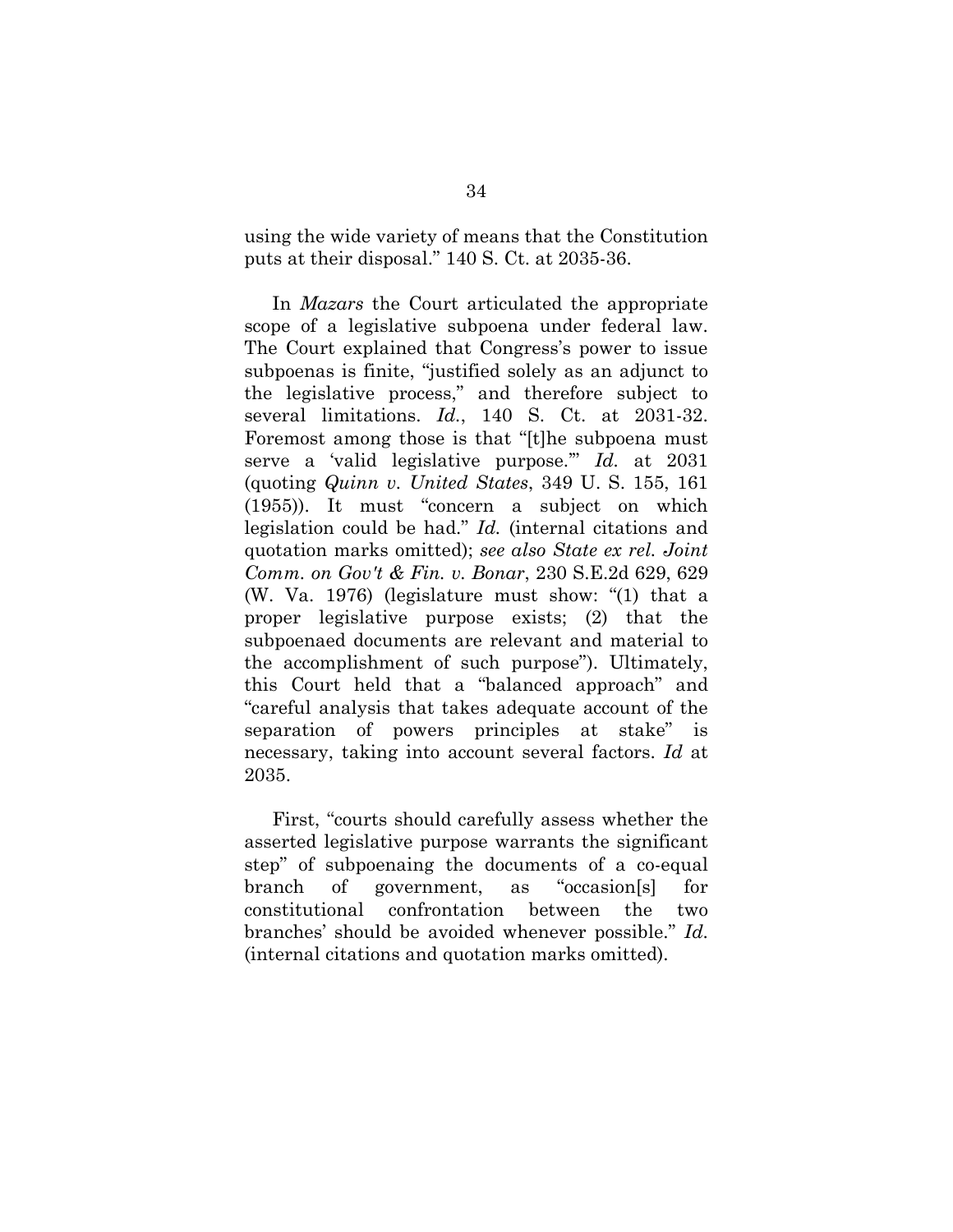Second, "to narrow the scope of possible conflict between the branches, courts should insist on a subpoena no broader than reasonably necessary to support Congress's legislative objective." *Id*.

Third, "courts should be attentive to the nature of the evidence offered by Congress to establish that a subpoena advances a valid legislative purpose. The more detailed and substantial the evidence of Congress's legislative purpose, the better." *Id*. "[I]t is impossible to conclude that a subpoena is designed to advance a valid legislative purpose unless Congress adequately identifies its aims and explains why the President's information will advance its consideration of the possible legislation." *Id*. (internal citations and quotation marks omitted).

Fourth, courts should be careful to assess the burdens imposed. "[B]urdens imposed by a congressional subpoena should be carefully scrutinized, for they stem from a rival political branch that has an ongoing relationship with the President and incentives to use subpoenas for institutional advantage." *Id*.

In this case, the Montana Supreme Court's analysis of the Legislature's subpoena power, though based on state law, was entirely consistent with *Mazars*. After analyzing the *Mazars* opinion at length, the court held the Legislature has authority to issue subpoenas, but, as in *Mazars*, those subpoena powers are limited. *McLaughlin v. Montana State Legislature*, 493 P.3d 980, 984-85 (Mont. 2021).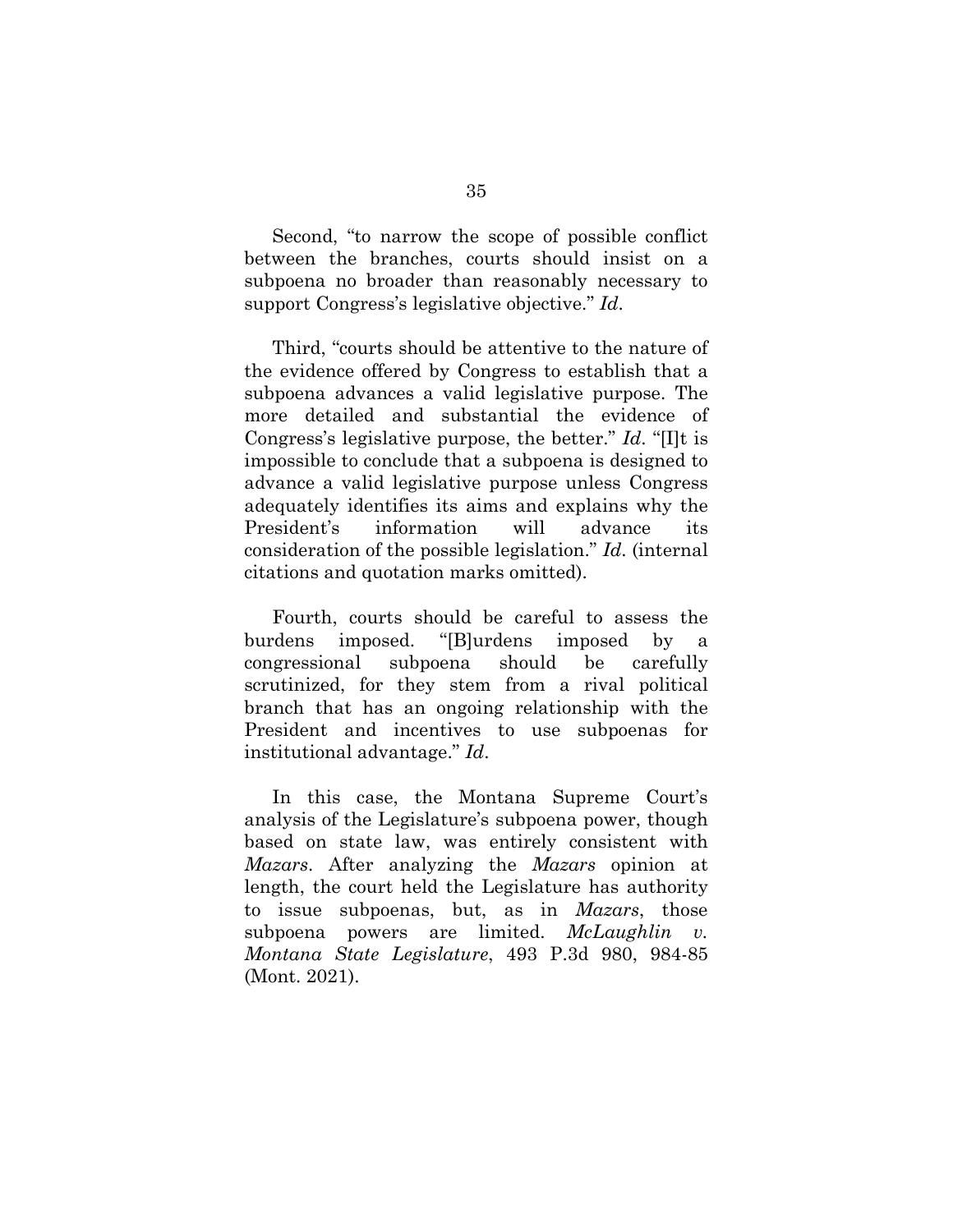The Montana Supreme Court carefully assessed whether the asserted legislative purpose for the subpoena warranted the significant step of subpoenaing material of a co-equal branch of government. Pet. App. 50-52, 55-80. The April 8, 2021 subpoena to the DOA, the subpoena that beget this entire action, was completely silent as to legislative purpose. Resp. App. 19a-20a. The Legislature belatedly attempted differing statements of purpose in its April 14, 2021 subpoena to McLaughlin, its Response to Petition for Original Jurisdiction, and finally in its Motion to Dismiss. Analyzing each attempted justification, the Montana Supreme Court stated its central holding encapsulating the principles of *Mazars*:

> Acknowledging the Legislature's authority to obtain information in the exercise of its legislative functions under the Montana Constitution, we conclude that the subpoenas in question are impermissibly overbroad and exceed the scope of legislative authority because they seek information not related to a valid legislative purpose, information that is confidential by law, and information in which third parties have a constitutionally protected individual privacy interest.

Pet. App. 44.

This result should not have surprised the Legislature. Compelling "all" of McLaughlin's emails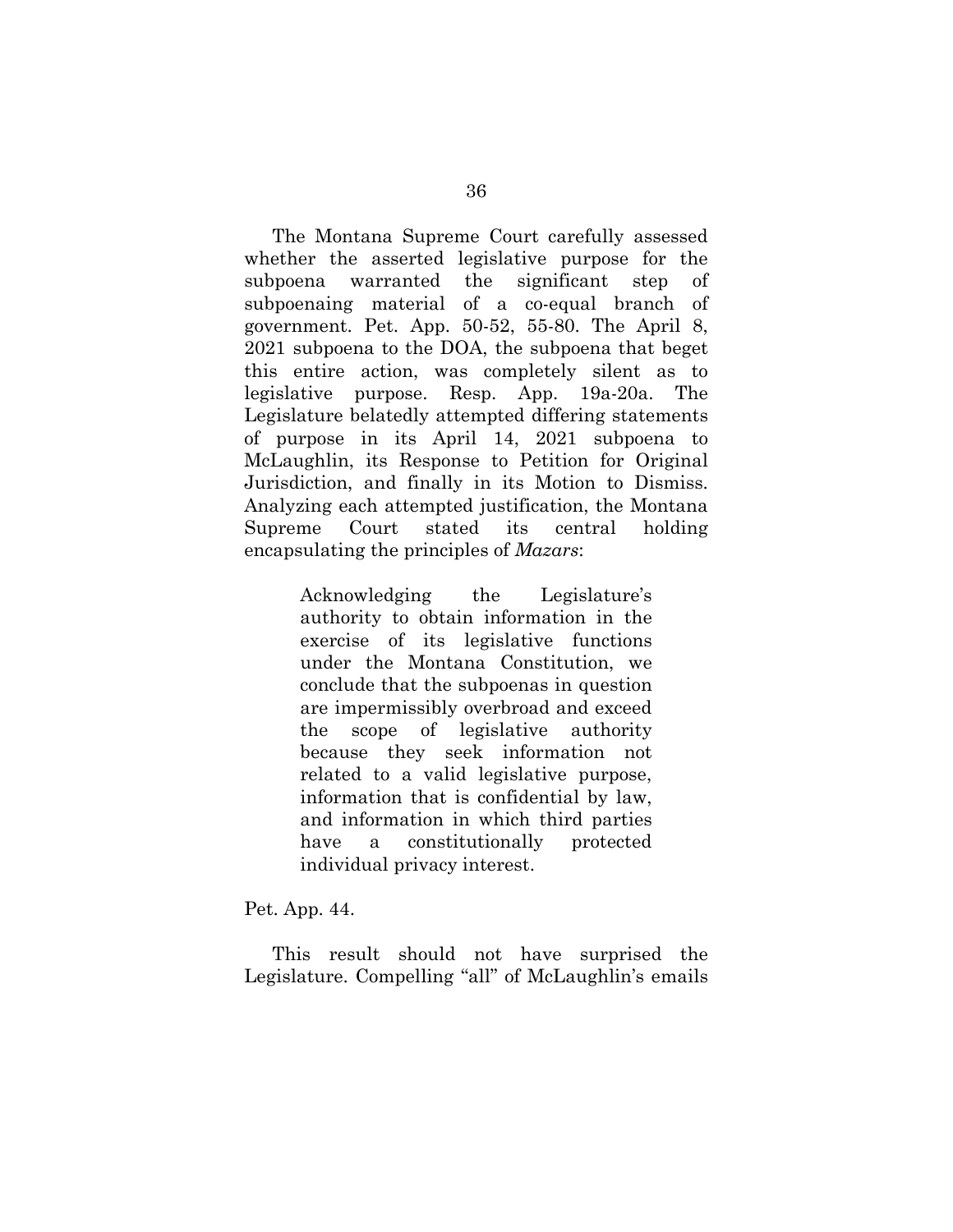exceeded the legislative power to "obtain[] information on matters that fall within its proper field of legislative action." Pet. App. 75, citing Mason's Manual of Legislative Procedure (2010 ed.), § 797.7 at 567).

The first subpoena to the DOA demanded production within a 24-hour period, in direct contrast to Rule 45 of the Montana Rules of Civil Procedure and its limitations regarding timing, burden on the recipient and the protection of privileged or other protected materials. Pet. App. 75-76. Importantly, the court emphasized, "[t]hese basic safeguards guarantee minimum standards of due process and should have been understood and respected by both the legislative and executive branch officials involved." *Id.* at 76.

The Legislature did not abide by *any* of these safeguards. This was unfortunate though not surprising, since the Legislature proclaimed itself unbound by judicial review of any kind. The proclamations reflected not only a lack of respect for a co-equal branch, but also a fundamental misunderstanding of separation of powers since "Montana, for anyone who does not know, follows *Marbury v. Madison*." Pet. App. 86 (McKinnon, J., concurring).

Although *Mazars* was cited throughout the Montana Supreme Court's opinion, it is curiously absent from the Legislature's Petition. But *Mazars* provides lower courts with an invaluable roadmap for examining legislative subpoenas to a co-equal branch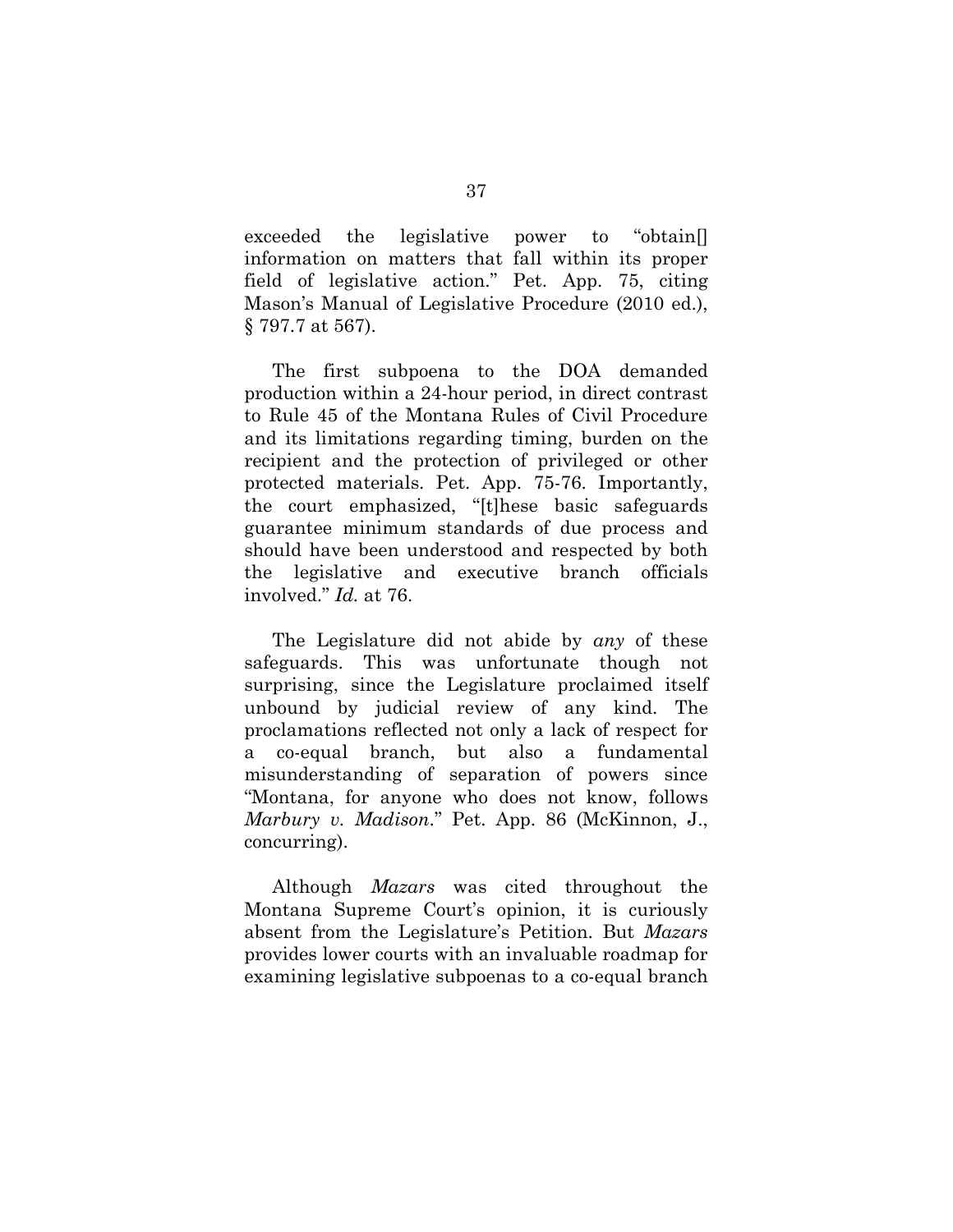of government under federal law. The Montana Supreme Court followed this Court's guidance — the same guidance the Legislature ignored when it issued overbroad subpoenas with no articulated legislative purpose and then proclaimed itself impervious to judicial review.

Nothing in the decision at issue "conflicts with relevant decisions of this Court," U.S. Sup. Ct. R. 10, and this weighs against the Petition.

### **V. The issue presented by the Legislature is moot because it withdrew its subpoenas.**

The Legislature's fundamental complaint is that the Montana Supreme Court opted to "judge its own case," Pet. for Cert. 18, and "quashed *all* the subpoenas—including those issued to them." *Id.* at 2, (emphasis in original). This theory fails, of course, because the subpoenas to the Justices themselves were never challenged in the case below and the Legislature withdrew them of its own accord.

Only Justice Rice litigated his subpoena. He recused himself from this case and obtained an order from the trial court quashing his subpoena. The Legislature never appealed. Neither Justice Rice's subpoena nor the individual Justice subpoenas were before Montana's highest court, which means it never "judged its own case." This is confirmed by the court's opinion on the merits—it assesses and then quashes subpoenas to the DOA and McLaughlin, without even mentioning (much less quashing) the subpoenas to the individual justices. Pet. App. 81-82. This is also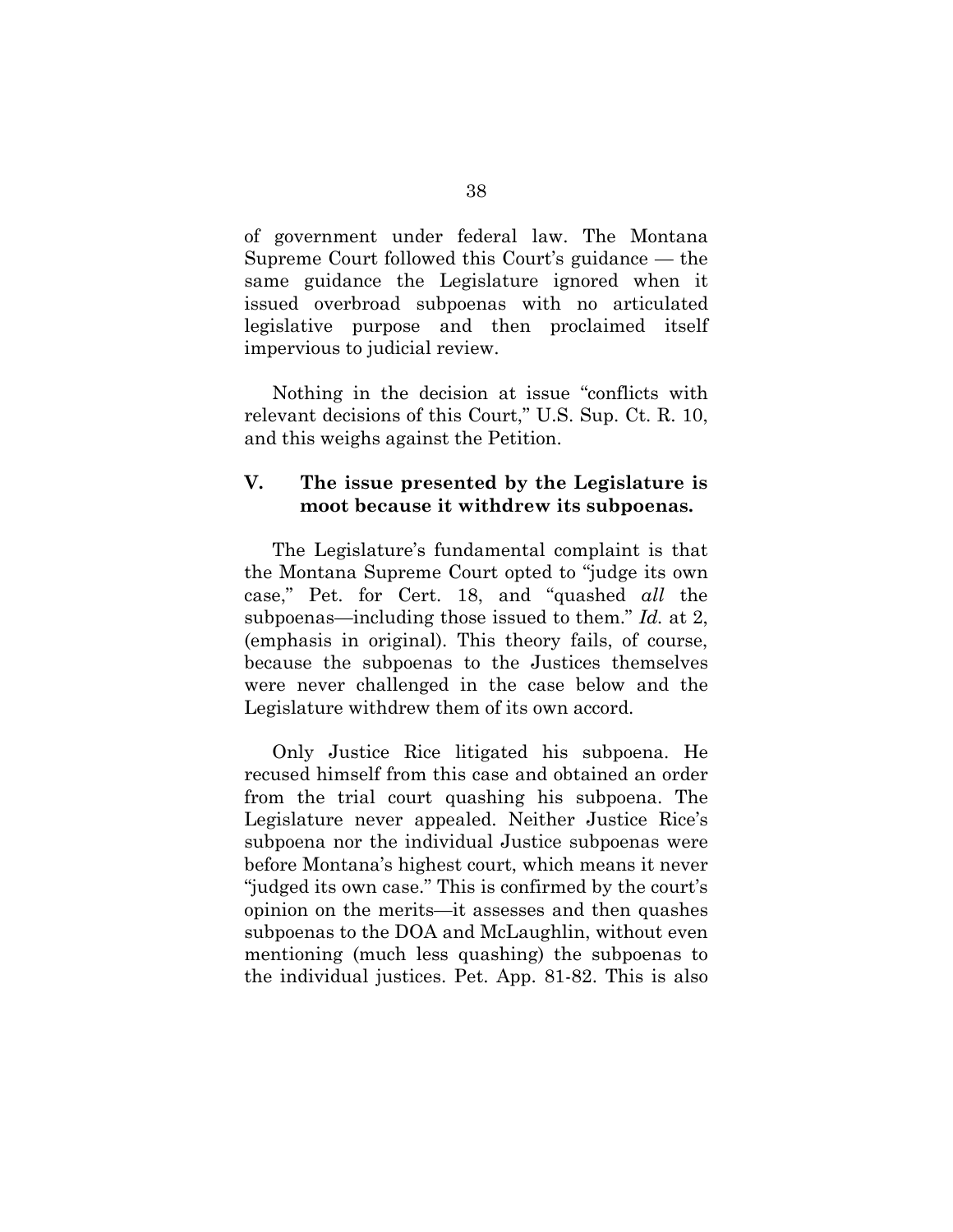confirmed by the opinion on the disqualification issue—it specifically emphasizes that "this case does not involve adjudication of any subpoena issued to a member of this Court," (Pet. App. 21), a statement with which the Legislature specifically agreed. Pet. App. 233.

Finally, all subpoenas—including those to the Justices themselves—were withdrawn by the Legislature, though it now wishes to rely on the same subpoenas to obtain certiorari. Pet. for Cert. 16, 24. To the extent the issue could have been a viable basis to seek certiorari, it is now moot.

#### **CONCLUSION**

There is no federal issue and, regardless, the record refutes the Legislature's central claim that the Montana Supreme Court judged its own case. In the final analysis, the Legislature's Petition is heavy on rhetoric but light on factual and legal support. "[T]he air is shattered by the force of [its] blow." Ernest L. Thayer, *Casey at the Bat: A Ballad of the Republic, Sung in the Year 1888* (1888). Not one of the requirements of Rule 10 is satisfied. The Petition for Writ of Certiorari should be denied.